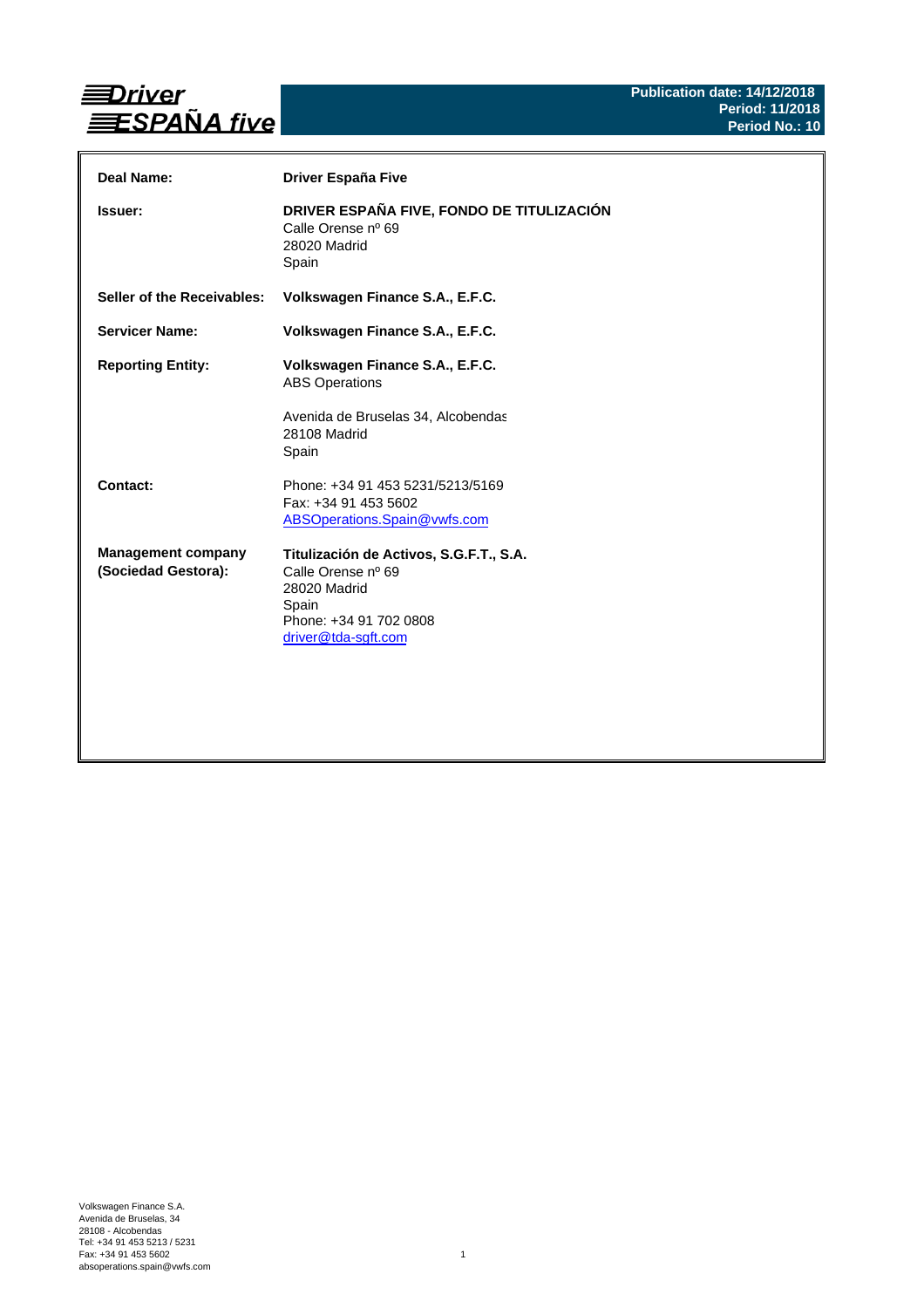

|                 | Page Table of contents                                                                            |
|-----------------|---------------------------------------------------------------------------------------------------|
|                 | 2 Contents                                                                                        |
|                 | <b>Deal Overview</b>                                                                              |
|                 | 4 Deal Overview: Counterparties I.                                                                |
| 5               | Deal Overview: Counterparties II.                                                                 |
|                 | Information regarding the Notes I.                                                                |
|                 | Information regarding the Notes II.                                                               |
|                 | <b>Credit Enhancement</b>                                                                         |
| 9               | <b>Swap/ Waterfall</b>                                                                            |
| 10 <sup>1</sup> | <b>Run Out Schedule</b>                                                                           |
|                 | <b>Amortisation Notes</b>                                                                         |
|                 | 12 Defaults/ Performance Trigger                                                                  |
| 13              | <b>Overview Outstanding Contracts</b>                                                             |
|                 | 14 Information on the retention of net economic interest                                          |
| 15              | <b>Delinquent Contracts</b>                                                                       |
| 16              | <b>Defaulted Contracts</b>                                                                        |
|                 | <b>Recovery Contracts</b>                                                                         |
| 18              | Prepayments                                                                                       |
| 19              | <b>Poolinformation I. - Down Payments</b>                                                         |
| 20              | Poolinformation II. - Customer Type and Type of Payment                                           |
| 21              | Poolinformation III. - Obligor Concentration                                                      |
|                 | Poolinformation IV. - Distribution by Outstanding Discounted Balance and Original Nominal Balance |
| 23              | Poolinformation V. - Interest Rate paid by the Receivable Debtor                                  |
| 24              | Poolinformation VI. - Distribution by Original Term, Remaining Term and Seasoning                 |
| 25              | Poolinformation VII. - Credit Type and Type of Car                                                |
| 26              | Poolinformation VIII. - Distribution by Vehicle Makes and Models                                  |
| 27              | Poolinformation IX. - Geographic Distribution                                                     |
|                 | 28 Poolinformation X. - Motor Type                                                                |
| 29              | Poolinformation XI - Loan Level Data                                                              |
|                 | 30 Glossary                                                                                       |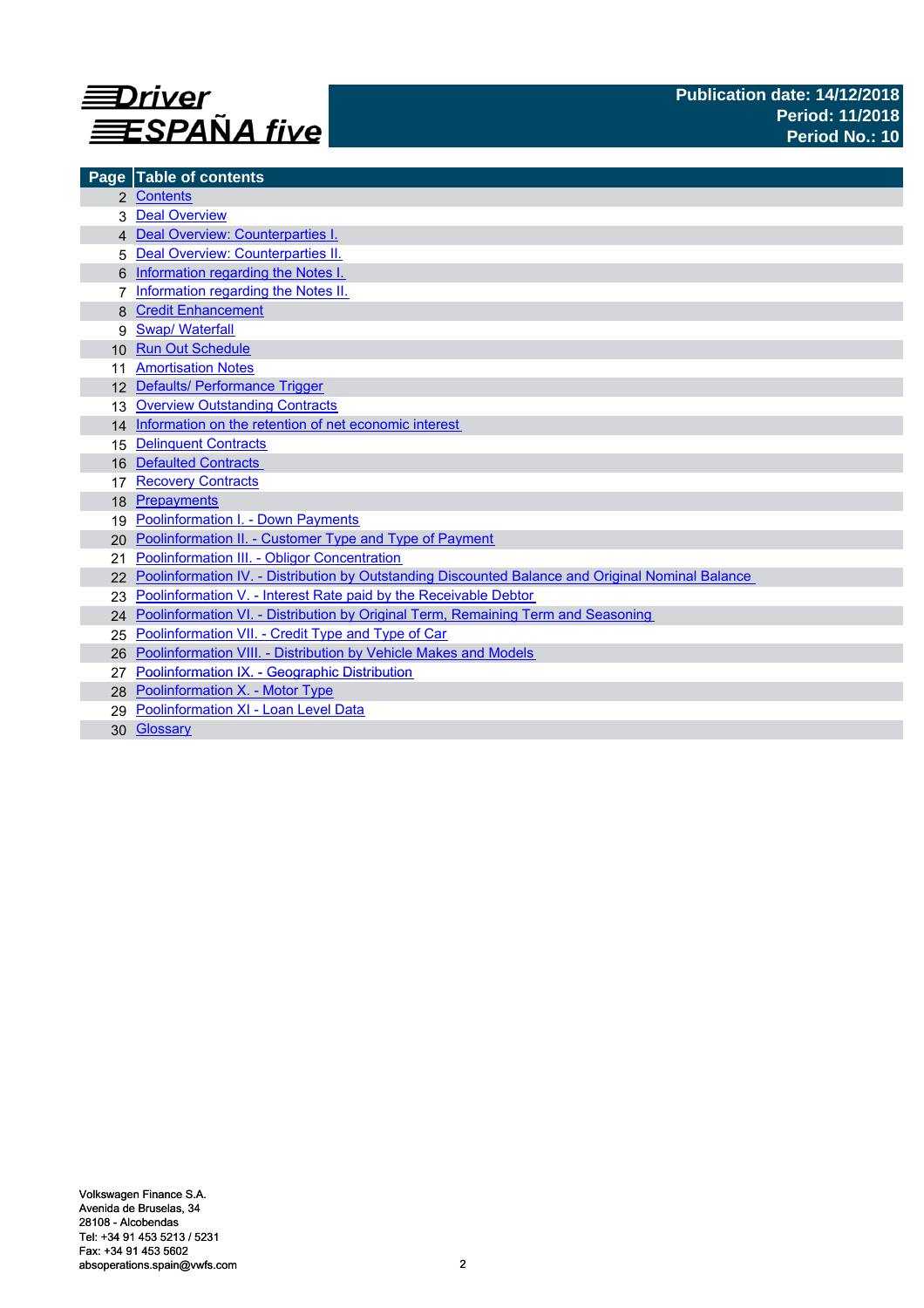

**Deal Overview**

| <b>Deal Overview</b>            |                                 |       |            |                          |    |
|---------------------------------|---------------------------------|-------|------------|--------------------------|----|
| Cut Off Date:                   | 31/01/2018                      |       |            |                          |    |
| <b>Issue Date:</b>              | 27/02/2018 Legal Maturity Date: |       | 21/04/2028 |                          |    |
| Reporting period:               | November                        |       |            |                          |    |
| Reporting date:                 | 14/12/2018                      |       |            |                          |    |
| <b>Reporting Frequency:</b>     | monthly                         |       |            |                          |    |
| Period No.:                     | 10                              |       |            |                          |    |
| Payment date:                   | 21/12/2018                      |       |            |                          |    |
| Next payment date:              | 21/01/2019                      |       |            |                          |    |
| Asset collection period:        | 01/11/2018                      | until | 30/11/2018 |                          |    |
| <b>Interest Accrual Period:</b> | 21/11/2018                      | until |            | 21/12/2018 Days accrued: | 30 |
| Note Payment Period:            | 21/11/2018                      | until | 21/12/2018 |                          |    |

# **Poolinformation at Cut Off Date**

|                                   | Number of<br><b>Contracts</b> | Outstanding<br><b>Discounted Principal</b><br><b>Balance</b> | <b>Outstanding Nominal</b><br><b>Balance</b> |
|-----------------------------------|-------------------------------|--------------------------------------------------------------|----------------------------------------------|
| Outstanding Pool                  | 86.320                        | 1.000.002.231.57                                             | 1.029.405.033.97 €                           |
| <b>Repurchased Loan Contracts</b> |                               |                                                              | 0.00 €                                       |

| <b>Credit Type</b>    | (%)     | <b>Outstanding</b><br><b>Balance</b> | Percentage of Loans Discounted Principal Percentage of Balance (%) |
|-----------------------|---------|--------------------------------------|--------------------------------------------------------------------|
| Auto Credit           | 12.93%  | 88.987.892,58                        | 8.90%                                                              |
| <b>Classic Credit</b> | 87.07%  | 911.014.338.99                       | 91,10%                                                             |
| <b>Total</b>          | 100,00% | 1.000.002.231,57 €                   | 100,00%                                                            |

| <b>Type of Car</b> | <b>Percentage of Loans</b><br>(%) | <b>Outstanding</b><br><b>Balance</b> | Discounted Principal Percentage of Balance (%) |
|--------------------|-----------------------------------|--------------------------------------|------------------------------------------------|
| <b>New</b>         | 83.06%                            | 824.396.601.44                       | 82.44%                                         |
| Used               | 16.94%                            | 175.605.630.13                       | 17.56%                                         |
| <b>Total</b>       | 100,00%                           | 1.000.002.231,57 €                   | 100,00%                                        |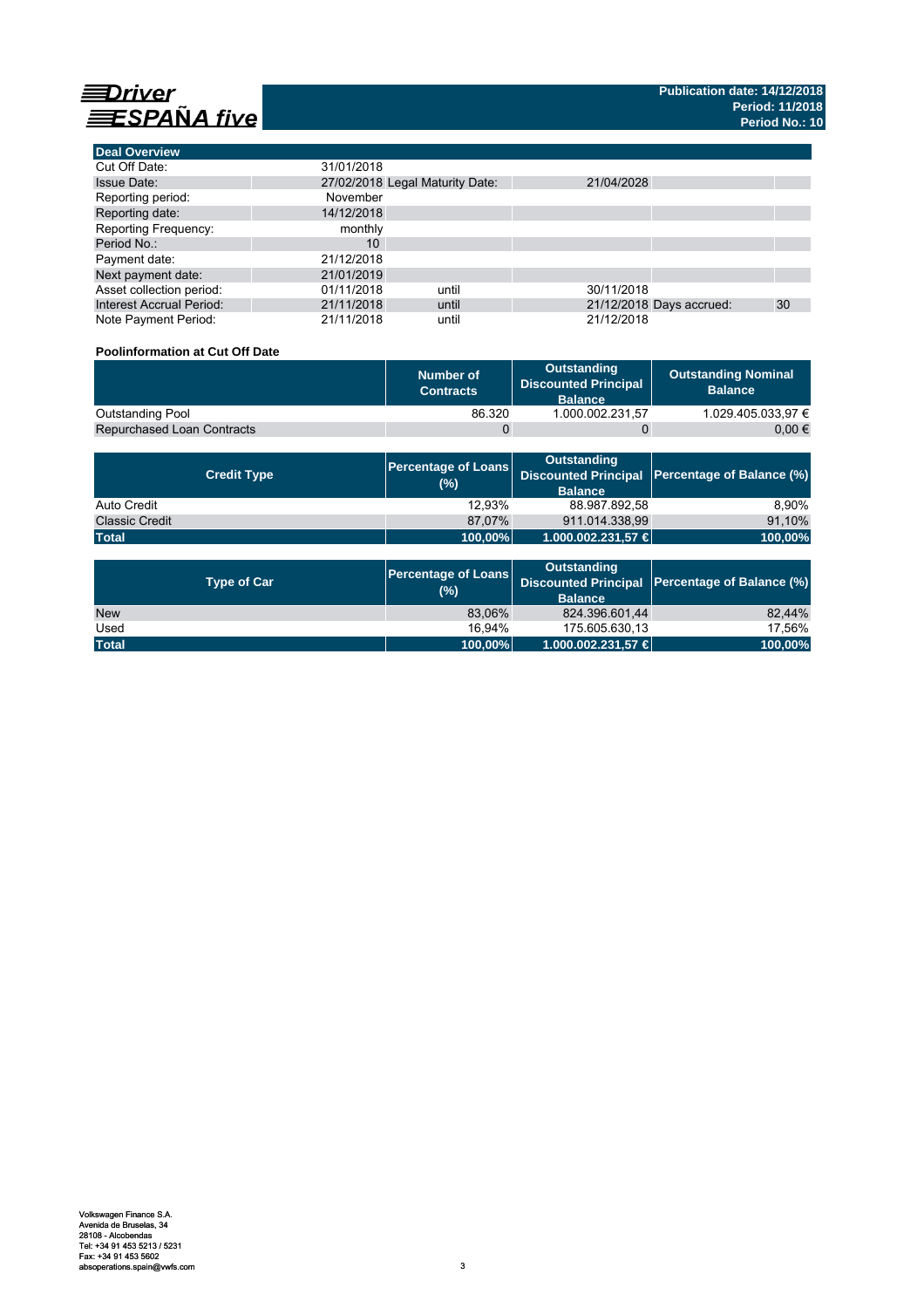| SPANA fi |
|----------|

**Publication date: 14/12/2018 Period: 11/2018 Period No.: 10**

**Transaction Events, Trigger & Rating Overview**

## **Clean-Up Call Condition**

| <b>Current Outstanding</b><br><b>Discounted Portfolio</b> | Min. Outstanding<br><b>Discounted Portfolio</b> |
|-----------------------------------------------------------|-------------------------------------------------|
| 74.72%                                                    | 10.00%                                          |
|                                                           |                                                 |
|                                                           |                                                 |
|                                                           |                                                 |

|                       | Number of contracts | Outstanding Discounted<br>Balance | <b>Re-Purchase Price</b> |
|-----------------------|---------------------|-----------------------------------|--------------------------|
| <b>Current Period</b> |                     |                                   |                          |
| Previous Periods      |                     |                                   |                          |
| Total                 |                     |                                   |                          |

#### **Credit Enhancement Increase Condition**

**Cumulative Gross Loss Ratio**

**Repurchase of Receivables**

**0,07490%**

#### **Targeted Overcollateralisation Percentage**

|                                  | <b>Class A</b> | <b>Class B</b> |
|----------------------------------|----------------|----------------|
| Initial OC @ Poolcut             | 11.20%         | 8.60%          |
| <b>Current OC Level</b>          | 15.11%         | 11.63%         |
| <b>Current Target OC</b>         | 21.00%         | 14.50%         |
| Regular Target OC                | 21.00%         | 14.50%         |
| Level 1 Target OC                | 25.00%         | 18.00%         |
| Level 2 Target OC                | 100.00%        | 100.00%        |
| OC = Asset Overcollateralisation |                |                |

Level 1 Credit Enhancement Increase Condition -

Cumulative Group of Commission of Cumulative Gross Loss Raids exceeds (i) r.8% on any Psyment Date prior to cr<br>- Junking May 2019 and the United States of May 2019 and the United States (ii) 4,00% for any Psyment Date afte

### *no no*

**Transaction Party Replacements**

| Capacity of<br><b>Transaction Party</b> | <b>Date of Replacement</b> | <b>Reason for Replacement</b> | <b>Replaced Party</b> | Replaced by |
|-----------------------------------------|----------------------------|-------------------------------|-----------------------|-------------|
|                                         |                            |                               |                       |             |
|                                         |                            |                               |                       |             |

#### **Rating Information on relevant Transaction Parties**

|                                                                                   |                  | Fitch                                        |                                                                                           |                  |                                                                                                                                                                                                                                                                                                                                                    | Moody's       |                  | S&P               |               |                  |                         |               |
|-----------------------------------------------------------------------------------|------------------|----------------------------------------------|-------------------------------------------------------------------------------------------|------------------|----------------------------------------------------------------------------------------------------------------------------------------------------------------------------------------------------------------------------------------------------------------------------------------------------------------------------------------------------|---------------|------------------|-------------------|---------------|------------------|-------------------------|---------------|
|                                                                                   | <b>Long Term</b> | <b>Short Term</b>                            | Outlook                                                                                   | Long Term        | <b>Short Term</b>                                                                                                                                                                                                                                                                                                                                  | Outlook       | <b>Long Term</b> | <b>Short Term</b> | Outlook       | <b>Long Term</b> | <b>Short Term</b>       | Outlook       |
| <b>Account Bank:</b>                                                              |                  |                                              |                                                                                           |                  |                                                                                                                                                                                                                                                                                                                                                    |               |                  |                   |               |                  |                         |               |
| <b>BNP Paribas Securities Services</b>                                            |                  |                                              |                                                                                           |                  |                                                                                                                                                                                                                                                                                                                                                    |               |                  |                   |               |                  |                         |               |
| <b>Current Rating</b>                                                             |                  |                                              |                                                                                           |                  |                                                                                                                                                                                                                                                                                                                                                    |               | Aa3              | $P-1$             | <b>Stable</b> | A                | A-1                     | <b>Stable</b> |
| <b>Minimum required Rating</b>                                                    |                  |                                              |                                                                                           |                  |                                                                                                                                                                                                                                                                                                                                                    |               | A2               | $P-1$             |               | А                | $A-1$                   |               |
| (if no short term Rating available, the higher long term rating<br>is applicable) |                  |                                              |                                                                                           |                  |                                                                                                                                                                                                                                                                                                                                                    |               |                  |                   |               |                  |                         |               |
|                                                                                   |                  |                                              |                                                                                           |                  |                                                                                                                                                                                                                                                                                                                                                    |               |                  |                   |               |                  |                         |               |
|                                                                                   |                  |                                              |                                                                                           |                  |                                                                                                                                                                                                                                                                                                                                                    |               |                  |                   |               |                  |                         |               |
|                                                                                   |                  |                                              |                                                                                           |                  |                                                                                                                                                                                                                                                                                                                                                    |               |                  |                   |               |                  | <b>Required Rating:</b> |               |
|                                                                                   |                  |                                              |                                                                                           |                  |                                                                                                                                                                                                                                                                                                                                                    |               |                  |                   |               |                  | fulfilled               |               |
|                                                                                   |                  | Fitch                                        |                                                                                           |                  | <b>DBRS</b>                                                                                                                                                                                                                                                                                                                                        |               |                  | Moody's           |               |                  | S&P                     |               |
|                                                                                   | <b>Long Term</b> | <b>Short Term</b>                            | Outlook                                                                                   | <b>Long Term</b> | <b>Short Term</b>                                                                                                                                                                                                                                                                                                                                  | Outlook       | <b>Long Term</b> | <b>Short Term</b> | Outlook       | <b>Long Term</b> | <b>Short Term</b>       | Outlook       |
| <b>Paying Agent</b>                                                               |                  |                                              |                                                                                           |                  |                                                                                                                                                                                                                                                                                                                                                    |               |                  |                   |               |                  |                         |               |
| <b>BNP Paribas Securities Services</b>                                            |                  |                                              |                                                                                           |                  |                                                                                                                                                                                                                                                                                                                                                    |               | Aa3              | P-1               | <b>Stable</b> | A                | A-1                     | <b>Stable</b> |
| <b>Current Rating</b>                                                             |                  |                                              |                                                                                           |                  |                                                                                                                                                                                                                                                                                                                                                    |               |                  |                   |               |                  |                         |               |
| <b>Minimum required Rating</b>                                                    |                  |                                              |                                                                                           |                  |                                                                                                                                                                                                                                                                                                                                                    |               | A <sub>2</sub>   | $P-1$             |               | A                | $A-1$                   |               |
| (if no short term Rating available, the higher long term rating<br>is applicable) |                  |                                              |                                                                                           |                  |                                                                                                                                                                                                                                                                                                                                                    |               |                  |                   |               |                  |                         |               |
|                                                                                   |                  |                                              |                                                                                           |                  |                                                                                                                                                                                                                                                                                                                                                    |               |                  |                   |               |                  |                         |               |
|                                                                                   |                  |                                              |                                                                                           |                  |                                                                                                                                                                                                                                                                                                                                                    |               |                  |                   |               |                  |                         |               |
|                                                                                   |                  |                                              |                                                                                           |                  |                                                                                                                                                                                                                                                                                                                                                    |               |                  |                   |               |                  |                         |               |
|                                                                                   |                  |                                              |                                                                                           |                  |                                                                                                                                                                                                                                                                                                                                                    |               |                  |                   |               |                  | <b>Required Rating:</b> |               |
|                                                                                   |                  |                                              |                                                                                           |                  |                                                                                                                                                                                                                                                                                                                                                    |               |                  |                   |               |                  | fulfilled               |               |
|                                                                                   |                  |                                              |                                                                                           |                  |                                                                                                                                                                                                                                                                                                                                                    |               |                  |                   |               |                  |                         |               |
|                                                                                   |                  | Fitch                                        |                                                                                           |                  | S&P                                                                                                                                                                                                                                                                                                                                                |               |                  | Moody's           |               |                  | S&P                     |               |
|                                                                                   | Long Term        | <b>Short Term</b>                            | Outlook                                                                                   | <b>Long Term</b> | <b>Short Term</b>                                                                                                                                                                                                                                                                                                                                  | Outlook       | <b>Long Term</b> | <b>Short Term</b> | Outlook       | <b>Long Term</b> | <b>Short Term</b>       | Outlook       |
| Swap Counterparty:                                                                |                  |                                              |                                                                                           |                  |                                                                                                                                                                                                                                                                                                                                                    |               |                  |                   |               |                  |                         |               |
| ING Bank N.V.                                                                     |                  |                                              |                                                                                           |                  |                                                                                                                                                                                                                                                                                                                                                    |               |                  |                   |               |                  |                         |               |
| <b>Current Rating</b>                                                             |                  |                                              |                                                                                           | $A+$             | $A-1$                                                                                                                                                                                                                                                                                                                                              | <b>Stable</b> | Aa3              | P-1               | <b>Stable</b> |                  |                         |               |
|                                                                                   |                  |                                              |                                                                                           |                  |                                                                                                                                                                                                                                                                                                                                                    |               |                  |                   |               |                  |                         |               |
| <b>Minimum required Rating</b>                                                    |                  |                                              |                                                                                           |                  |                                                                                                                                                                                                                                                                                                                                                    |               |                  |                   |               |                  |                         |               |
| (if no short term Rating available, the higher long term rating                   |                  |                                              |                                                                                           |                  |                                                                                                                                                                                                                                                                                                                                                    |               |                  |                   |               |                  |                         |               |
| is applicable)                                                                    |                  |                                              |                                                                                           |                  |                                                                                                                                                                                                                                                                                                                                                    |               |                  |                   |               |                  |                         |               |
|                                                                                   |                  | rating is withdrawn for any reason, it shall | If the Swap Counterparty does not have the Swap Counterparty Required Rating or the       |                  |                                                                                                                                                                                                                                                                                                                                                    |               |                  |                   |               |                  | <b>Required Rating:</b> |               |
|                                                                                   |                  |                                              | (ii) obtains a guarantee from an institution with a Swap Counterparty Required Rating; or |                  | (i) posts an amount of collateral (in the form of cash and/or securities) as calculated in accordance with the Credit support Annex to each Swap Agreement; or                                                                                                                                                                                     |               |                  |                   |               |                  |                         |               |
|                                                                                   |                  |                                              |                                                                                           |                  | (ii) assigns its rights and obligations under the Swap Agreement to a successor Swap Counterparty with a Swap Counterparty Required Rating; or<br>(iv) takes any other action that will allow it to maintain the rating of the Notes or to restore the rating of the Notes to the level it would have been at immediately prior to such downgrade. |               |                  |                   |               |                  | fulfilled               |               |
|                                                                                   |                  |                                              |                                                                                           |                  | If none of the measures is taken within a given timespan, the Issuer may enter into new arrangements at its own initiative with another Swap Bank.                                                                                                                                                                                                 |               |                  |                   |               |                  |                         |               |
| Servicer:                                                                         |                  |                                              |                                                                                           |                  |                                                                                                                                                                                                                                                                                                                                                    |               |                  |                   |               |                  |                         |               |
| <b>Volkswagen Finance S.A.</b>                                                    |                  |                                              |                                                                                           |                  |                                                                                                                                                                                                                                                                                                                                                    |               |                  |                   |               |                  |                         |               |
| <b>Current Rating</b>                                                             |                  |                                              |                                                                                           |                  |                                                                                                                                                                                                                                                                                                                                                    |               |                  | n.a.              | n.a.          | n.a.             | n.a.                    | n.a.          |
| <b>Minimum required Rating</b>                                                    |                  |                                              |                                                                                           |                  |                                                                                                                                                                                                                                                                                                                                                    |               |                  |                   |               |                  |                         |               |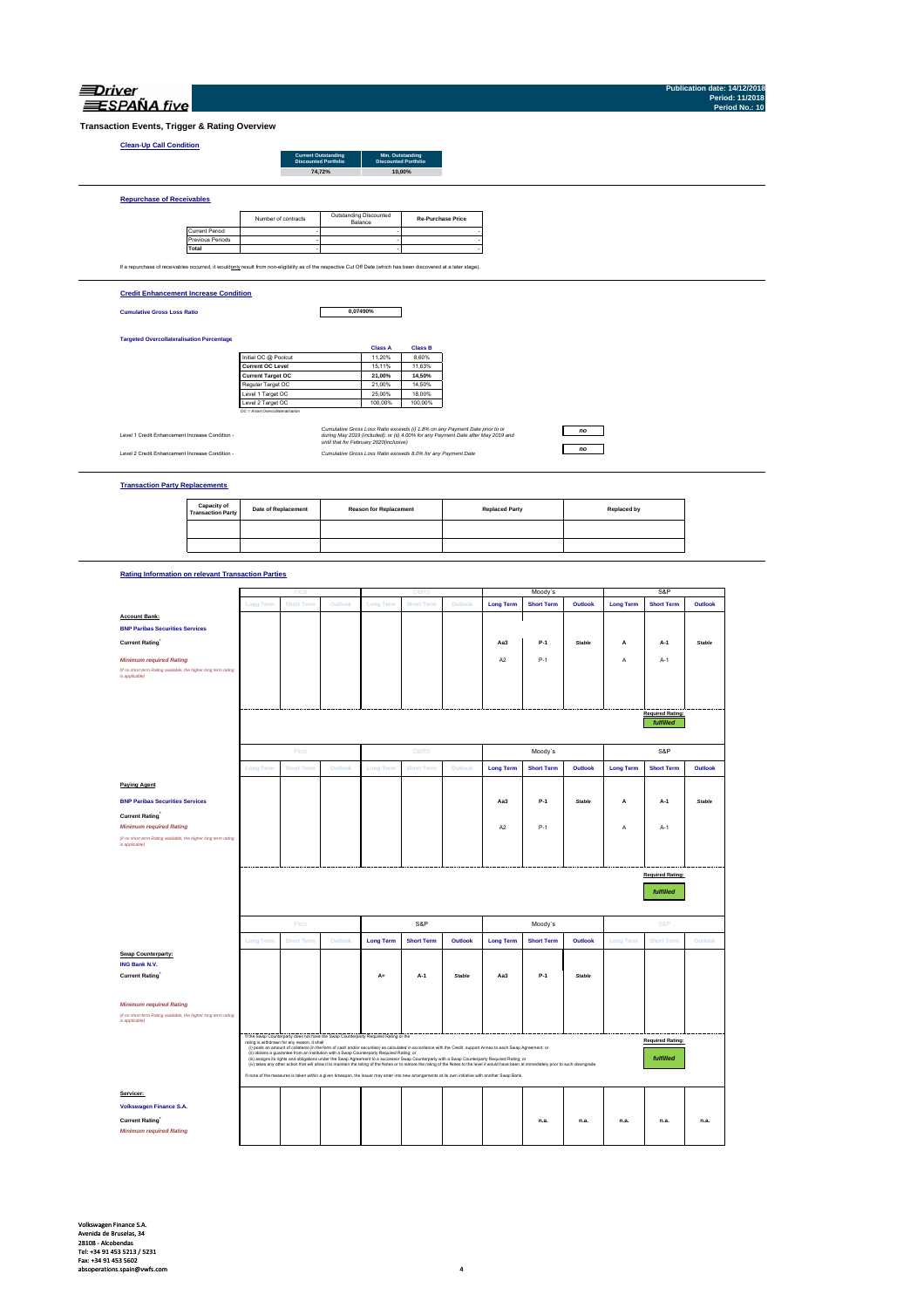

### **Deal Overview: Counterparties**

| <b>Joint Lead Managers:</b>                      | <b>ING Bank N.V.</b><br>Bijlmerplein 888<br>1102 MG, Amsterdam<br>The Netherlands                                                       |                                                                                      | DZ BANK AG DEUTSCHE ZENTRAL<br>Platz der Republik<br>60325 Frankfurt am Main<br>Germany                                |
|--------------------------------------------------|-----------------------------------------------------------------------------------------------------------------------------------------|--------------------------------------------------------------------------------------|------------------------------------------------------------------------------------------------------------------------|
| <b>Management company</b><br>(Sociedad Gestora): | Titulización de Activos, S.G.F.T., S.A.<br>Calle Orense nº 69<br>28020 Madrid<br>Spain<br>phone: +34 91 702 0808<br>driver@tda-sqft.com |                                                                                      |                                                                                                                        |
| Servicer:                                        | Volkswagen Finance E.F.C.<br>Avd de Bruselas 34<br>28108 Alcobendas (Madrid)<br>AbsOperations.Spain@vwfs.com                            | <b>Clearing Systems:</b>                                                             | <b>IBERCLEAR</b><br>Plaza de la Lealtad 1<br>28014 Madrid<br>Spain<br>phone: +34 91 709 5000<br>iberclear@iberclear.es |
| <b>Paying Agent:</b>                             | <b>BNP Paribas Securities Services,</b><br>Sucursal en España<br>Calle Ribera del Loira, 28<br>28042 Madrid<br>Spain                    | <b>Account Bank:</b><br>Cash Collateral<br><b>Distribution</b><br>Monthly Collateral | <b>BNP Paribas Securities Services,</b><br>Sucursal en España<br>Calle Ribera del Loira, 28<br>28042 Madrid<br>Spain   |
| <b>Rating Agencies:</b>                          | Moody's<br>Príncipe de Vergara, 131<br>28002 Madrid<br>Spain                                                                            |                                                                                      | S&P<br>20 Canada Square<br>Canary Wharf, London<br>United Kingdom                                                      |
| <b>Swap Counterparty:</b>                        | <b>ING Bank N.V.</b><br>Bijlmerplein 888<br>1102 MG, Amsterdam<br>The Netherlands                                                       |                                                                                      |                                                                                                                        |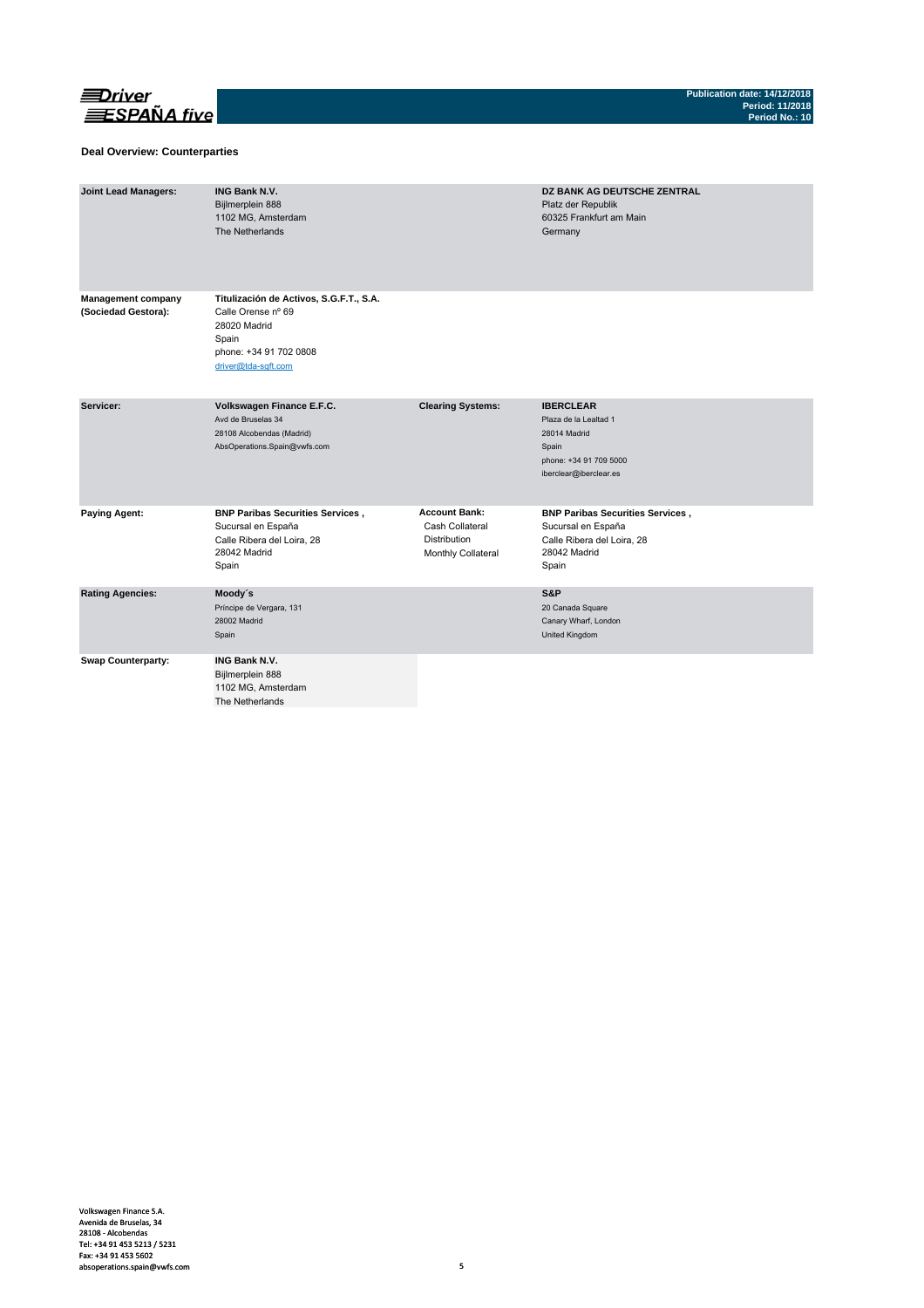

# **Information regarding the Notes I**

# **Rating Details:**

| <b>Rating at Issue Date</b> | ∣Class Al' | <b>Class B</b> |
|-----------------------------|------------|----------------|
| Moody's                     | Aa2        | A2             |
| S&P                         | AA+        | AA-            |

| <b>Current Rating</b> | Class A | <b>Class B</b> |
|-----------------------|---------|----------------|
| Moody's               | Aa1     | A2             |
| S&P                   | AAA     | AA-            |

| Information on Notes             | <b>Class A</b>   | <b>Class B</b> |
|----------------------------------|------------------|----------------|
| <b>Final Maturity Date</b>       | 21/04/2028       | 21/04/2028     |
| <b>Scheduled Repayment Date:</b> | 21/10/2025       | 21/10/2025     |
| ISIN:                            | ES0305319008     | ES0305319016   |
| Common Code:                     | 175957723        | 175958193      |
| <b>Nominal Amount:</b>           | 100.000,00 €     | 100.000,00 €   |
|                                  |                  |                |
| Information on Interest          | <b>Class All</b> | <b>Class B</b> |

| Information on Interest | <b>Class A</b>           | <b>Class B</b>           |
|-------------------------|--------------------------|--------------------------|
| Spread/Margin:          | 40 pbs                   | 54 pbs                   |
| Index Rate:             | 1-Month Euribor          | 1-Month Euribor          |
| Fixed/Floating:         | Floating                 | Floating                 |
| <b>Current Coupon:</b>  | 1-Month Euribor + 40 pbs | 1-Month Euribor + 54 pbs |
| Day Count Convention    | Actual/360               | Actual/360               |

# **Clean-Up Call**

Volkswagen Finance will have the right at its option to exercise a Clean-Up Call and to repurchase the Loan Receivables from Driver España One at any time when the sum of the Discounted Principal Balance for all loan contracts is less than 10 per cent. of the sum of the Discounted Principal Balance for all Loan contracts as of the Cut Off Date, provided that all payment obligations under the Notes will be thereby fulfilled.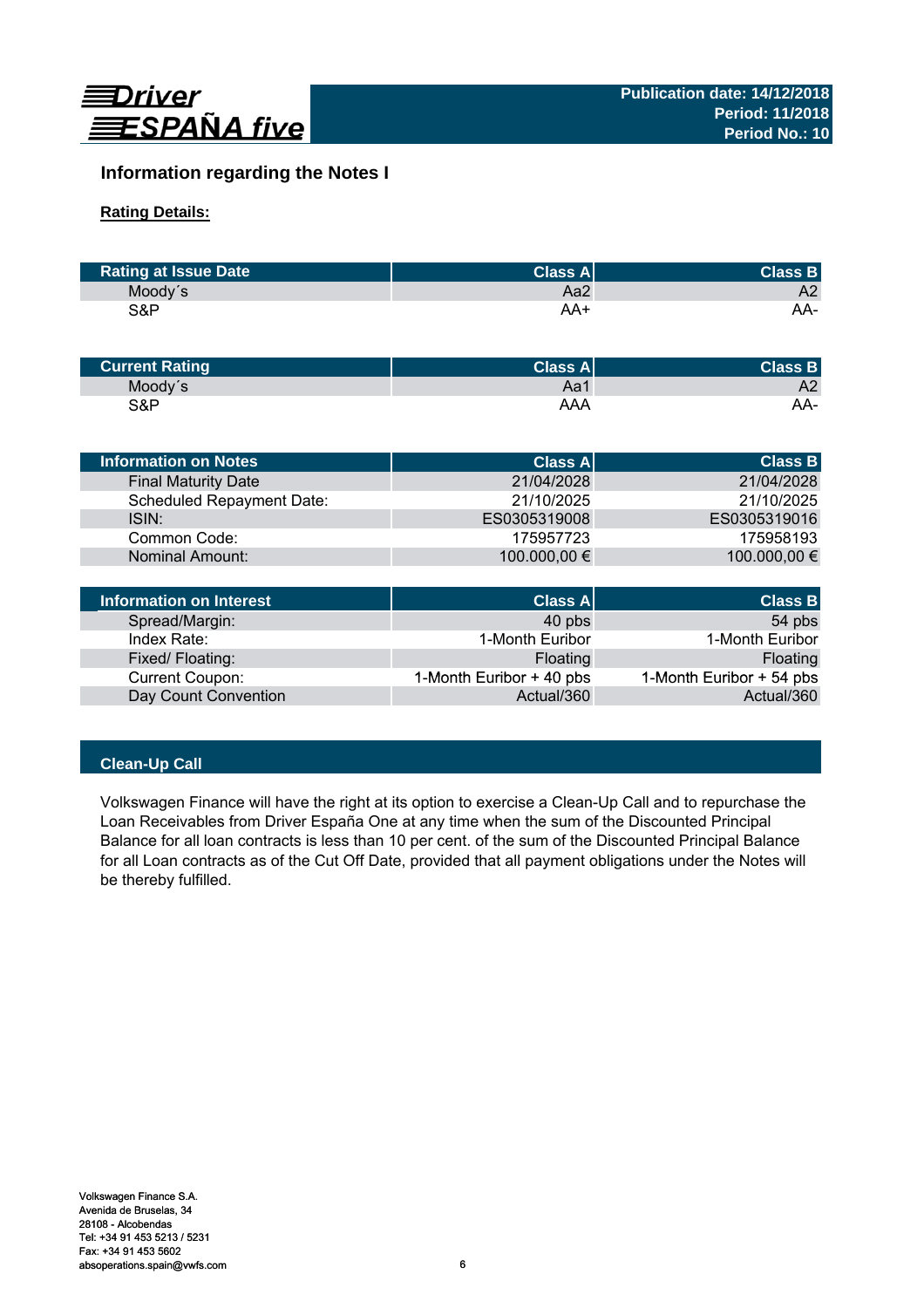

# **Information regarding the Notes II**

| <b>Monthly Period:</b>                       | November   |            |  |
|----------------------------------------------|------------|------------|--|
| <b>Payment Date:</b>                         | 21/12/2018 |            |  |
| <b>Interest Accrual Period (from/until):</b> | 21/11/2018 | 21/12/2018 |  |
| Days Accrued:                                | 30         |            |  |
| <b>Base Interest Rate (1-Month Euribor):</b> | $-0.369\%$ |            |  |
|                                              | <b>EUR</b> |            |  |
| <b>Day Count Convention:</b>                 | 30/360     |            |  |

| <b>Interest Payments</b>                      | <b>Class A</b> | <b>Class B</b> |
|-----------------------------------------------|----------------|----------------|
| Total Interest Amount of the Reporting Period | 17.049.60 €    | $3.705,00 \in$ |
| Gross Paid interest:                          | 17.049.60 €    | 3.705,00 €     |
| <b>Unpaid Interest:</b>                       |                |                |
| Unpaid interest of the Reporting Period:      | $ \epsilon$    | ∕€7            |
| Cumulative unpaid interest:                   |                |                |

| <b>Principal Payment</b>                                              |                 | <b>Class A</b>   | <b>Class B</b>  |
|-----------------------------------------------------------------------|-----------------|------------------|-----------------|
| Note Balance (Cut Off Date):                                          |                 | 888.000.000,00 € | 26.000.000,00 € |
| Note Balance (Beginning of Period):                                   |                 | 658.897.154,40 € | 26.000.000,00 € |
| Unallocated Redemption Amount from Previous<br>Period:                | $31.65 \in$     |                  |                 |
| Available Redemption Amount Reporting Period:                         | 24.583.389,74 € |                  |                 |
| Total Available Redemption Amount:                                    | 24.583.421,39 € |                  |                 |
| Redemption Amount per Class:                                          |                 | 24.583.392,00 €  | $0.00 \in$      |
| Unallocated Redemption Amount per note class from<br>current period:: |                 | 29.39€           | $0,00 \in$      |
| Note Balance (End of Period):                                         |                 | 634.313.762,40   | 26.000.000.00   |
| Note Factor (End of Period):                                          |                 | 71,43%           | 100,00%         |

| Overcollateralisation            | Class A     | <b>Class B</b> |
|----------------------------------|-------------|----------------|
| Initial OC Percentage at Poolcut | $11.2023\%$ | 8.6023%        |
| Current OC Percentage            | 15.1096%    | 11.6300%       |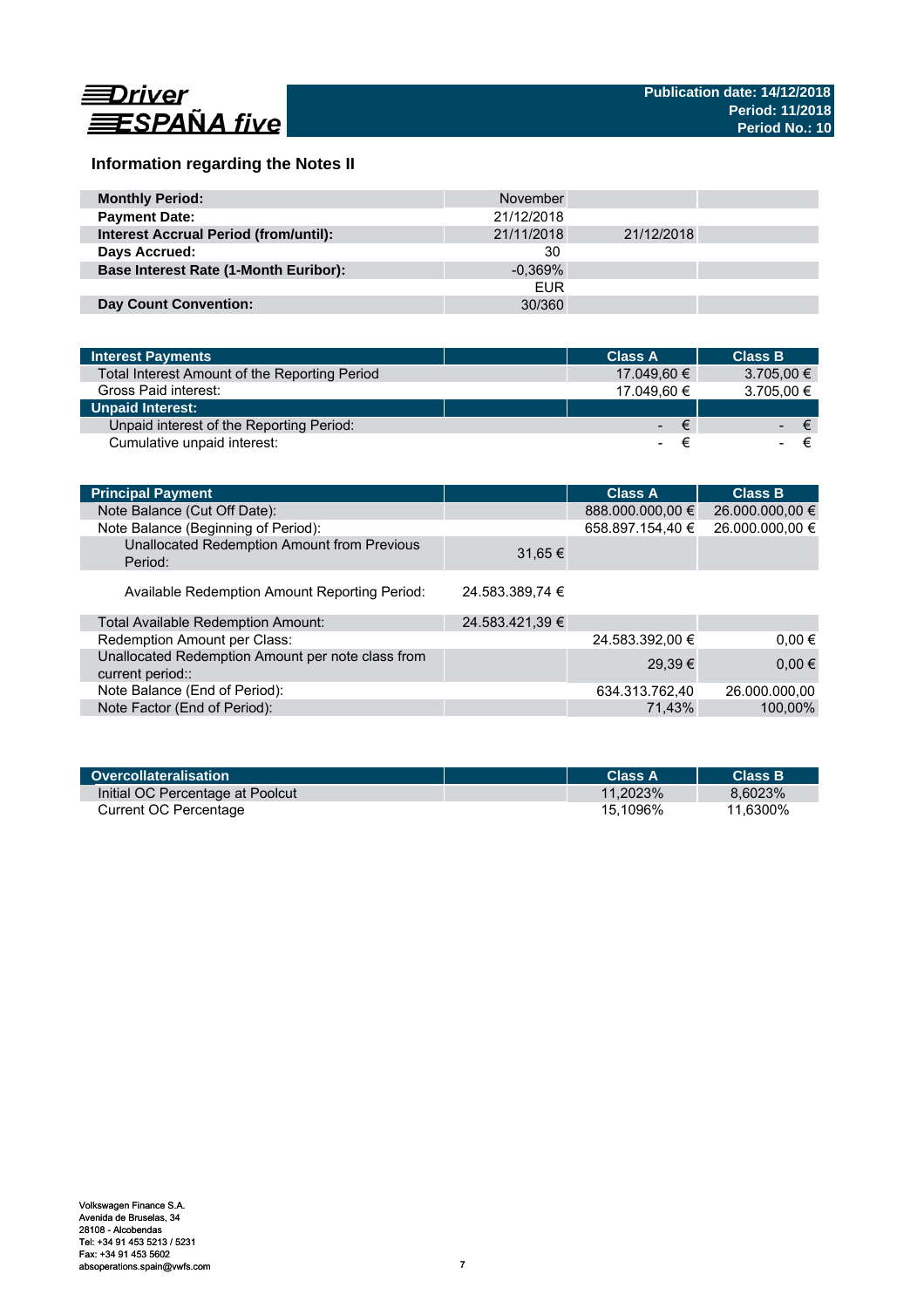

# **Credit Enhancement**

### *Credit Enhancement as of Cut Off Date*

|                                    | <b>Outstanding</b><br><b>Discounted Principal</b><br>Balance (%) | <b>Value</b>    |
|------------------------------------|------------------------------------------------------------------|-----------------|
| Class B Note*                      | 2.60%                                                            | 26.000.000,00 € |
| Subordinated Loan                  | 5,10%                                                            | 51.002.231,57 € |
| Overcollateralization              | 3,50%                                                            | 35.000.000,00 € |
| Cash Collateral Account            | 1.30%                                                            | 13.000.000.00 € |
| *for subordination to class A note |                                                                  |                 |

| <b>Cash Collateral Account (CCA)</b>      | in EUR          | in % of Outstanding Discounted<br><b>Balance as of</b> |                 |
|-------------------------------------------|-----------------|--------------------------------------------------------|-----------------|
| <b>Initial Balance at Poolcut</b>         | 13.000.000,00 € | 1.30%                                                  | <b>Poolcut</b>  |
| Targeted Balance (Floor)                  | 11.000.000,00 € | 1.10%                                                  | Poolcut         |
| Balance as of the Beginning of the Period | 11.000.000,00 € | 1.10%                                                  | <b>BoPeriod</b> |
| Payment from CCA/ Payment to CCA          | $0.00 \in$      | $\overline{\phantom{a}}$                               | -               |
| Balance as of the End of the Period       | 11.000.000,00 € | 1.47%                                                  | EoPeriod        |

# **Calculation of Credit Enhancement:**

The Class B Notes benefit from the Subordinated Loan, the Overcollateralisation and the Cash Collateral Account.

• The transaction starts with sequential amortisation and therefore initially only the Class A Notes will receive principal payments

● The transaction switches into pro rata amortisation once an overcollateralisation percentage (i.e. credit enhancement excluding cash collateral) of OC-Percentage for the Class A Notes and OC-Percentage for the Class B Notes has been reached

• The amortisation will revert to sequential in case the total amount of notes outstanding falls below 10% of the initial notes outstanding

# **Set off Risk**

No set off risk is applicable in this transaction.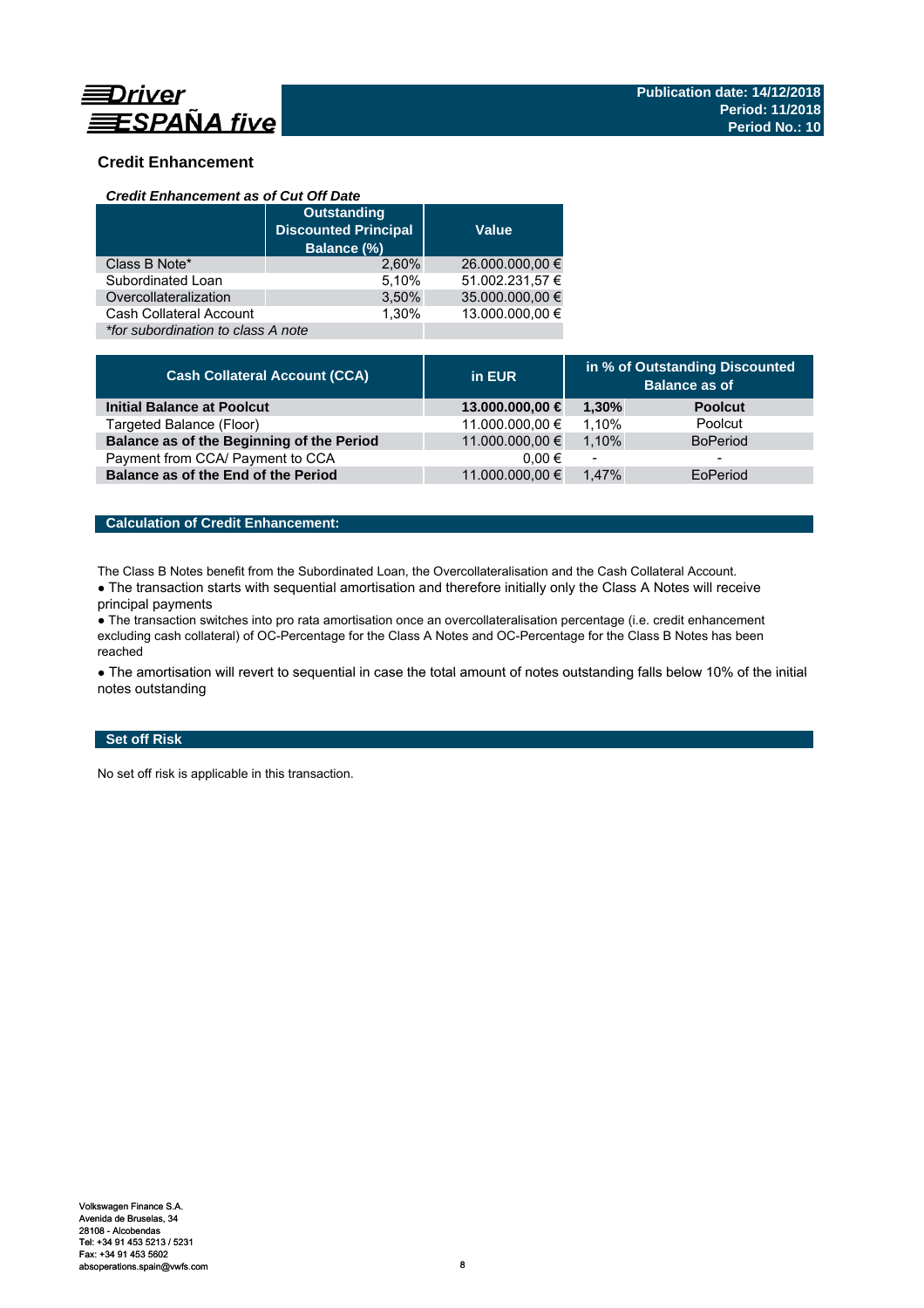

# **Swap/ Waterfall**

| <b>Amortising Interest Rate Swap</b>      | <b>Class A</b>                | <b>Class B</b>  |
|-------------------------------------------|-------------------------------|-----------------|
| Initial Principal                         | 658.897.154,40 €              | 26.000.000,00 € |
| Underlying Principal for Reporting Period | 658.897.154,40 €              | 26.000.000,00 € |
| Paying Leg                                | <b>Fix Interest Rate</b>      |                 |
|                                           |                               |                 |
| Receiving Leg                             | <b>Floating Interest Rate</b> |                 |
| Net Swap payments/ Receipts               | 163.131,95 € -                | 8.198,67€       |

# **Waterfall**

|                                                  |      | <b>Payment</b>  | <b>Remaining Amount</b> |
|--------------------------------------------------|------|-----------------|-------------------------|
| Remaining Balance from Previous Period           |      | 31,65 €         |                         |
| Available Distribution Amount                    | plus | 25.447.075,92 € | 25.447.107,57 €         |
| Fees                                             | less | 671.600.96 €    | 24.775.506.61 €         |
| Net Swap Payments Class A                        | less | 163.131,95 €    | 24.612.374.66 €         |
| Net Swap Payments Class B                        | less | $8.198.67 \in$  | 24.604.175,99 €         |
| Interest Class A                                 | less | 17.049.60 €     | 24.587.126.39 €         |
| Interest Class B                                 | less | $3.705.00 \in$  | 24.583.421.39 €         |
| <b>Payment to Cash Collateral Account</b>        | less | €               | 24.583.421,39 €         |
| <b>Redemption Class A</b>                        | less | 24.583.392.00 € | $29.39 \in$             |
| Redemption Class B                               | less | €               | 29.39€                  |
| Remaining Amount Due to Rounding                 | less | 29,39€          | €                       |
| Other Payments to Swap Counterparties            | less | €               | €                       |
| Interest Subordinated Loan                       | less | €               | €                       |
| Redemption Subordinated Loan                     | less | €               | €                       |
| Payment to Subordinated Lender or VW Financeless |      | €               | €                       |
| <b>Payment from Cash Collateral Account</b>      |      | €               | €                       |
| Interest Subordinated Loan                       | less | €               | €                       |
| Redemption Subordinated Loan                     | less | €               | €                       |
| Payment to Subordinated Lender or VW Financeless |      | €               | €                       |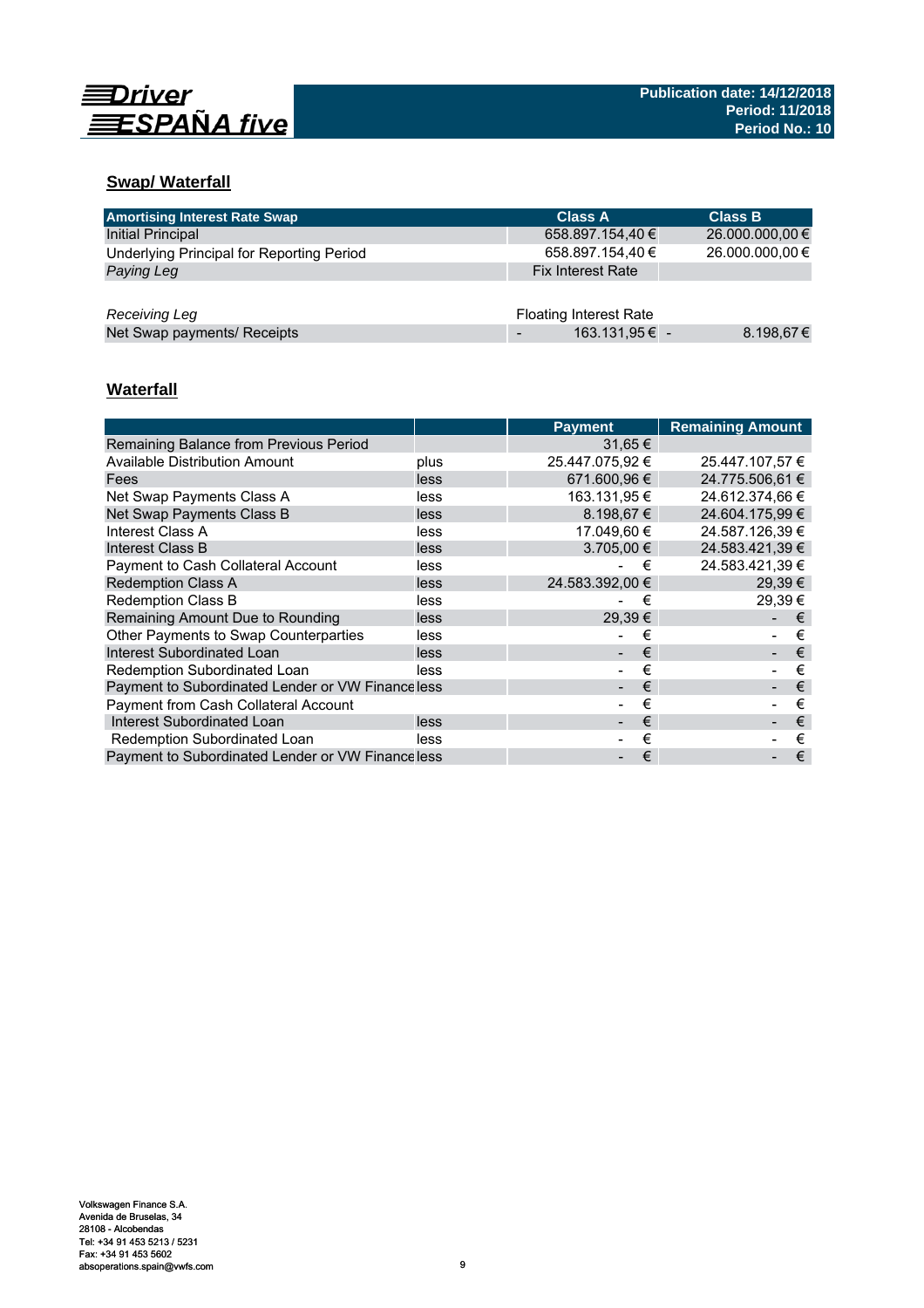

**Run Out Schedule**

|                       | At the End of Previous Reporting Period 31/10/2018 |                                         |                                            | At the end of Reporting Period 30/11/2018 |                                             |                                         |                                            |  |
|-----------------------|----------------------------------------------------|-----------------------------------------|--------------------------------------------|-------------------------------------------|---------------------------------------------|-----------------------------------------|--------------------------------------------|--|
| <b>Payment Period</b> | <b>ABS Remaining</b><br><b>Depreciation</b>        | <b>ABS Remaining</b><br><b>Interest</b> | <b>ABS Remaining</b><br><b>Instalments</b> | <b>Payment Period</b>                     | <b>ABS Remaining</b><br><b>Depreciation</b> | <b>ABS Remaining</b><br><b>Interest</b> | <b>ABS Remaining</b><br><b>Instalments</b> |  |
| Arrears               | 779.075.71€                                        | 15.436.32€                              | 794.512.03€                                | Arrears                                   | 895.155.68€                                 | 17.025.82€                              | 912.181.50€                                |  |
| 11/2018               | 23.645.924.24€                                     | 915.513.75€                             | 24.561.437.99€                             |                                           |                                             |                                         |                                            |  |
| 12/2018               | 23.473.415,27€                                     | 887.436,12€                             | 24.360.851,39€                             | 12/2018                                   | 23.443.176,86€                              | 886.256,44€                             | 24.329.433,30€                             |  |
| 01/2019               | 23.340.825,54€                                     | 859.561,10€                             | 24.200.386,64€                             | 01/2019                                   | 23.311.157,25€                              | 858.417,38€                             | 24.169.574,63€                             |  |
| 02/2019               | 23.242.910,61€                                     | 831.848,21€                             | 24.074.758,82€                             | 02/2019                                   | 23.215.102,06€                              | 830.739,67€                             | 24.045.841,73€                             |  |
| 03/2019               | 23.135.508,51€                                     | 804.242,83€                             | 23.939.751,34€                             | 03/2019                                   | 23.108.672,88€                              | 803.167,34 €                            | 23.911.840,22€                             |  |
| 04/2019               | 23.058.071.87€                                     | 776.768,67€                             | 23.834.840,54€                             | 04/2019                                   | 23.031.649,44€                              | 775.725,06€                             | 23.807.374,50€                             |  |
| 05/2019               | 22.888.714,52€                                     | 749.388,87€                             | 23.638.103,39€                             | 05/2019                                   | 22.862.260,73€                              | 748.376,62€                             | 23.610.637,35€                             |  |
| 06/2019               | 22.770.706,58€                                     | 722.207,20€                             | 23.492.913,78€                             | 06/2019                                   | 22.743.819,24€                              | 721.226,36€                             | 23.465.045,60€                             |  |
| 07/2019               | 22.598.186,41€                                     | 695.166,04€                             | 23.293.352,45€                             | 07/2019                                   | 22.571.267,13€                              | 694.217,14€                             | 23.265.484,27€                             |  |
| 08/2019               | 22.415.861,91€                                     | 668.332,40€                             | 23.084.194,31€                             | 08/2019                                   | 22.388.910,64€                              | 667.415,49€                             | 23.056.326,13€                             |  |
| 09/2019               | 22.281.900.64€                                     | 641.712,60€                             | 22.923.613.24€                             | 09/2019                                   | 22.255.253.83€                              | 640.827.65€                             | 22.896.081.48€                             |  |
| 10/2019               | 22.095.203,27€                                     | 615.253,41€                             | 22.710.456,68€                             | 10/2019                                   | 22.069.053,34€                              | 614.400,06€                             | 22.683.453,40€                             |  |
| 11/2019               | 21.842.101,35€                                     | 589.012,90€                             | 22.431.114,25€                             | 11/2019                                   | 21.816.327,18€                              | 588.190,64 €                            | 22.404.517,82€                             |  |
| 12/2019               | 21.402.806.56€                                     | 563.075,87€                             | 21.965.882,43€                             | 12/2019                                   | 21.377.831,61€                              | 562.284.26€                             | 21.940.115,87€                             |  |
| 01/2020               | 20.901.469.20€                                     | 537.659,65€                             | 21.439.128,85€                             | 01/2020                                   | 20.877.399,94€                              | 536.897,69€                             | 21.414.297,63€                             |  |
| 02/2020               | 20.500.501,62€                                     | 512.840,49€                             | 21.013.342,11€                             | 02/2020                                   | 20.476.403,80€                              | 512.107,09€                             | 20.988.510,89€                             |  |
| 03/2020               | 20.083.696.57€                                     | 488.497,56€                             | 20.572.194,13€                             | 03/2020                                   | 20.060.221,50€                              | 487.792,82€                             | 20.548.014,32€                             |  |
| 04/2020               | 19.446.515,37€                                     | 464.647,03€                             | 19.911.162,40€                             | 04/2020                                   | 19.423.012,45€                              | 463.970,14€                             | 19.886.982,59€                             |  |
| 05/2020               | 18.749.902.25€                                     | 441.555,11€                             | 19.191.457,36€                             | 05/2020                                   | 18.727.333,39€                              | 440.906,10€                             | 19.168.239,49€                             |  |
| 06/2020               | 18.173.770.87€                                     | 419.291,68€                             | 18.593.062,55€                             | 06/2020                                   | 18.151.389,91€                              | 418.669,49€                             | 18.570.059,40€                             |  |
| 07/2020               | 17.493.029,75€                                     | 397.708,25€                             | 17.890.738,00€                             | 07/2020                                   | 17.471.306,08€                              | 397.112,66€                             | 17.868.418,74€                             |  |
| 08/2020               | 16.794.170,39€                                     | 376.937,26€                             | 17.171.107,65€                             | 08/2020                                   | 16.773.430,08€                              | 376.367,46€                             | 17.149.797,54€                             |  |
| 09/2020               | 16.345.336.54€                                     | 356.995,48€                             | 16.702.332,02€                             | 09/2020                                   | 16.324.820,92€                              | 356.450,28€                             | 16.681.271,20€                             |  |
| 10/2020               | 15.764.781,41€                                     | 337.585,23€                             | 16.102.366,64€                             | 10/2020                                   | 15.744.241,41€                              | 337.064,41€                             | 16.081.305,82€                             |  |
| 11/2020               | 15.210.931.53€                                     | 318.863.42€                             | 15.529.794.95€                             | 11/2020                                   | 15.191.031.27€                              | 318,366,98€                             | 15.509.398,25€                             |  |
| 12/2020               | 14.880.330,95€                                     | 300.797,29€                             | 15.181.128,24€                             | 12/2020                                   | 14.860.672,92€                              | 300.324,52€                             | 15.160.997,44€                             |  |
| 01/2021               | 14.558.815,93€                                     | 283.126,74€                             | 14.841.942,67€                             | 01/2021                                   | 14.539.134,63€                              | 282.677,24€                             | 14.821.811,87€                             |  |
| 02/2021               | 14.288.990.29€                                     | 265.835.43€                             | 14.554.825.72€                             | 02/2021                                   | 14.269.285.62€                              | 265.409,30€                             | 14.534.694,92€                             |  |
| 03/2021               | 13.918.332.14€                                     | 248.869.75€                             | 14.167.201,89€                             | 03/2021                                   | 13.899.961.05€                              | 248.467,05€                             | 14.148.428,10€                             |  |
| 04/2021               | 13.120.505,00€                                     | 232.343,13€                             | 13.352.848,13€                             | 04/2021                                   | 13.103.074,46€                              | 231.962,26€                             | 13.335.036,72€                             |  |
| 05/2021               | 12.191.549,59€                                     | 216.761,99€                             | 12.408.311,58€                             | 05/2021                                   | 12.174.684,01€                              | 216.401,82€                             | 12.391.085,83€                             |  |
| 06/2021               | 11.386.048,75€                                     | 202.283,26€                             | 11.588.332,01€                             | 06/2021                                   | 11.369.381,32€                              | 201.943,08€                             | 11.571.324,40€                             |  |
| 07/2021               | 10.318.179,47€                                     | 188.761,99€                             | 10.506.941,46€                             | 07/2021                                   | 10.302.521,15€                              | 188.441,67€                             | 10.490.962,82€                             |  |
| 08/2021               | 9.290.549.30€                                      | 176.509,51€                             | 9.467.058.81€                              | 08/2021                                   | 9.276.140,98€                               | 176.207,75€                             | 9.452.348,73€                              |  |
| 09/2021               | 8.585.472,63€                                      | 165.476,19€                             | 8.750.948,82€                              | 09/2021                                   | 8.571.389,97€                               | 165.191,54 €                            | 8.736.581,51€                              |  |
| 10/2021               | 7.671.967,67€                                      | 155.282,04€                             | 7.827.249,71€                              | 10/2021                                   | 7.658.492,32€                               | 155.014,11€                             | 7.813.506,43€                              |  |
| 11/2021               | 6.895.243,04€                                      | 146.171,14€                             | 7.041.414,18€                              | 11/2021                                   | 6.882.754,85€                               | 145.919,24€                             | 7.028.674,09€                              |  |
| 12/2021               | 6.761.252,69€                                      | 137.983,83€                             | 6.899.236,52€                              | 12/2021                                   | 6.748.749,72€                               | 137.746,71€                             | 6.886.496,43€                              |  |
| 01/2022               | 6.605.614.60€                                      | 129.954.59€                             | 6.735.569.19€                              | 01/2022                                   | 6.593.808.87€                               | 129.732.32€                             | 6.723.541.19€                              |  |
| 02/2022               | 6.484.942,83€                                      | 122.109,89€                             | 6.607.052,72€                              | 02/2022                                   | 6.473.602,32€                               | 121.901,66€                             | 6.595.503,98€                              |  |
| 03/2022               | 6.352.353,98€                                      | 114.408,94 €                            | 6.466.762,92€                              | 03/2022                                   | 6.341.262,26€                               | 114.214,20€                             | 6.455.476,46€                              |  |
| 04/2022               | 6.085.406,66€                                      | 106.866,10€                             | 6.192.272,76€                              | 04/2022                                   | 6.075.131,70€                               | 106.684,53€                             | 6.181.816,23€                              |  |
| 05/2022               | 5.749.086,64€                                      | 99.639,87€                              | 5.848.726,51€                              | 05/2022                                   | 5.739.009,77€                               | 99.470,50€                              | 5.838.480,27€                              |  |
| 06/2022               | 5.428.820,09€                                      | 92.812,84€                              | 5.521.632,93 €                             | 06/2022                                   | 5.420.030,14€                               | 92.655,39€                              | 5.512.685,53€                              |  |
| 07/2022               | 5.015.300,36€                                      | 86.365,85€                              | 5.101.666,21€                              | 07/2022                                   | 5.007.274,67€                               | 86.218,87€                              | 5.093.493,54 €                             |  |
| 08/2022               | 4.575.483,37€                                      | 80.410,69€                              | 4.655.894,06€                              | 08/2022                                   | 4.568.196,56€                               | 80.273,22€                              | 4.648.469,78€                              |  |
| 09/2022               | 4.316.192,11€                                      | 74.977,32€                              | 4.391.169,43€                              | 09/2022                                   | 4.309.061,18€                               | 74.848,51€                              | 4.383.909,69€                              |  |
| 10/2022               | 3.944.938.36€                                      | 69.852.00€                              | 4.014.790.36€                              | 10/2022                                   | 3.938.413.49€                               | 69.731.68€                              | 4.008.145.17€                              |  |
| 11/2022               | 3.598.748,64€                                      | 65.168,05€                              | 3.663.916,69€                              | 11/2022                                   | 3.592.462,44€                               | 65.055,46€                              | 3.657.517,90 €                             |  |
| <b>Subtotal</b>       | 720.459.443,58€                                    | 18.750.305,88€                          | 739.209.749,46 €                           | Subtotal                                  | 696.024.725,02€                             | 17.810.467,68€                          | 713.835.192,70 €                           |  |
| > 11/2022             | 51.278.803,15€                                     | 646.438,77€                             | 51.925.241,93€                             | >11/2022                                  | 51.190.282,58€                              | 645.359,77€                             | 51.835.642,36€                             |  |
| <b>Total</b>          | 771.738.246,73€                                    | 19.396.744,65 €                         | 791.134.991,39 €                           | Total                                     | 747.215.007,60 €                            | 18.455.827,45€                          | 765.670.835,06€                            |  |
|                       |                                                    |                                         |                                            |                                           |                                             |                                         |                                            |  |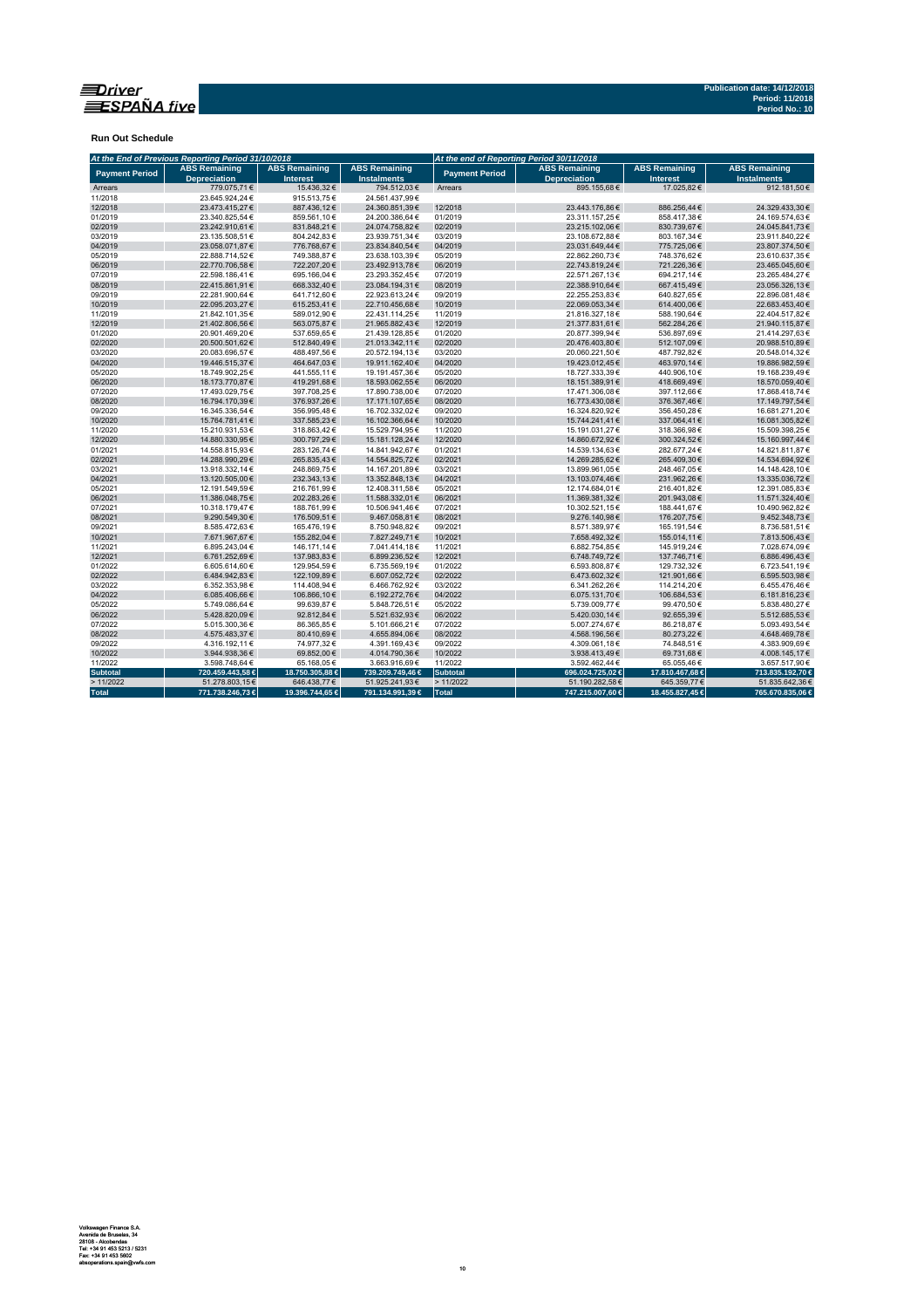

# **Amortisation Profile**

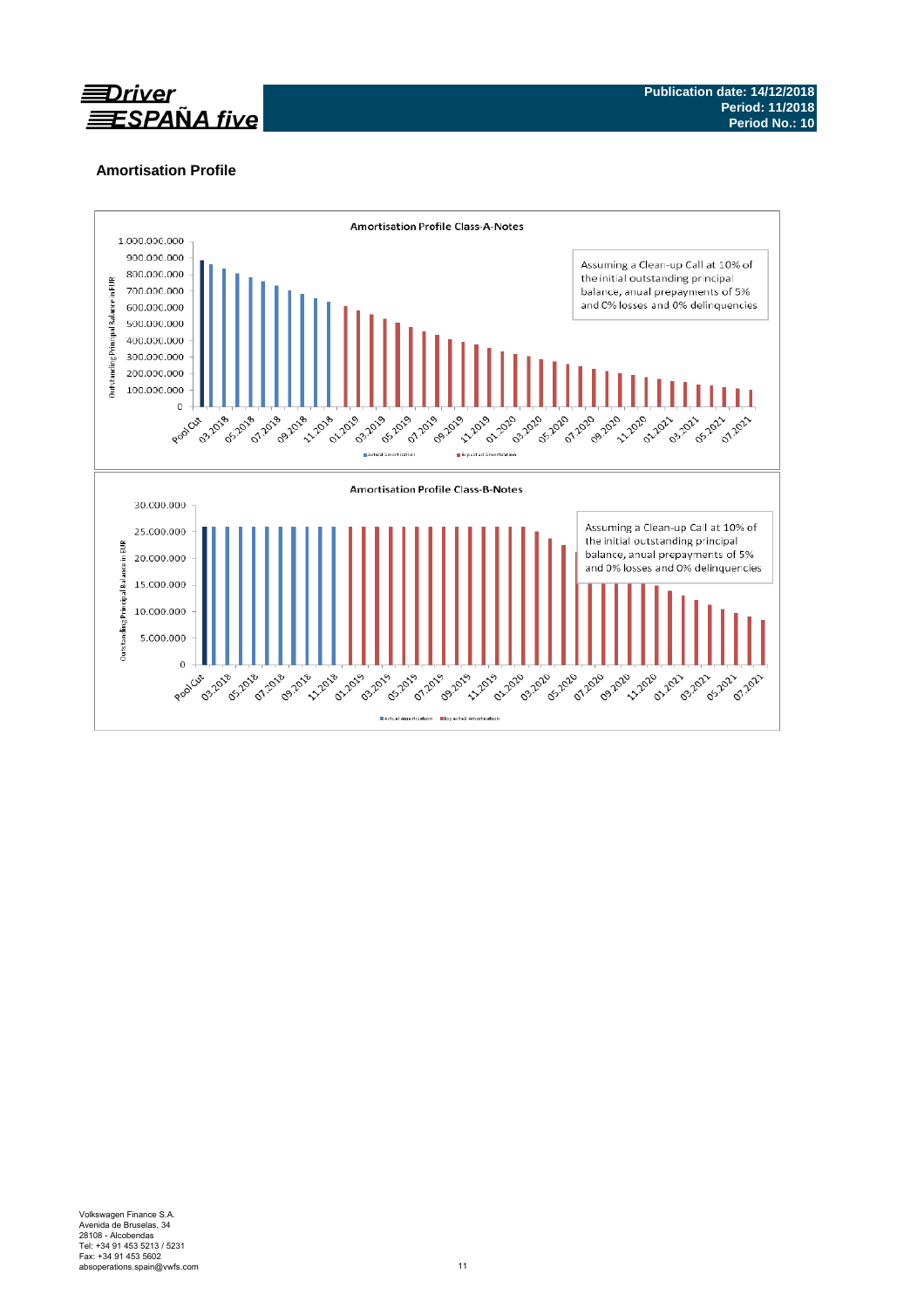

## **Defaults/ Performance Trigger**

| <b>Cumulative Gross Losses</b> |  |
|--------------------------------|--|
|                                |  |

|                 | <b>Number of Contracts</b> | Defaults - Discounted<br>principal balance |
|-----------------|----------------------------|--------------------------------------------|
| Begin of Period | 38                         | 648.946.58                                 |
| Defaults        | 8                          | 99.761,40                                  |
| End of Period   | 46                         | 748.707,98                                 |
|                 |                            |                                            |

#### **Cumulative Gross Loss Ratio**

| Cumulative Defaults as percentage of Discounted Principal Balance at Pool cut Date $(\epsilon)$ | 0.0749% |
|-------------------------------------------------------------------------------------------------|---------|
|                                                                                                 |         |

# **Performance Triggers**

A Targeted Note Balance was implemented to assure on a monthly basis that no cash is paid to lower steps in the waterfall unless there is sufficient overcollateralization to support the notes.

The performance trigger in form of a credit enhancement increase condition will be activated when the cumulative Gross Loss Ratio exceeds the defined limits. In this case the overcollateralization will be increased accordingly.

|                                                            | <b>OC-Percentage</b> | <b>OC-Percentage</b> |
|------------------------------------------------------------|----------------------|----------------------|
|                                                            | <b>Class A Notes</b> | <b>Class B Notes</b> |
| Until a Credit Enhancement Increase condition is in place  | 21.00%               | 14.50%               |
| Level I Credit Enhancement Increase condition is in place  | 25.00%               | 18.00%               |
| Level II Credit Enhancement Increase condition is in place | 100.00%              | 100.00%              |

#### *Performance Trigger*

| <b>Levels</b> | <b>Credit Enhancement increase condition</b>                                                                                                                                                                 | <b>Credit Enhancement</b><br>increase condition in<br>place? |
|---------------|--------------------------------------------------------------------------------------------------------------------------------------------------------------------------------------------------------------|--------------------------------------------------------------|
| Level 1       | Cumulative Gross Loss Ratio exceeds (i) 1.8% on any Payment Date prior to or<br>during May 2019 (included); or (ii) 4.00% for any Payment Date after May 2019<br>and until that for February 2020(inclusive) | No.                                                          |
| Level 2       | Cumulative Gross Loss Ratio exceeds 8.0% for any Payment Date                                                                                                                                                | No.                                                          |

#### *Performance Pool vis-a-vis Triggers*

#### **Cumulated Grossloss**

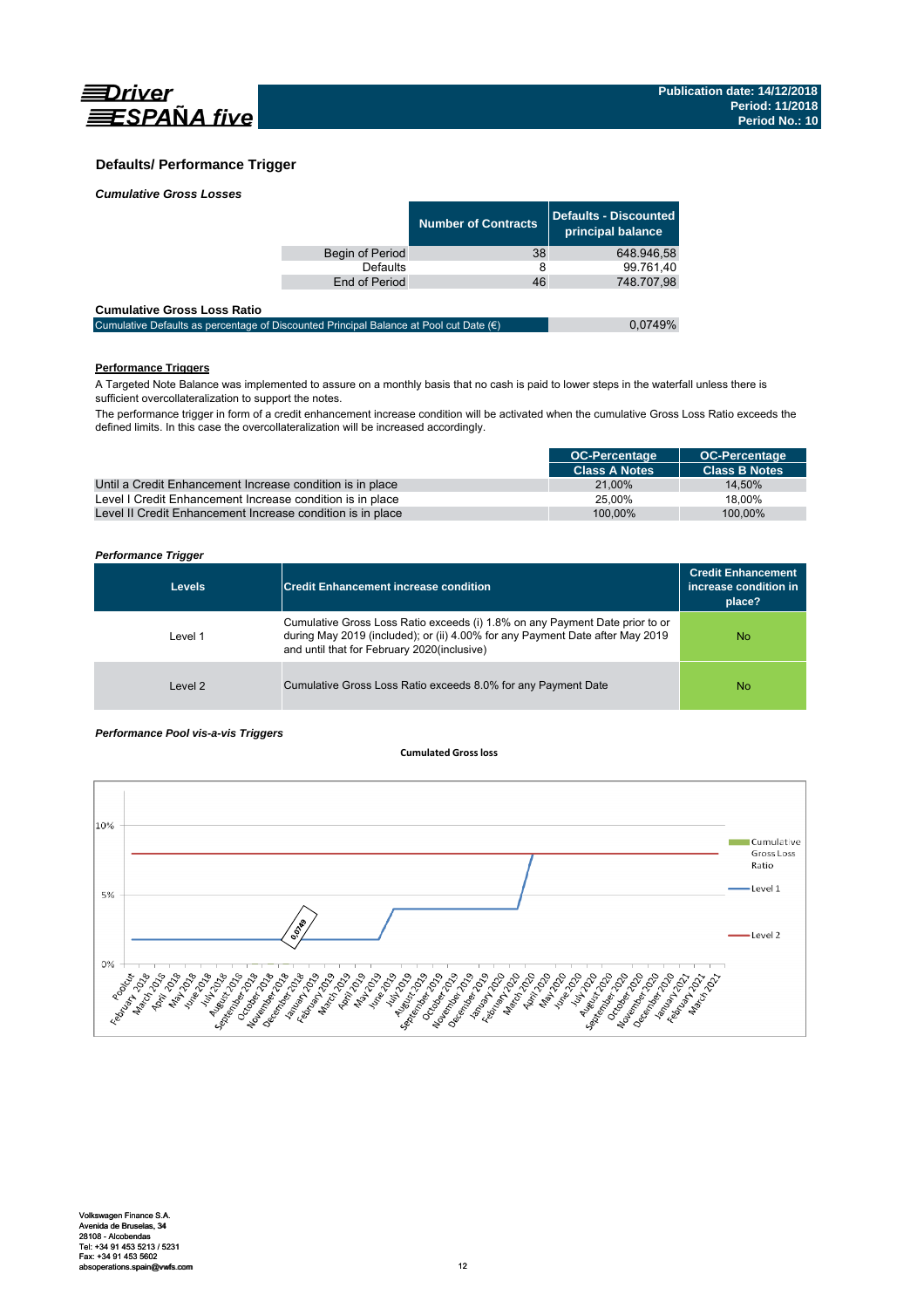

#### **Overview Outstanding Contracts**

#### *Development of Pool within Reporting Period*

|                                      | <b>Number of</b><br>contracts | <b>Adjustments</b> | <b>Outstanding Nominal</b><br><b>Balance</b> |
|--------------------------------------|-------------------------------|--------------------|----------------------------------------------|
| <b>Begin of Period</b>               |                               |                    | 791.134.991.39 €                             |
| <b>End of Period</b>                 |                               |                    | 765.670.835.06 €                             |
| Periodic reduction of Nominal        |                               | 25.464.156.33 €    | 25.464.156.33 €                              |
| Excess provision at pool cut         |                               | 0.00€              |                                              |
| Adjustment due to outdated arrears   |                               | 0.00€              |                                              |
| Cancelled interest in prepayments    |                               | -26.958,60 €       |                                              |
| Fees for prolongation                |                               | 0.00€              |                                              |
| Write Off / Write Down               | ٠                             | 0.00€              |                                              |
| Recoveries after Write Off           |                               | 0.00€              |                                              |
| Cancelation fees                     |                               | 8.039.17 €         |                                              |
| Interest in arrears                  |                               | 1.839.02 €         |                                              |
| Net Swaps                            |                               | 0.00€              |                                              |
| <b>Available Distribution Amount</b> |                               | 25.447.075.92 €    |                                              |

#### *Status of Contracts*

| <b>Status of Contracts</b> | <b>Credit Type</b><br><b>Pool Balance at Poolcut</b> |                                                           |                            | <b>Vehicle Status</b>                                        |                       |                                                             |                            |                                                              |                                          |                               |  |
|----------------------------|------------------------------------------------------|-----------------------------------------------------------|----------------------------|--------------------------------------------------------------|-----------------------|-------------------------------------------------------------|----------------------------|--------------------------------------------------------------|------------------------------------------|-------------------------------|--|
|                            |                                                      |                                                           | <b>Auto Credit</b>         |                                                              | <b>Classic Credit</b> |                                                             |                            |                                                              |                                          | <b>Used</b>                   |  |
| <b>Status</b>              | <b>Number of</b><br><b>Contracts</b>                 | <b>Outstanding Discounted</b><br><b>Principal Balance</b> | <b>Number of Contracts</b> | Outstanding<br><b>Discounted Principal</b><br><b>Balance</b> | Number of Contracts   | Outstanding<br><b>Discounted Principa</b><br><b>Ralance</b> | <b>Number of Contracts</b> | Outstanding<br><b>Discounted Principal</b><br><b>Balance</b> | Number of Contracts Discounted Principal | Outstanding<br><b>Balance</b> |  |
| Current                    | 86.320                                               | 1.000.002.231,57 €                                        | 11.160                     | 88.987.892,58 €                                              | 75.160                | 911.014.338,99 €                                            | 71.700                     | 824.396.601,44 €                                             | 14.620                                   | 175.605.630,13 €              |  |
| Delinquent                 |                                                      |                                                           |                            |                                                              |                       |                                                             |                            |                                                              |                                          |                               |  |
| Defaulted                  |                                                      |                                                           |                            | $-$                                                          |                       | $\sim$                                                      |                            | $-$                                                          |                                          | $ -$                          |  |
| <b>Partial Prepayment</b>  |                                                      |                                                           |                            |                                                              |                       |                                                             |                            |                                                              |                                          |                               |  |
| End of Term                |                                                      | . .                                                       |                            | $-$                                                          |                       | $\sim$                                                      |                            | $-$                                                          |                                          | $-1$                          |  |
| Write Off                  |                                                      |                                                           |                            | $\sim$                                                       |                       |                                                             |                            |                                                              |                                          | $\sim$                        |  |
| <b>Full Prepayment</b>     |                                                      |                                                           |                            | - +                                                          |                       | $\sim$                                                      |                            |                                                              |                                          | $-$                           |  |
| Repurchase                 |                                                      |                                                           |                            |                                                              |                       |                                                             |                            |                                                              |                                          |                               |  |
| <b>Total</b>               | 86.320                                               | 1.000.002.231,57 €                                        | 11.160                     | 88.987.892,58 €                                              | 75.160                | 911.014.338,99 €                                            | 71.700                     | 824.396.601,44 €                                             | 14.620                                   | 175.605.630,13 €              |  |

|                        | Pool Balance at the End of Period |                               | <b>Credit Type</b>  |                                             |                                            | <b>Vehicle Status</b> |                     |                            |                     |                             |
|------------------------|-----------------------------------|-------------------------------|---------------------|---------------------------------------------|--------------------------------------------|-----------------------|---------------------|----------------------------|---------------------|-----------------------------|
|                        |                                   |                               |                     | <b>Auto Credit</b><br><b>Classic Credit</b> |                                            | <b>New</b>            |                     | <b>Used</b>                |                     |                             |
|                        | Number of                         | <b>Outstanding Discounted</b> |                     | <b>Outstanding</b>                          |                                            | Outstanding           |                     | Outstanding                |                     | <b>Outstanding</b>          |
| <b>Status</b>          | <b>Contracts</b>                  | <b>Principal Balance</b>      | Number of Contracts | <b>Discounted Principal</b>                 | Number of Contracts   Discounted Principal |                       | Number of Contracts | <b>Discounted Principa</b> | Number of Contracts | <b>Discounted Principal</b> |
|                        | (End of Period)                   | (End of Period)               |                     | <b>Balance</b>                              |                                            | <b>Balance</b>        |                     | <b>Ralance</b>             |                     | <b>Balance</b>              |
| Current                | 83.189                            | 738.952.523,58 €              | 10.597              | 61.214.074.12 €                             | 72.592                                     | 677.738.449.46 €      | 69.156              | 606.117.889,83 €           | 14.033              | 132.834.633.75 €            |
| Delinquent             | 619                               | 7.590.294.69 €                | 92                  | 674.071.49 €                                | 527                                        | 6.916.223.20 €        | 490                 | 6.024.758.46 €             | 129                 | 1.565.536.23 €              |
| Defaulted              | 43                                | 651.770.33 €                  |                     | 42.785.89 €                                 | 40                                         | 608.984.44 €          | 34                  | 555.053.88 €               |                     | 96.716.45 €                 |
| Partial Prepayment     |                                   | 20.419.00 €                   |                     | 1.715.64 €                                  |                                            | 18.703,36 €           |                     | 8.024.01 €                 |                     | 12.394,99 €                 |
| End of Term            | 1.343                             | $0,00 \in$                    | 301                 | $0.00 \in$                                  | 1.042                                      | 0,00€                 | 1.152               | $\sim$                     | 191                 | $ \epsilon$                 |
| Write Off              |                                   | 0.00€                         |                     | $0,00 \in$                                  |                                            | $0,00$ €              |                     |                            |                     |                             |
| <b>Full Prepayment</b> | 1.119                             | $0.00 \in$                    | 166                 | $0.00 \in$                                  | 953                                        | $0.00 \in$            | 864                 | $\sim$                     | 255                 | $ \in$                      |
| Repurchase             |                                   | $0,00 \in$                    |                     | 0,00€                                       |                                            | $0,00 \in$            |                     |                            |                     |                             |
| <b>Total</b>           | 86.320                            | 747.215.007.60 €              | 11.160              | 61.932.647,14 €                             | 75.160                                     | 685.282.360.46 €      | 71.700              | 612.705.726.18 €           | 14.620              | 134.509.281.42 €            |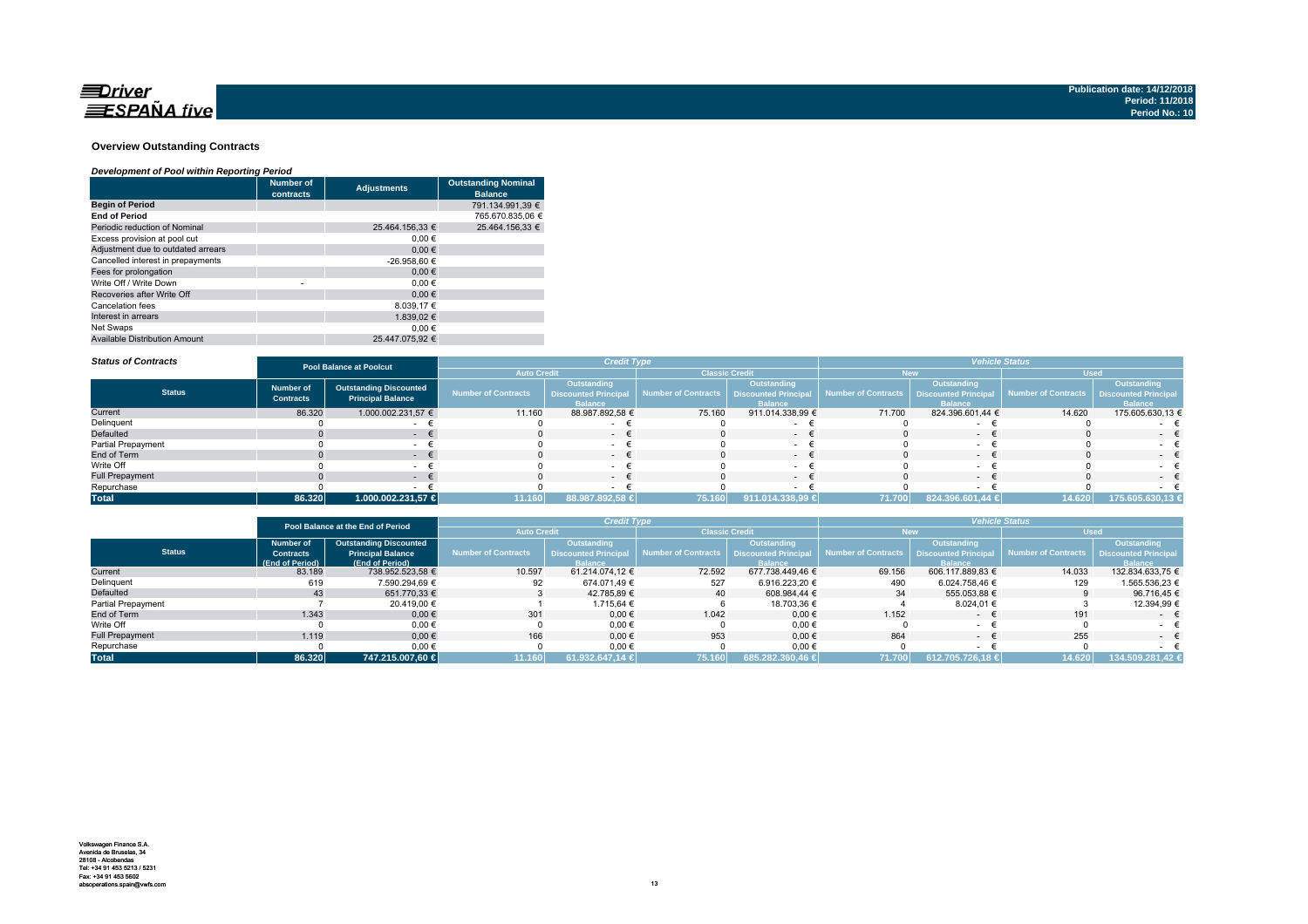## **Information on the retention of net economic interest**

## *Retention Amount at Poolcut*

| <b>Type of Asset</b>            | Number of<br><b>Loans</b> | Percentage of<br>Loans<br>(%) | <b>Outstanding Nominal</b><br><b>Balance</b> | Percentage of<br><b>Balance</b><br>(%) |
|---------------------------------|---------------------------|-------------------------------|----------------------------------------------|----------------------------------------|
| Portfolio sold to Fund          | 86.320                    | 94,94%                        | 1.029.405.033,97 €                           | 95,00%                                 |
| Retention of Volkswagen Finance | 4.598                     | 5,06%                         | 54.189.288,02 €                              | 5,00%                                  |
| <b>Total</b>                    | 90.918                    | 100,00%                       | 1.083.594.321,99 €                           | 100,00%                                |
|                                 |                           |                               |                                              |                                        |
| <b>Retention Amounts</b>        |                           |                               |                                              |                                        |
| <b>Minimum Retention</b>        | 51.470.251,70 €           | 5,00%                         |                                              |                                        |
| <b>Actual Retention</b>         | 54.189.288.02 €           | 5.00%                         |                                              |                                        |

## *Retention Amount End of Period*

| Number of<br><b>Loans</b> | Percentage of<br>Loans<br>$(\%)$ | <b>Outstanding Nominal</b><br><b>Balance</b> | Percentage of<br><b>Balance</b><br>(%) |
|---------------------------|----------------------------------|----------------------------------------------|----------------------------------------|
| 83.858                    | 94,96%                           | 765.670.835,06 €                             | 95,01%                                 |
| 4.447                     | 5.04%                            | 40.175.401,79 €                              | 4.99%                                  |
|                           |                                  |                                              | 100,00%                                |
|                           |                                  | 88.305                                       | 805.846.236,85 €<br>100,00%            |

| <b>Retention Amounts</b> |                 |       |
|--------------------------|-----------------|-------|
| Minimum Retention        | 40.292.311.84 € | 5.00% |
| <b>Actual Retention</b>  | 40.175.401.79 € | 4.99% |

In its capacity as originator and original lender, Volkswagen Finance, S.A. complies with the retention requirement of a material net economic interest in accordance with §122a CRD.

By adhering to option c) of the directive, Volkswagen Finance, S.A. will keep the exposures designated for retention on its balance sheet on an ongoing basis.

The latest end of month level of retention will be published on a monthly basis within the Investor Report.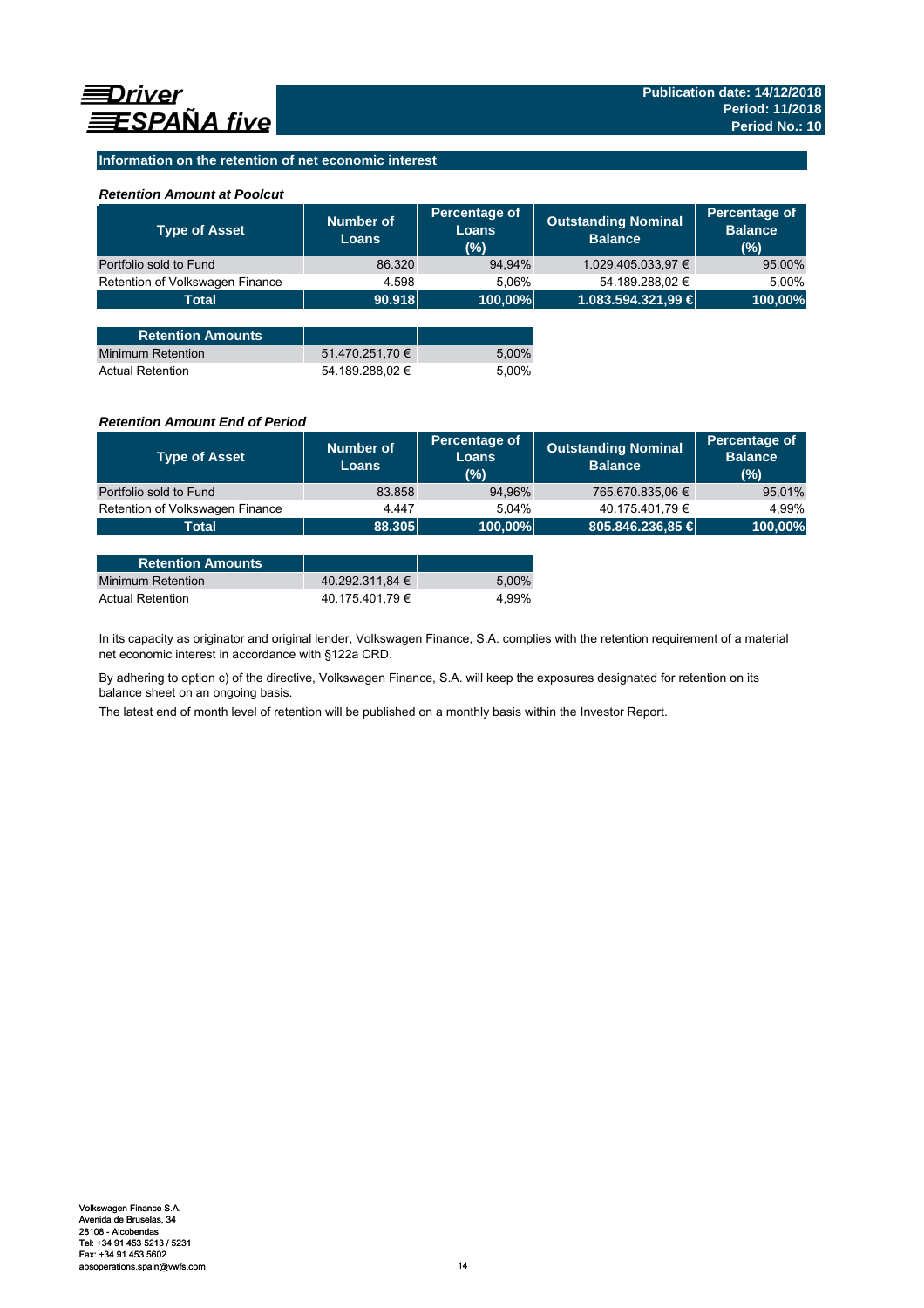#### $\equiv$ Driver  $\equiv$ SPAÑA five

#### **Delinquent Contracts**

|                 |                               |                            | <b>Total Portfolio</b>                                    |                                                               |                                       |                                               | <b>Credit Type</b>            |                                                              |                                      | <b>Vehicle Status</b>                                 |                               |                                                              |                                      |                                                                     |
|-----------------|-------------------------------|----------------------------|-----------------------------------------------------------|---------------------------------------------------------------|---------------------------------------|-----------------------------------------------|-------------------------------|--------------------------------------------------------------|--------------------------------------|-------------------------------------------------------|-------------------------------|--------------------------------------------------------------|--------------------------------------|---------------------------------------------------------------------|
|                 |                               |                            |                                                           |                                                               |                                       |                                               |                               | <b>Auto Credit</b>                                           | <b>Classic Credit</b>                |                                                       |                               | <b>New</b>                                                   | <b>Used</b>                          |                                                                     |
| Days in Arrears | Number of<br><b>Contracts</b> | Number of<br>Contracts (%) | <b>Outstanding Discounted</b><br><b>Principal Balance</b> | <b>Outstanding Discounted</b><br><b>Principal Balance (%)</b> | Outstanding<br><b>Nominal Balance</b> | Outstanding<br><b>Nominal Balance</b><br>10/1 | Number of<br><b>Contracts</b> | Outstanding<br><b>Discounted</b><br><b>Princinal Ralance</b> | <b>Number of</b><br><b>Contracts</b> | Outstanding<br><b>Discounted</b><br>Princinal Ralance | Number of<br><b>Contracts</b> | Outstanding<br><b>Discounted</b><br><b>Princinal Ralance</b> | <b>Number of</b><br><b>Contracts</b> | <b>Outstanding</b><br><b>Discounted</b><br><b>Princinal Balance</b> |
| $> 1 \le 30$    | 266                           | 0,32%                      | 3.156.118.07 €                                            | 0,42%                                                         | 3.257.770.05 €                        | 0,40%                                         | 37                            | 268.606,04 €                                                 | 229                                  | 2.887.512.03 €                                        | 214                           | 2.569.442.13 €                                               | 52                                   | 586.675,94 €                                                        |
| $> 30 \le 60$   | 177                           | 0,21%                      | 2.270.004.47 €                                            | 0,30%                                                         | 2.348.257,38 €                        | 0,29%                                         | 33                            | 217.087,19€                                                  | 144                                  | 2.052.917.28 €                                        | 137                           | 1.719.620,68 €                                               | 40                                   | 550.383,79€                                                         |
| $> 60 \le 90$   | 86                            | 0,10%                      | 1.163.758.31 €                                            | 0.16%                                                         | 1.206.069.54 €                        | 0,15%                                         | 13                            | 116.991.94 €                                                 | 73                                   | 1.046.766.37 €                                        | 69                            | 956.995,09€                                                  | 17                                   | 206.763.22 €                                                        |
| $> 90 \le 120$  | 41                            | 0.05%                      | 461.864,96 €                                              | 0.06%                                                         | 476.631,53 €                          | 0,06%                                         |                               | 24.275,01 €                                                  | 37                                   | 437.589,95 €                                          | 30                            | 341.066,01 €                                                 | 11                                   | 120.798,95 €                                                        |
| $> 120 \le 150$ | 15                            | 0.02%                      | 151.513,70 €                                              | 0.02%                                                         | 155.848.65 €                          | 0,02%                                         |                               | 28.563,78 €                                                  | 11                                   | 122.949,92 €                                          | 12                            | 113.875,87 €                                                 |                                      | 37.637,83 €                                                         |
| $> 150 \le 180$ | 16                            | 0.02%                      | 145.954,96 €                                              | 0,02%                                                         | 149.686,37 €                          | 0,02%                                         |                               | 18.547,53 €                                                  | 15                                   | 127.407.43 €                                          |                               | 124.737.78 €                                                 |                                      | 21.217,18€                                                          |
| <b>Subtotal</b> | 601                           | 0,72%                      | 7.349.214.47 €                                            | 0.98%                                                         | 7.594.263.52 €                        | 0,94%                                         | 92 <sub>1</sub>               | 674.071.49 €                                                 | 509 <sup>1</sup>                     | 675.142.98                                            | 475                           | 6.825.737.56 €                                               | 126                                  | 1.523.476.91 €                                                      |
| $> 180 \le 210$ |                               | 0,01%                      | 116.689,67 €                                              | 0,02%                                                         | 120.929.90 €                          | 0.02%                                         | $\Omega$                      | $\sim$ 100 $\mu$                                             |                                      | 116.689,67 €                                          | 8                             | 109.536,59 €                                                 |                                      | 7.153,08 €                                                          |
| > 210 < 240     |                               | 0.01%                      | 71.587.40 €                                               | 0.01%                                                         | 74.138,35 €                           | 0.01%                                         |                               | $\sim$                                                       |                                      | 71.587.40 €                                           |                               | 45.077.73 €                                                  |                                      | 26.509,67€                                                          |
| $> 240 \le 270$ |                               | 0,00%                      | 22.379,87 €                                               | 0,00%                                                         | 23.503,66 €                           | 0,00%                                         |                               | $\sim$ 100 $\mu$                                             |                                      | 22.379,87 €                                           |                               | 22.379,87 €                                                  | $\Omega$                             | $\sim$                                                              |
| $> 270 \le 300$ |                               | 0.00%                      | 30.423,28 €                                               | 0.00%                                                         | 31.265,30 €                           | 0,00%                                         |                               | $\sim$                                                       |                                      | 30.423,28 €                                           |                               | 22.026,71 €                                                  |                                      | 8.396,57                                                            |
| $>$ 300 <= 330  | $\Omega$                      | 0.00%                      | $ \epsilon$                                               | 0,00%                                                         | $ \epsilon$                           | 0,00%                                         |                               | - +                                                          |                                      | $ \epsilon$                                           |                               | $ \epsilon$                                                  | $\Omega$                             | $\sim$                                                              |
| $> 330 \le 360$ |                               | 0,00%                      | <b>Service</b>                                            | 0,00%                                                         | $ -$                                  | 0,00%                                         |                               | $\sim$ 10 $\pm$                                              |                                      | <b>Service</b>                                        |                               | $ \epsilon$                                                  |                                      | $\sim$                                                              |
| > 360           |                               | 0,00%                      | $\sim$                                                    | 0,00%                                                         | $\sim$                                | 0,00%                                         |                               | $\sim$ 100 $\mu$                                             |                                      | $ \epsilon$                                           |                               | $ \epsilon$                                                  |                                      | $\sim$                                                              |
| <b>Subtotal</b> | 18 <sup>1</sup>               | 0.02%                      | 241.080.22 €                                              | 0,03%                                                         | 249.837.21 €                          | 0,03%                                         |                               | $0.00 \leftarrow$                                            |                                      | 241.080,22 €                                          |                               | (99.020,90 €                                                 |                                      | 42.059.32                                                           |
| <b>Total</b>    | 619                           | 0.74%                      | 7.590.294.69 €                                            | 1.01%                                                         | 7.844.100.73 €                        | 0.97%                                         | 92 <sub>1</sub>               | 674.071.49 €                                                 | 527                                  | 6.916.223.20 €                                        | 190 l                         | 6.024.758,46                                                 | 129                                  | 1.565.536.23 €                                                      |

#### *Performance Delinquencies*

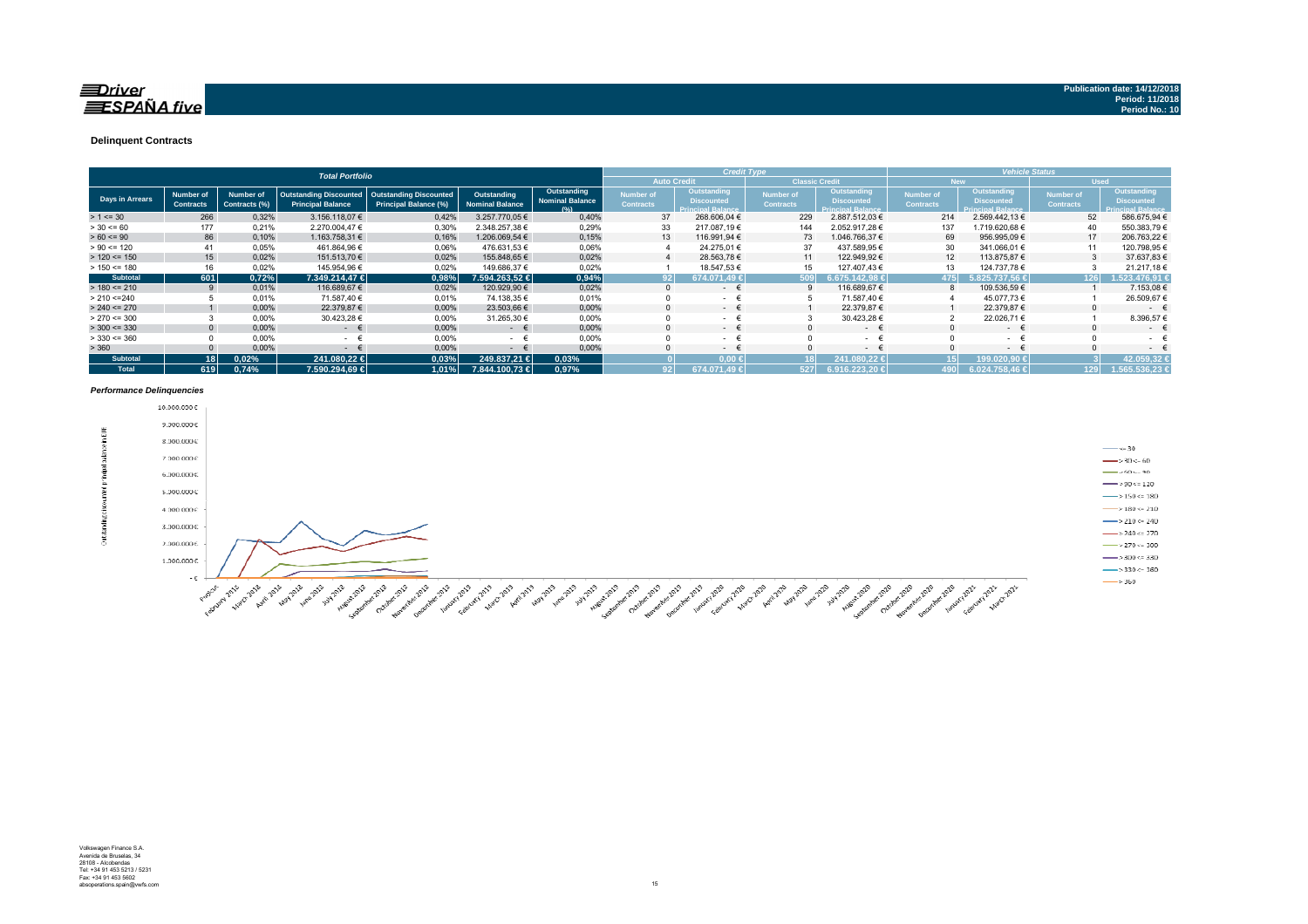#### $\equiv$ Driver  $\equiv$ SPAÑA five

#### **Defaulted Contracts**

|                 |                                      |                                   | <b>Defaulted Profile Total Portfolio</b>                            |                                                        |                                       |                                       |                               |                                                                    | <b>Credit Type</b>            |                                                              |                                      |                                                                    | <b>Vehicle Status</b>                |                                                                     |
|-----------------|--------------------------------------|-----------------------------------|---------------------------------------------------------------------|--------------------------------------------------------|---------------------------------------|---------------------------------------|-------------------------------|--------------------------------------------------------------------|-------------------------------|--------------------------------------------------------------|--------------------------------------|--------------------------------------------------------------------|--------------------------------------|---------------------------------------------------------------------|
|                 |                                      |                                   |                                                                     |                                                        |                                       |                                       |                               | <b>Auto Credit</b>                                                 |                               | <b>Classic Credit</b>                                        |                                      | <b>New</b>                                                         |                                      | <b>Used</b>                                                         |
| Days in Arrears | <b>Number of</b><br><b>Contracts</b> | <b>Number of</b><br>Contracts (%) | <b>Outstanding</b><br><b>Discounted Principal</b><br><b>Balance</b> | <b>Outstanding Discounted</b><br>Principal Balance (%) | Outstanding<br><b>Nominal Balance</b> | Outstanding<br>Nominal<br>Balance (%) | Number of<br><b>Contracts</b> | <b>Outstanding</b><br><b>Discounted Principa</b><br><b>Balance</b> | Number of<br><b>Contracts</b> | Outstanding<br><b>Discounted Principal</b><br><b>Balance</b> | <b>Number of</b><br><b>Contracts</b> | <b>Outstanding</b><br><b>Discounted Principa</b><br><b>Balance</b> | <b>Number of</b><br><b>Contracts</b> | <b>Outstanding</b><br><b>Discounted Principal</b><br><b>Balance</b> |
| $= 30$          |                                      | 0,00%                             | $0,00$ €                                                            | 0.00%                                                  | $ \epsilon$                           | 0,00%                                 |                               | $0.00 \in$                                                         |                               | $0,00 \in$                                                   |                                      | $0,00 \in$                                                         |                                      | $0.00 \in$                                                          |
| $> 30 \le 60$   |                                      | 0,00%                             | 22.381,67 €                                                         | 0,00%                                                  | 22.390,53€                            | 0.00%                                 |                               | $0,00 \in$                                                         |                               | 22.381,67 €                                                  |                                      | 22.381,67€                                                         |                                      | $0,00$ €                                                            |
| $> 60 \le 90$   |                                      | 0,00%                             | 17.434,61 €                                                         | 0.00%                                                  | 17.438.76 €                           | 0.00%                                 |                               | $0.00 \in$                                                         |                               | 17.434.61 €                                                  |                                      | 11.571.42 €                                                        |                                      | 5.863,19€                                                           |
| $> 90 \le 120$  |                                      | 0,00%                             | 17.852,71 €                                                         | 0,00%                                                  | 17.933,52 €                           | 0.00%                                 |                               | $0,00 \in$                                                         |                               | 17.852,71 €                                                  |                                      | 17.852,71 €                                                        |                                      | $0,00 \in$                                                          |
| $> 120 \le 150$ |                                      | 0,00%                             | 39.952,13 €                                                         | 0,01%                                                  | 40.188,47€                            | 0.01%                                 |                               | $0.00 \in$                                                         |                               | 39.952,13 €                                                  |                                      | 39.952,13€                                                         |                                      | $0.00 \in$                                                          |
| $> 150 \le 180$ |                                      | 0,01%                             | 66.543,65€                                                          | 0.01%                                                  | 66.957,91 €                           | 0,01%                                 |                               | $0,00 \in$                                                         |                               | 66.543,65 €                                                  |                                      | 60.053,28€                                                         |                                      | 6.490,37€                                                           |
| <b>Subtotal</b> | 12                                   | 0,01%                             | 164.164.77 €                                                        | 0,02%                                                  | 164.909.19 €                          | 0,02%                                 |                               | $0.00 \in$                                                         | 12                            | 164.164.77€                                                  |                                      | 151.811.21 €                                                       |                                      | 12.353,56                                                           |
| $> 180 \le 210$ |                                      | 0.01%                             | 158.771,38 €                                                        | 0,02%                                                  | 159.595,30 €                          | 0.02%                                 |                               | $0.00 \in$                                                         | 8                             | 158.771,38 €                                                 |                                      | 131.731,74 €                                                       |                                      | 27.039,64 €                                                         |
| $> 210 \le 240$ |                                      | 0,01%                             | 67.488,82 €                                                         | 0,01%                                                  | 67.862,62 €                           | 0,01%                                 |                               | 18.429,86 €                                                        |                               | 49.058,96€                                                   |                                      | 59.984,06€                                                         |                                      | 7.504,76€                                                           |
| $> 240 \le 270$ |                                      | 0.01%                             | 102.274,80 €                                                        | 0,01%                                                  | 102.821,89 €                          | 0.01%                                 |                               | 14.441.76 €                                                        | 5                             | 87.833,04 €                                                  |                                      | 71.275,74 €                                                        |                                      | 30.999,06€                                                          |
| $> 270 \le 300$ | 11                                   | 0.01%                             | 159.070,56 €                                                        | 0,02%                                                  | 160.077,64 €                          | 0.02%                                 |                               | 9.914,27 €                                                         | 10                            | 149.156,29 €                                                 |                                      | 140.251,13 €                                                       |                                      | 18.819,43€                                                          |
| $>$ 300 <= 330  |                                      | 0,00%                             | $0,00 \in$                                                          | 0,00%                                                  | $ \epsilon$                           | 0,00%                                 |                               | $0.00 \in$                                                         | $\Omega$                      | $0,00 \in$                                                   |                                      | $0,00 \in$                                                         |                                      | $0,00 \in$                                                          |
| $>$ 330 <= 360  |                                      | 0,00%                             | $0,00$ €                                                            | 0,00%                                                  | 0,00€                                 | 0.00%                                 |                               | $0,00 \in$                                                         |                               | $0.00 \in$                                                   |                                      | $0.00 \in$                                                         |                                      | $0,00$ €                                                            |
| > 360           |                                      | 0,00%                             | $0,00 \in$                                                          | 0,00%                                                  | 0,00€                                 | 0,00%                                 |                               | $0.00 \in$                                                         |                               | $0,00 \in$                                                   |                                      | $0,00 \in$                                                         |                                      | $0,00$ €                                                            |
| <b>Subtotal</b> | 31 <sup>1</sup>                      | 0,04%                             | 487.605.56 €                                                        | 0,06%                                                  | 490.357.45 €                          | 0,06%                                 |                               | 42.785.89 €                                                        |                               | 444.819,67 €                                                 |                                      | 403.242.67 €                                                       |                                      | 84.362,89                                                           |
| <b>Total</b>    | 43 <sup>1</sup>                      | 0.05%                             | 651.770.33 €                                                        | 0,08%                                                  | 655.266,64 €                          | 0,08%                                 |                               | 42.785,89 €                                                        |                               | 608.984,44 €                                                 |                                      | 555.053,88                                                         |                                      | 96.716,45                                                           |

#### **Performance Defaults**

|    | 10.000.000€                                                                                                                                                                                                                                | $\longrightarrow$ <= 30              |
|----|--------------------------------------------------------------------------------------------------------------------------------------------------------------------------------------------------------------------------------------------|--------------------------------------|
| ã  | 9.000.0006                                                                                                                                                                                                                                 | $\longrightarrow$ 30 $\leftarrow$ 60 |
|    | 0.0000000                                                                                                                                                                                                                                  | $\longrightarrow 60 - 90$            |
|    | 7.000.000€                                                                                                                                                                                                                                 | $\longrightarrow$ 90 < 120           |
|    | $6.000.000 \, C$                                                                                                                                                                                                                           | $\longrightarrow$ 120 <= 150         |
|    |                                                                                                                                                                                                                                            | $\longrightarrow 150 = 180$          |
|    | 5.000.000€                                                                                                                                                                                                                                 | $ \times$ 180 $\sim$ 210             |
|    | 4.000.000€                                                                                                                                                                                                                                 | $\longrightarrow$ 210 <= 240         |
|    | 3.000.000€                                                                                                                                                                                                                                 | $\longrightarrow 240 = 270$          |
|    | 2.000.000€                                                                                                                                                                                                                                 | $\longrightarrow 270 = 300$          |
| O. | $1.000.000 \in$                                                                                                                                                                                                                            | $\longrightarrow$ 300 <= 330         |
|    | $-$ C.                                                                                                                                                                                                                                     | $-$ > 330 <= 360                     |
|    | - 23<br>on on on on on<br>- 82<br>$q_{\rm in}$<br>- 2<br>-8<br>-8<br>- 22<br>- 83<br>- 2<br>- 8<br>-48<br>- 8<br>- 8<br>$\sigma_{\rm th}$<br>- 20 - 20 - 20 - 20<br>- 22<br>-8<br>- 33<br>- 32<br>- 32<br>- 5<br>- 2<br>- 22<br>- 30<br>-8 | $\longrightarrow$ 360                |

And a compact of the compact of the compact of the compact of the compact of the compact of the compact of the compact of the compact of the compact of the compact of the compact of the compact of the compact of the compac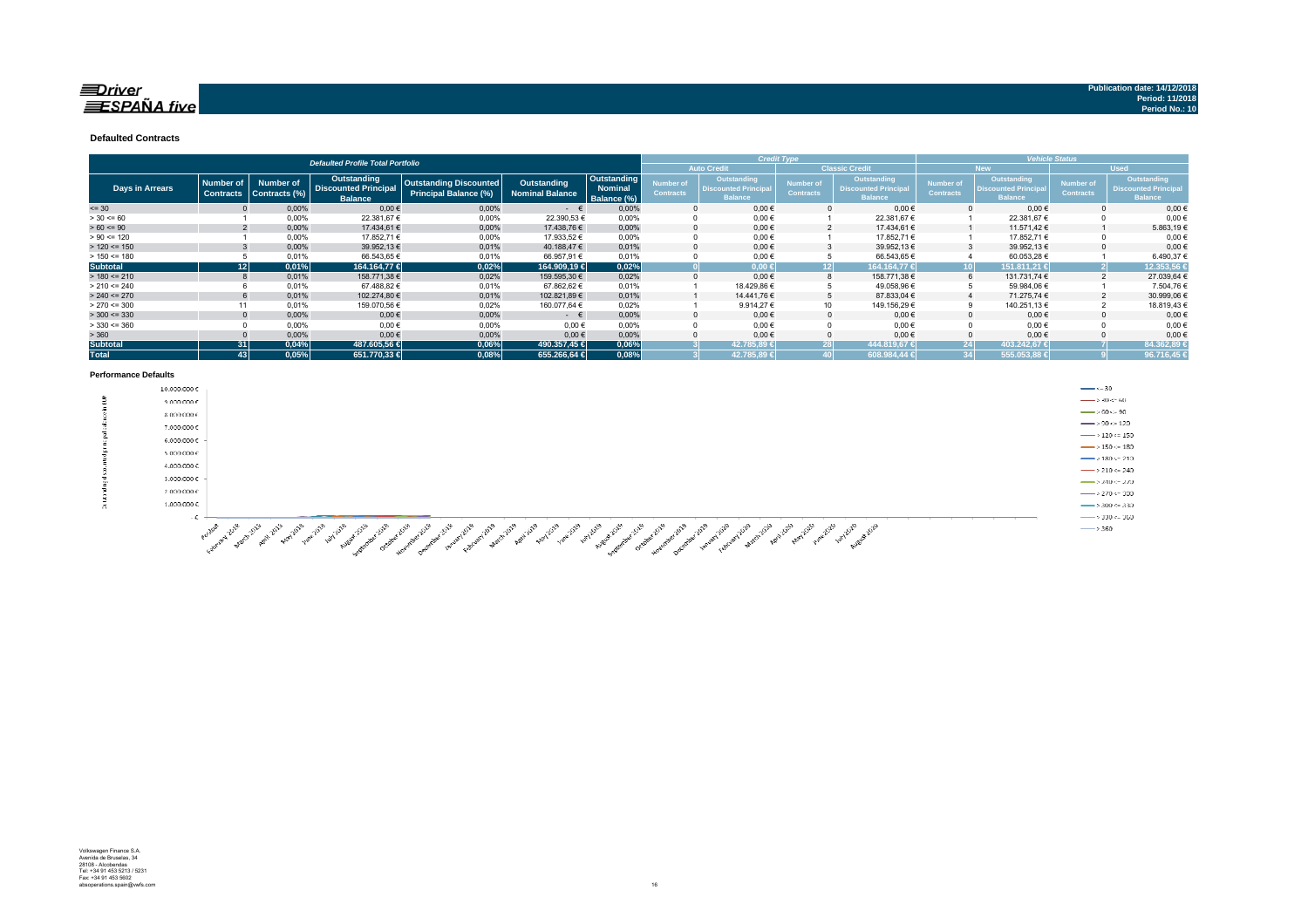



## **Prepayments**

| <b>Unscheduled Prepayments</b>                                                       | <b>Number of Contracts</b> |                                      | <b>Outstanding Discounted</b><br><b>Balance as of the Beginning</b><br>of the Period | <b>Unscheduled</b><br><b>Prepayments</b> | <b>Outstanding Discounted</b><br>Balance as of the End of the<br><b>Period</b> |
|--------------------------------------------------------------------------------------|----------------------------|--------------------------------------|--------------------------------------------------------------------------------------|------------------------------------------|--------------------------------------------------------------------------------|
| <b>Full and Partial Prepayments</b>                                                  | 110                        |                                      | 932.424.27 €                                                                         | 896.565,17€                              | 20.419.00€                                                                     |
| Full and Partial Prepayments<br>with another status at the end of<br>the month $(*)$ | $\mathbf{1}$               |                                      | 20.188,45€                                                                           | 21.967,65€                               | -1.220,11€                                                                     |
| <b>Total</b>                                                                         | 111                        |                                      | 952.612,72 €                                                                         | 918.532,82 €                             | 19.198,89 €                                                                    |
| <b>Partial Prepayments</b>                                                           |                            |                                      |                                                                                      |                                          |                                                                                |
| <b>Credit type</b>                                                                   | <b>Type of vehicle</b>     | <b>Number of</b><br><b>Contracts</b> | <b>Outstanding Discounted</b><br><b>Balance as of the Beginning</b><br>of the Period | <b>Unscheduled</b><br><b>Prepayments</b> | <b>Outstanding Discounted</b><br>Balance as of the End of the<br><b>Period</b> |
| AutoCredit                                                                           | New Car                    | $\mathbf{1}$                         | 2.000.39€                                                                            | 0.00€                                    | 1.715.64 €                                                                     |
|                                                                                      | <b>Used Car</b>            | 0                                    | 0.00€                                                                                | 0.00€                                    | 0.00€                                                                          |
|                                                                                      | <b>Subtotal AC</b>         | $\overline{1}$                       | 2.000.39 €                                                                           | $0.00 \in$                               | 1.715.64 €                                                                     |
| <b>Classic Credit</b>                                                                | New Car                    | 3                                    | 29.652,10€                                                                           | 22.563,32€                               | 6.308,37€                                                                      |
|                                                                                      | <b>Used Car</b>            | 3                                    | 33.069,88€                                                                           | 20.020,31€                               | 12.394,99€                                                                     |
|                                                                                      | <b>Subtotal CC</b>         | $6\phantom{1}$                       | 62.721,98 €                                                                          | 42.583,63 €                              | 18.703,36 €                                                                    |
| <b>Total</b>                                                                         |                            | $\overline{7}$                       | 64.722,37 €                                                                          | 42.583,63 €                              | 20.419,00 €                                                                    |
| <b>Full Prepayments</b>                                                              |                            |                                      |                                                                                      |                                          |                                                                                |
| <b>Credit type</b>                                                                   | Type of vehicle            | <b>Number of</b><br><b>Contracts</b> | <b>Outstanding Discounted</b><br><b>Principal Balance</b>                            | <b>Unscheduled</b><br><b>Prepayments</b> | <b>Outstanding Discounted</b><br>Balance as of the End of the<br><b>Period</b> |
| AutoCredit                                                                           | New Car                    | 15                                   | 55.612.38€                                                                           | 53.564.36€                               | 0.00€                                                                          |
|                                                                                      | Used Car                   | $\Omega$                             | 0.00€                                                                                | 0.00€                                    | 0.00€                                                                          |
|                                                                                      | <b>Subtotal AC</b>         | 15                                   | 55.612,38 €                                                                          | 53,564,36 €                              | $0,00 \in$                                                                     |
| <b>Classic Credit</b>                                                                | New Car                    | 55                                   | 516.681,08€                                                                          | 509.500,19€                              | $0,00 \in$                                                                     |
|                                                                                      | <b>Used Car</b>            | 33                                   | 295.408,44 €                                                                         | 290.916,99€                              | $0,00 \in$                                                                     |
|                                                                                      | <b>Subtotal CC</b>         | 88                                   | 812.089,52 €                                                                         | 800.417,18 €                             | $0,00$ €                                                                       |
| <b>Total</b>                                                                         |                            | 103                                  | 867.701,90 €                                                                         | 853.981,54 €                             | $0,00 \in$                                                                     |
| <b>Full and Partial Prepayments</b>                                                  |                            |                                      |                                                                                      |                                          |                                                                                |
| <b>Credit type</b>                                                                   | <b>Type of vehicle</b>     | <b>Number of</b><br><b>Contracts</b> | <b>Outstanding Discounted</b><br><b>Balance as of the Beginning</b><br>of the Period | <b>Unscheduled</b><br><b>Prepayments</b> | <b>Outstanding Discounted</b><br>Balance as of the End of the<br><b>Period</b> |
| AutoCredit                                                                           | New Car                    | 16                                   | 57.612,77€                                                                           | 53.564,36€                               | 1.715,64 €                                                                     |
|                                                                                      | <b>Used Car</b>            | $\Omega$                             | $0,00 \in$                                                                           | 0,00€                                    | $0,00 \in$                                                                     |
|                                                                                      | <b>Subtotal AC</b>         | 16                                   | 57.612,77 €                                                                          | 53.564,36 €                              | 1.715,64 €                                                                     |
| <b>Classic Credit</b>                                                                | New Car                    | 58                                   | 546.333,18€                                                                          | 532.063,51€                              | 6.308,37€                                                                      |
|                                                                                      | <b>Used Car</b>            | 36                                   | 328.478.32€                                                                          | 310.937.30€                              | 12.394.99€                                                                     |
|                                                                                      | <b>Subtotal CC</b>         | 94                                   | 874.811,50 €                                                                         | 843.000,81 €                             | 18.703,36 €                                                                    |
| <b>Total</b>                                                                         |                            | 110                                  | 932.424,27 €                                                                         | 896.565,17€                              | 20.419,00 €                                                                    |

(\*) Contracts with unscheduled payment during the period but classified as delinquent, default or write off as of the end of the month.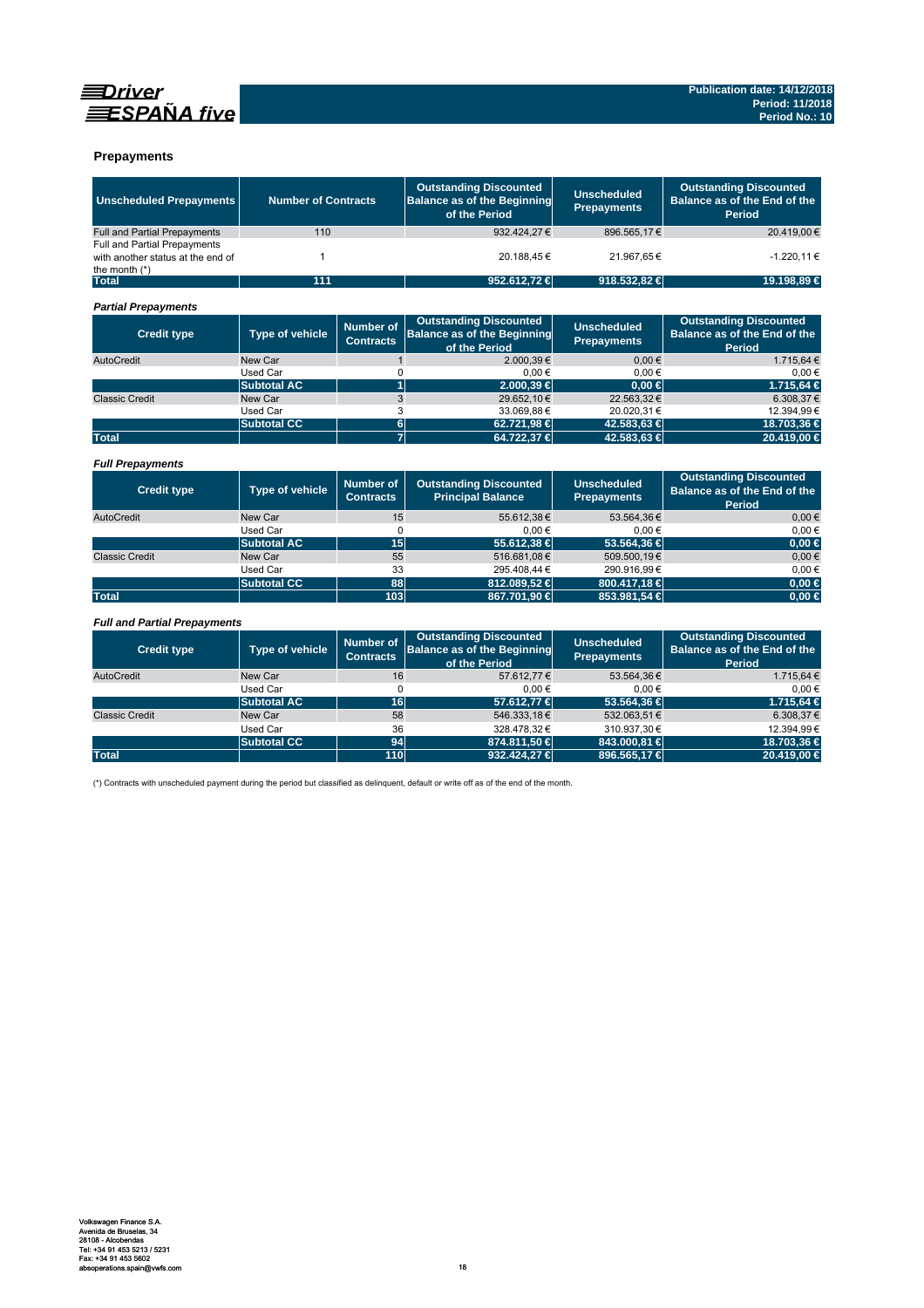

### **Recovery Contracts**

*Recoveries - after Default before Write Off* 

| <b>Credit Type</b>    | <b>Vehicle Status</b> | Number of<br><b>Contracts</b> | Outstanding<br>Nominal Balance at   Total Recoveries<br>Day of Default |             | <b>Total Write</b><br><b>Down</b> | <b>Outstanding Nominal</b><br><b>Balance End of</b><br><b>Reporting Period</b> |
|-----------------------|-----------------------|-------------------------------|------------------------------------------------------------------------|-------------|-----------------------------------|--------------------------------------------------------------------------------|
| AutoCredit            | <b>New</b>            |                               | 43.039.25 €                                                            | $0.00 \in$  | $0.00 \in$                        | 43.039.25 €                                                                    |
|                       | Used                  |                               | 0.00€                                                                  | 0.00€       | 0.00€                             | 0.00€                                                                          |
|                       | <b>Subtotal AC</b>    |                               | 43,039.25 €                                                            | $0.00 \in$  | $0.00 \in$                        | 43.039,25 €                                                                    |
| <b>Classic Credit</b> | <b>New</b>            | 31                            | 599.522.49 €                                                           | 84.589.75 € | $0.00 \in$                        | 514.932.74 €                                                                   |
|                       | Used                  | 9                             | 111.010.37 €                                                           | 13.715.72 € | 0.00€                             | 97.294.65 €                                                                    |
|                       | <b>Subtotal CC</b>    | 40                            | 710.532.86 €                                                           | 98,305,47 € | $0.00 \in$                        | 612.227.39 €                                                                   |
| <b>Total</b>          |                       | 43                            | 753,572.11 €                                                           | 98.305,47 € | $0.00 \in$                        | 655,266,64 €                                                                   |

*Recoveries - after Write Off \*\**

| <b>Credit Type</b> | <b>Vehicle Status</b> | Number of<br><b>Contracts</b> | <b>Outstanding</b><br>Nominal Balance at   Total Recoveries<br>Day of Write Off |            | <b>Total Write</b><br><b>Down</b> | <b>Outstanding Nominal</b><br><b>Balance End of</b><br><b>Reporting Period</b> |
|--------------------|-----------------------|-------------------------------|---------------------------------------------------------------------------------|------------|-----------------------------------|--------------------------------------------------------------------------------|
| AutoCredit         | <b>New</b>            |                               | $0,00 \in$                                                                      | $0.00 \in$ | $0,00 \in$                        | $0,00 \in$                                                                     |
|                    | Used                  |                               | 0.00€                                                                           | 0.00€      | 0.00€                             | 0,00€                                                                          |
|                    | <b>Subtotal AC</b>    |                               | $0.00 \in$                                                                      | $0,00 \in$ | $0.00 \in$                        | $0,00 \in$                                                                     |
| Classic Credit     | <b>New</b>            |                               | $0,00 \in$                                                                      | $0.00 \in$ | $0,00 \in$                        | $0,00 \in$                                                                     |
|                    | Used                  |                               | 0.00€                                                                           | 0.00€      | 0.00€                             | 0,00€                                                                          |
|                    | <b>Subtotal AC</b>    | 01                            | 0.00 ∈                                                                          | $0,00 \in$ | $0.00 \in$                        | $0,00 \in$                                                                     |
| <b>Total</b>       |                       |                               | $0.00 \in$                                                                      | $0,00 \in$ | $0.00 \in$                        | $0,00 \in$                                                                     |

**Classification by end of term & defaulted write off:**

*Recoveries - after Write Off (contracts previously defaulted) \*\**

| <b>Credit Type</b> | <b>Vehicle Status</b> | Number of<br><b>Contracts</b> | <b>Outstanding</b><br>Nominal Balance at   Total Recoveries<br>Day of Write Off |            | <b>Total Write</b><br><b>Down</b> | <b>Outstanding Nominal</b><br><b>Balance End of</b><br><b>Reporting Period</b> |
|--------------------|-----------------------|-------------------------------|---------------------------------------------------------------------------------|------------|-----------------------------------|--------------------------------------------------------------------------------|
| AutoCredit         | <b>New</b>            |                               | 0.00€                                                                           | $0.00 \in$ | 0.00€                             | $0,00 \in$                                                                     |
|                    | Used                  |                               | 0.00€                                                                           | 0.00€      | 0.00€                             | $0.00 \in$                                                                     |
|                    | <b>Subtotal AC</b>    |                               | $0.00 \in$                                                                      | $0,00 \in$ | $0.00 \in$                        | $0,00 \in$                                                                     |
| Classic Credit     | <b>New</b>            |                               | 0.00€                                                                           | 0.00€      | 0.00€                             | $0,00 \in$                                                                     |
|                    | Used                  |                               | 0.00€                                                                           | 0.00€      | 0.00€                             | $0.00 \in$                                                                     |
|                    | <b>Subtotal CC</b>    |                               | 0.00 ∈                                                                          | $0,00 \in$ | $0.00 \in$                        | $0,00 \in$                                                                     |
| <b>Total</b>       |                       |                               | $0,00 \in$                                                                      | $0,00 \in$ | $0.00 \in$                        | $0,00 \in$                                                                     |

*Recoveries - after Write Off (contracts directly written off) \*\**

| <b>Credit Type</b> | <b>Vehicle Status</b> | Number of<br><b>Contracts</b> | <b>Outstanding</b><br>Nominal Balance at   Total Recoveries<br>Day of Write Off |            | <b>Total Write</b><br><b>Down</b> | <b>Outstanding Nominal</b><br><b>Balance End of</b><br><b>Reporting Period</b> |
|--------------------|-----------------------|-------------------------------|---------------------------------------------------------------------------------|------------|-----------------------------------|--------------------------------------------------------------------------------|
| AutoCredit         | <b>New</b>            |                               | 0.00€                                                                           | 0.00€      | 0.00€                             | $0.00 \in$                                                                     |
|                    | Used                  |                               | 0.00€                                                                           | $0.00 \in$ | 0.00€                             | $0.00 \in$                                                                     |
|                    | <b>Subtotal AC</b>    | ומ                            | $0.00 \in$                                                                      | $0,00 \in$ | $0.00 \in$                        | $0,00 \in$                                                                     |
| Classic Credit     | <b>New</b>            |                               | 0.00€                                                                           | 0.00€      | 0.00€                             | $0,00 \in$                                                                     |
|                    | Used                  |                               | 0.00€                                                                           | 0.00€      | 0.00€                             | 0,00€                                                                          |
|                    | <b>Subtotal CC</b>    |                               | $0.00 \in$                                                                      | $0.00 \in$ | $0.00 \in$                        | $0,00 \in$                                                                     |
| <b>Total</b>       |                       | ი.                            | $0.00 \in$                                                                      | $0,00 \in$ | $0.00 \in$                        | $0,00 \in$                                                                     |

\*\* This table exclusively covers contracts with the Status Write off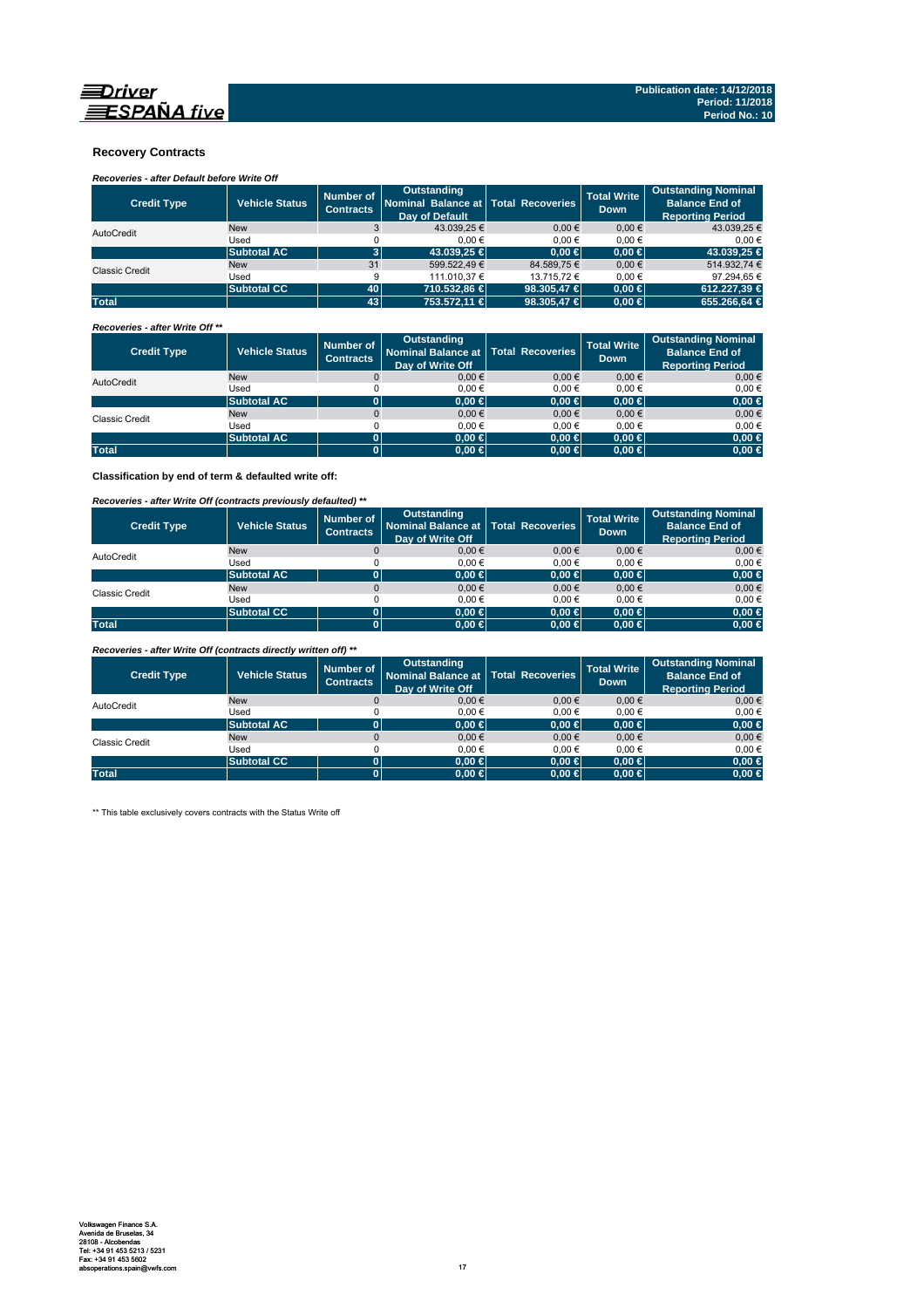#### <u>=Driver</u> ESPAÑA five

#### **Poolinformation I. - Down Payments**

|                       | <b>Down Payments Total Porfolio</b> |                            |                                                           |               |                                             |        |                                   |        | ______           |                        |        |                 |                                 |        |        |                  |        |
|-----------------------|-------------------------------------|----------------------------|-----------------------------------------------------------|---------------|---------------------------------------------|--------|-----------------------------------|--------|------------------|------------------------|--------|-----------------|---------------------------------|--------|--------|------------------|--------|
|                       |                                     |                            |                                                           |               |                                             |        | <b>Auto Credit</b>                |        |                  | <b>Classic Credita</b> |        |                 | <b>RW</b>                       |        |        | <b>Head</b>      |        |
| <b>Down Payment</b>   | umber of Loan                       | Percentage of<br>Loang (%) | <b>Outstanding Discounted</b><br><b>Princingl Relance</b> | Percentage of | Down Payment/<br><b>Purchase Price in %</b> |        | umber of   Outstanding Discounted |        | <b>Jumber</b> of | Outstanding Discounted |        | mber of Contrac | <b>Outstanding Discounted L</b> |        |        |                  |        |
| No downpayment        | 3.179                               | 3.79%                      | 39.737.829.91 €                                           | 5.32%         | 0.00%                                       | 292    | 2.105.485.34 €                    | 0.00%  | 2.887            | 37.632.344.57 €        | 0.00%  | 2.528           | 31.596.684.68 €                 | 0.00%  | 651    | 8.141.145.23 €   | 0.00%  |
| $0.01 - 1.000.00$     | 5.505                               | 6.56%                      | 58.759.626.46 €                                           | 7.86%         | 4.38%                                       | 460    | 2.958.449.86 €                    | 4.10%  | 5.045            | 55.801.176.60 €        | 4.42%  | 4.318           | 45.000.494.87 €                 | 4.34%  | 1.187  | 13.759.131.59 €  | 4.54%  |
| $1.000.01 - 2.000.00$ | 6.638                               | 7.92%                      | 65.341.611.32 €                                           | 8.74%         | 11.16%                                      | 740    | 4.420.565.77 €                    | 9.87%  | 5.898            | 60.921.045.55 €        | 11.36% | 4.857           | 47.885.012.40 €                 | 11.00% | 1.781  | 17.456.598.92 €  | 11.60% |
| 2.000.01 - 3.000.00   | 7.022                               | 8.37%                      | 66.022.778.21 €                                           | 8.84%         | 16.72%                                      | 1.169  | 6.689.867.80 €                    | 15.04% | 5.853            | 59.332.910.41 €        | 17.12% | 5.679           | 52.549.797.67 €                 | 16.72% | 1.343  | 13.472.980.54 €  | 16.74% |
| $3.000.01 - 4.000.00$ | 6.583                               | 7.85%                      | 58.870.961.69 €                                           | 7.88%         | 21.44%                                      | 1.149  | 6.237.709.10 €                    | 18.90% | 5.434            | 52.633.252.59 €        | 22.08% | 5.430           | 47.478.883.73 €                 | 21.41% | 1.153  | 11.392.077.96 €  | 21.59% |
| 4.000.01 - 5.000.00   | 6.090                               | 7.26%                      | 55.169.678.69 €                                           | 7.38%         | 25.20%                                      | 1.077  | 6.558.447.58 €                    | 21.33% | 5.013            | 48.611.231.11 €        | 26.25% | 5.015           | 44.789.836.14 €                 | 25.00% | 1.075  | 10.379.842.55 €  | 26.19% |
| $5.000.01 - 6.000.00$ | 5.613                               | 6.69%                      | 49.919.142.15 €                                           | 6.68%         | 28.88%                                      | 1.041  | 6.124.391.65 €                    | 24.30% | 4.572            | 43.794.750.50 €        | 30.21% | 4.627           | 40.631.924.27 €                 | 28.60% | 986    | 9.287.217.88 €   | 30,28% |
| 6.000.01 - 7.000.00   | 4.806                               | 5.73%                      | 41.283.765.06 €                                           | 5.53%         | 32.54%                                      | 805    | 4.493.361.11 €                    | 27.48% | 4.001            | 36.790.403.95 €        | 33.82% | 4.053           | 34.726.850.16 €                 | 32.26% | 753    | 6.556.914.90 €   | 34,14% |
| 7.000.01 - 8.000.00   | 4.464                               | 5.32%                      | 37,200,919,60 €                                           | 4.98%         | 35.59%                                      | 760    | 4.220.586.61 €                    | 29.51% | 3.704            | 32.980.332.99 €        | 37.17% | 3.775           | 31.359.910.25 €                 | 35.22% | 689    | 5.841.009.35 €   | 37.72% |
| 8.000.01 - 9.000.00   | 3.889                               | 4.64%                      | 31.062.600.36 €                                           | 4.16%         | 39.14%                                      | 550    | 2.909.714.18 €                    | 32.40% | 3.339            | 28.152.886.18 €        | 40.54% | 3.245           | 26.001.307.24 €                 | 38.75% | 644    | 5.061.293.12 €   | 41.22% |
| 9.000.01 - 10.000.00  | 4.111                               | 4.90%                      | 34.543.099.45 €                                           | 4.62%         | 40.33%                                      | 725    | 4.329.883.73 €                    | 32.58% | 3.386            | 30.213.215.72 €        | 42.54% | 3.493           | 29.293.336.77 €                 | 39.93% | 618    | 5.249.762.68     | 42.76% |
| 10.000.01 - 11.000.00 | 3.134                               | 3.74%                      | 26.292.069.22 €                                           | 3.52%         | 43.88%                                      | 346    | 1.804.948.09 €                    | 36.26% | 2.788            | 24.487.121.13 €        | 45.06% | 2.681           | 22.424.080.91 €                 | 43.69% | 453    | 3.867.988.31 €   | 45.05% |
| 11.000.01 - 12.000.00 | 3.083                               | 3.68%                      | 25.683.321.92 €                                           | 3.44%         | 45.69%                                      | 369    | 2.261.875.75 €                    | 35.92% | 2.714            | 23.421.446.17 €        | 47.47% | 2.659           | 21.889.490.04 €                 | 45.59% | 424    | 3.793.831.88 €   | 46.34% |
| 12.000.01 - 13.000.00 | 2.708                               | 3.23%                      | 21.823.695.95 €                                           | 2.92%         | 48.81%                                      | 221    | 1.246.903.39 €                    | 38.28% | 2.487            | 20.576.792.56 €        | 50.04% | 2.313           | 18.538.617.29 €                 | 48.74% | 395    | 3.285.078.66 €   | 49.21% |
| 13.000.01 - 14.000.00 | 2.467                               | 2.94%                      | 20.028.683.54 €                                           | 2,68%         | 50.77%                                      | 194    | 1.022.778.21 €                    | 40.74% | 2.273            | 19.005.905.33 €        | 51.87% | 2.145           | 17.376.621.36 €                 | 50.71% | 322    | 2.652.062.18 €   | 51,17% |
| 14.000.01 - 15.000.00 | 2.405                               | 2.87%                      | 19.951.267.25 €                                           | 2.67%         | 51.21%                                      | 253    | 1.336.255.71 €                    | 40.89% | 2.152            | 18.615.011.54 €        | 52.80% | 2.110           | 17.378.142.79 €                 | 51.08% | 295    | 2.573.124.46 €   | 52.15% |
| >15.000,00            | 12.161                              | 14.50%                     | 95.523.956.82 €                                           | 12.78%        | 61.86%                                      | 542    | 3.211.423.26 €                    | 45.60% | 11.619           | 92.312.533.56 €        | 62.84% | 10.756          | 83.784.735.61 €                 | 61.94% | 1.405  | 11.739.221.21 €  | 61.20% |
| <b>Total</b>          | 83,858                              | 100%                       | 747.215.007.60 €                                          | 100%          |                                             | 10.693 | 61.932.647.146                    |        | 73.165           | $685.282.360.46 \in$   |        | 69.684          | 612.705.726.18€                 |        | 14.174 | 134.509.281,42 € |        |

| <b>Statistics</b>                                              |              |
|----------------------------------------------------------------|--------------|
| Minimum Down Payment                                           | $0.01 \in$   |
| Maximum Down Payment                                           | 100 422 31 6 |
| Weighted Average Down Payment (Customers who did Down Payment) | 7.964.14 €   |
| Weighted Average Down Payment                                  | 7.540.60 €   |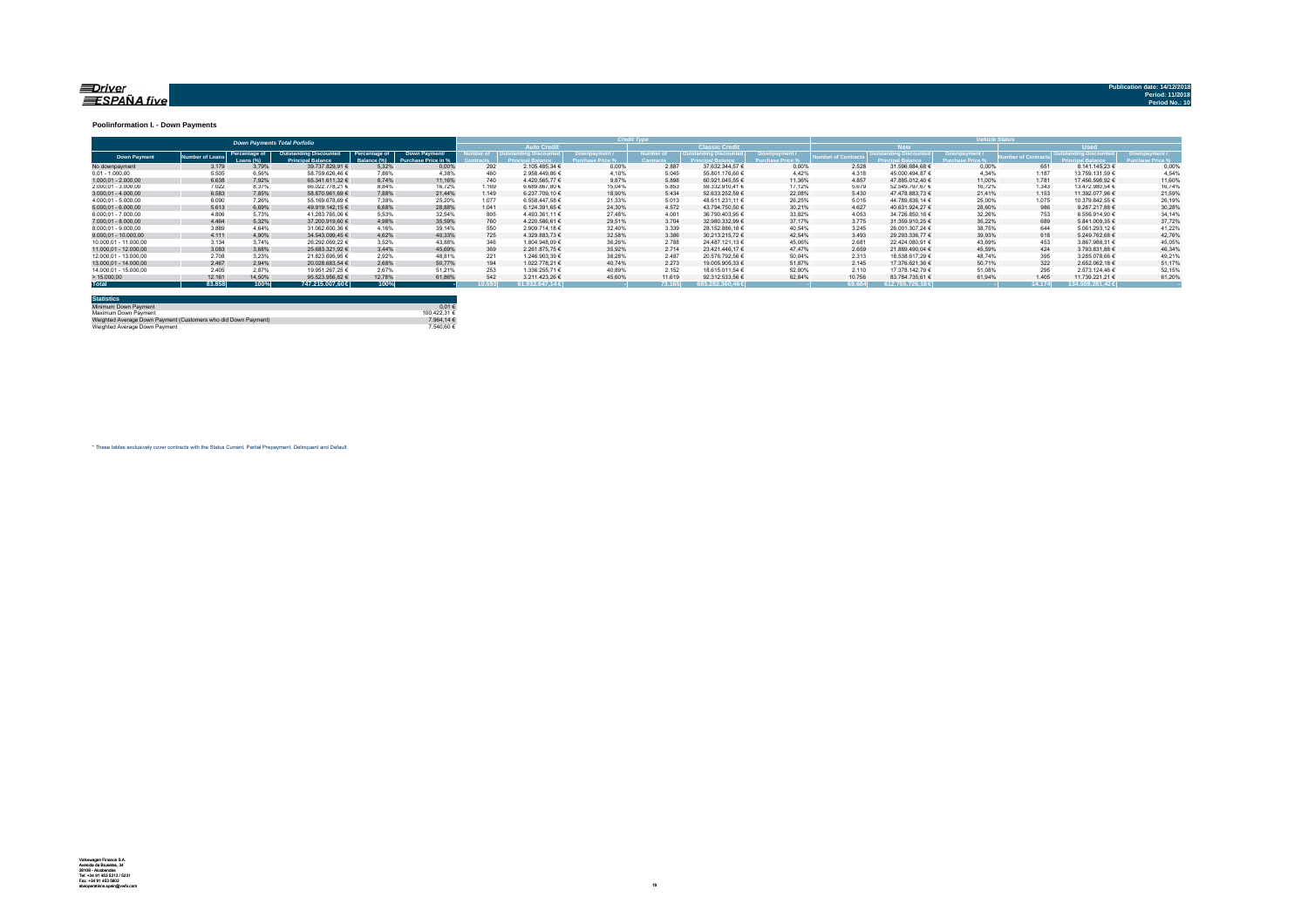

#### **Poolinformation II. - Customer Type\_Type of Payment**

|                      |                     | <b>Customer Type Total Portfolio</b> |                                                                                    |             |                               | Credit Type                                                  |                                                                                                            |                  | <b>Vehicle Status</b> |                                                                          |                                |                                                           |  |  |
|----------------------|---------------------|--------------------------------------|------------------------------------------------------------------------------------|-------------|-------------------------------|--------------------------------------------------------------|------------------------------------------------------------------------------------------------------------|------------------|-----------------------|--------------------------------------------------------------------------|--------------------------------|-----------------------------------------------------------|--|--|
|                      |                     |                                      |                                                                                    |             | <b>Auto Credi</b>             |                                                              | Classic Credit                                                                                             |                  | <b>New</b>            |                                                                          |                                | <b>Used</b>                                               |  |  |
| <b>Customer Type</b> | Number of<br>Loans. | Loans (%)                            | Percentage of   Outstanding Discounted   Percentage of<br><b>Principal Balance</b> | Balance (%) | Number of<br><b>Contracts</b> | Outstanding<br><b>Discounted Principal</b><br><b>Balance</b> | <b>Outstanding</b><br><b>Number of</b><br><b>Discounted Principa</b><br><b>Contracts</b><br><b>Balance</b> |                  |                       | Outstanding<br>umber of Contracts丨 Discounted Principa<br><b>Balance</b> | <b>All Number of Contracts</b> | <b>Outstanding Discounted</b><br><b>Principal Balance</b> |  |  |
| Private              | 71.344              | 85.08%                               | 629.336.869.09€                                                                    | 84.22%      | 8.758                         | 49.743.762.37€                                               | 62.586                                                                                                     | 579.593.106.72€  | 59.079                | 513.709.168.67€                                                          | 12.265                         | 115.627.700,42€                                           |  |  |
| Company              | 12.514              | 14.92%                               | 117.878.138.51€                                                                    | 15.78%      | 1.935                         | 12.188.884.77€                                               | 10.579                                                                                                     | 105.689.253.74€  | 10.605                | 98.996.557.51€                                                           | 1.909                          | 18.881.581,00€                                            |  |  |
| <b>Total</b>         | 83.858              | 100%                                 | 747.215.007,60 €                                                                   | 100%        | 10.693                        | 61.932.647,14 €                                              | 73.165                                                                                                     | 685.282.360,46 € | 69.684                | 612.705.726.18 €                                                         | 14.174                         | 134.509.281,42 €                                          |  |  |

|                                        |        |              | Credit Type                                                                              |             |                                      | <b>/ehicle Status</b>                                        |                                                                                                     |                  |            |                                                         |                     |                                                           |
|----------------------------------------|--------|--------------|------------------------------------------------------------------------------------------|-------------|--------------------------------------|--------------------------------------------------------------|-----------------------------------------------------------------------------------------------------|------------------|------------|---------------------------------------------------------|---------------------|-----------------------------------------------------------|
| <b>Type of Payment Total Portfolio</b> |        |              |                                                                                          |             | <b>Auto Credi</b>                    |                                                              | <b>Classic Credit</b>                                                                               |                  | <b>New</b> |                                                         | Used                |                                                           |
| Type of Payment                        | Loans  | Loans $(\%)$ | Number of Percentage of Outstanding Discounted Percentage of<br><b>Principal Balance</b> | Balance (%) | <b>Number of</b><br><b>Contracts</b> | Outstanding<br><b>Discounted Principal</b><br><b>Balance</b> | <b>Outstanding</b><br>Number of<br><b>Discounted Principa</b><br><b>Contracts</b><br><b>Balance</b> |                  |            | Outstanding<br><b>Discounted Prin</b><br><b>Balance</b> | lumber of Contracts | <b>Outstanding Discounted</b><br><b>Principal Balance</b> |
| Direct Borrower Account DeUt           | 83.858 | 100,00%      | 747.215.007,60€                                                                          | 100.00%     | 10.693                               | 61.932.647.14€                                               | 73.165                                                                                              | 685.282.360.46€  | 69.684     | 612.705.726.18€                                         | 14.174              | 134.509.281,42€                                           |
| Other                                  |        | 0.00%        |                                                                                          | 0.00%       |                                      | $0.00 \in$                                                   |                                                                                                     | $0.00 \in$       |            | $0.00 \in$                                              |                     | $0.00 \in$                                                |
| <b>Total</b>                           | 83.858 | 100%         | 747.215.007.60 €                                                                         | 100%        | 10.693                               | 61.932.647.14 €                                              | 73.165                                                                                              | 685.282.360,46 € | 69.684     | 612.705.726.18 €                                        | 14.174              | 134.509.281.42 €                                          |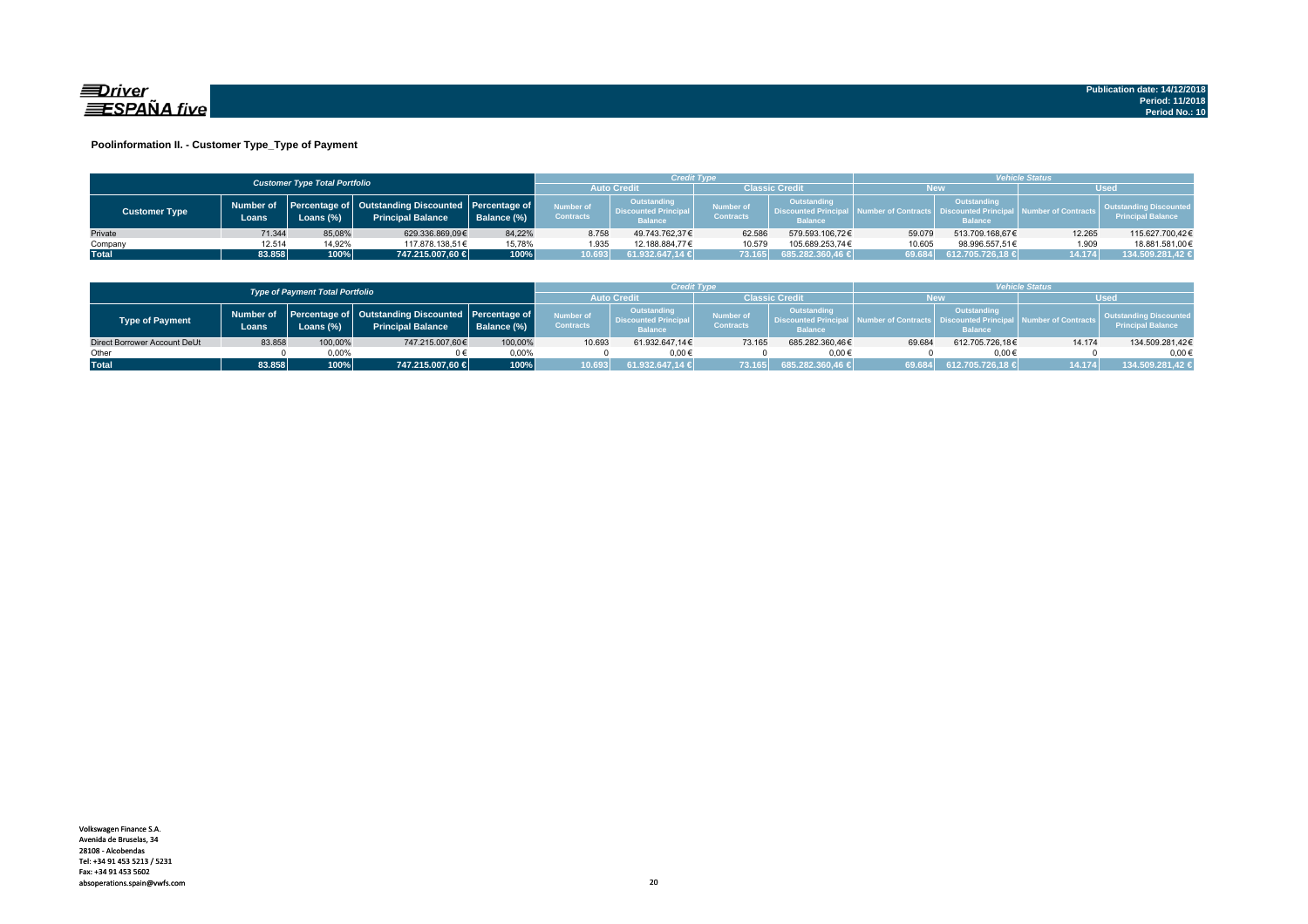

# **Poolinformation III. - Obligor Concentration**

# *Top 20 Borrower*

| <b>Number</b>   | <b>Number of</b><br><b>Loans</b> | Percentage of<br>Contracts (%) | <b>Outstanding</b><br><b>Discounted Principal</b><br><b>Balance</b> | Percentage of<br><b>Balance (%)</b> |
|-----------------|----------------------------------|--------------------------------|---------------------------------------------------------------------|-------------------------------------|
| 1               | $\overline{2}$                   | 0,0023%                        | 100.496,18€                                                         | $0,0134\%$ *                        |
| 2               | 1                                | 0,0012%                        | 66.386,68€                                                          | 0,0089%                             |
| 3               | $\mathfrak{S}$                   | 0.0035%                        | 55.376,79€                                                          | 0,0074%                             |
| 4               | 2                                | 0,0023%                        | 54.189,55 €                                                         | 0.0073%                             |
| 5               | $\mathbf{1}$                     | 0,0012%                        | 53.351,13 €                                                         | 0,0071%                             |
| 6               | 1                                | 0,0012%                        | 51.307,30 €                                                         | 0,0069%                             |
| $\overline{7}$  | 1                                | 0,0012%                        | 50.260,49€                                                          | 0,0067%                             |
| 8               | 1                                | 0,0012%                        | 47.729,45 €                                                         | 0,0064%                             |
| 9               | $\overline{3}$                   | 0,0035%                        | 46.648.83 €                                                         | 0,0062%                             |
| 10              | 1                                | 0.0012%                        | 46.156,12 €                                                         | 0,0062% *                           |
| 11              | $\mathbf{1}$                     | 0,0012%                        | 45.282,86 €                                                         | 0,0061%                             |
| 12              | 1                                | 0,0012%                        | 45.273,29 €                                                         | 0,0061%                             |
| 13              | $\mathbf{1}$                     | 0,0012%                        | 45.166,84 €                                                         | 0,0060%                             |
| 14              | 1                                | 0,0012%                        | 44.701,70 €                                                         | 0,0060%                             |
| 15              | $\mathbf{1}$                     | 0,0012%                        | 44.677,93 €                                                         | 0,0060%                             |
| 16              | 1                                | 0,0012%                        | 44.065.65 €                                                         | 0,0059% *                           |
| 17              | $\mathbf{1}$                     | 0,0012%                        | 43.968,57 €                                                         | 0,0059% *                           |
| 18              | 1                                | 0.0012%                        | 43.380,96 €                                                         | 0,0058% *                           |
| 19              | $\mathbf{1}$                     | 0,0012%                        | 42.519,43 €                                                         | 0,0057%                             |
| 20              | 1                                | 0,0012%                        | 42.184,54 €                                                         | 0,0056%                             |
| <b>Subtotal</b> | 26                               | 0,03%                          | 1.013.124,29 €                                                      | 0,14%                               |
| >20             | 83.832                           | 99,97%                         | 746.201.883                                                         | 99,86%                              |
| <b>Total</b>    | 83.858                           | 100%                           | 747.215.007,60 €                                                    | 100%                                |

\* The calculation of borrower exposure is based on the first titular/customer per contract exclusively This table exclusively covers contracts with the Status Current, Partial Prepayment, Delinquent and Default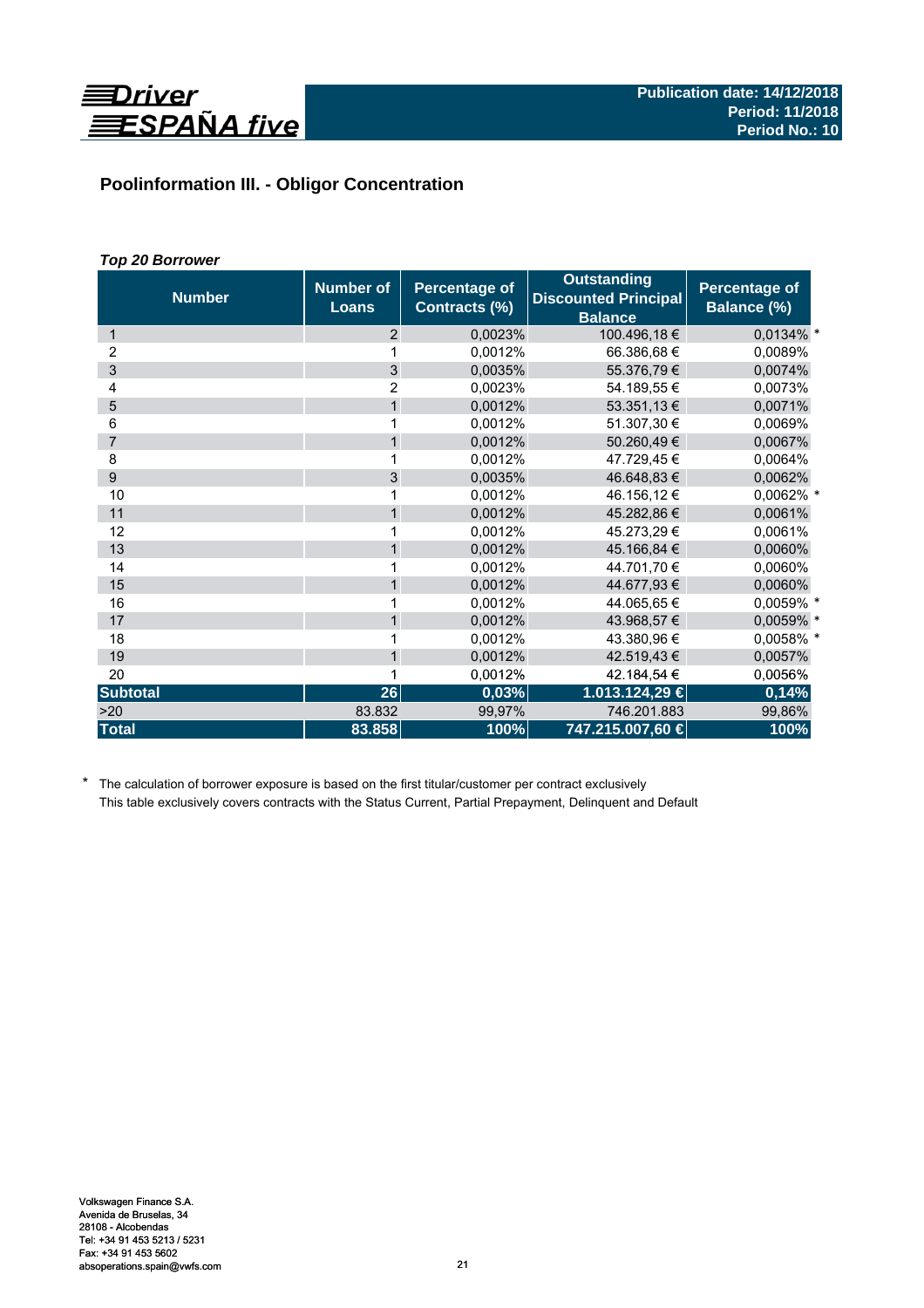

#### **Poolinformation IV. - Distribution by Outstanding Discounted Balance and Original**

|                                                                              |                                                          |                               |                                                              |                              |                               | <b>Credit Type</b>                                           |                                      |                                                                     | <b>Vehicle Status</b>         |                                                             |                               |                                                                    |  |
|------------------------------------------------------------------------------|----------------------------------------------------------|-------------------------------|--------------------------------------------------------------|------------------------------|-------------------------------|--------------------------------------------------------------|--------------------------------------|---------------------------------------------------------------------|-------------------------------|-------------------------------------------------------------|-------------------------------|--------------------------------------------------------------------|--|
|                                                                              | Distribution by Outstanding Discounted Principal Balance |                               | <b>Auto Credit</b>                                           |                              | <b>Classic Credit</b>         |                                                              | <b>New</b>                           |                                                                     | <b>Used</b>                   |                                                             |                               |                                                                    |  |
| <b>Distribution by Outstanding Discounted</b><br><b>Principal Balance (€</b> | Number of<br>Loans                                       | Percentage of<br>Loans $(\%)$ | Outstanding<br><b>Discounted Principal</b><br><b>Balance</b> | Percentage of<br>Balance (%) | Number of<br><b>Contracts</b> | Outstanding<br><b>Discounted Principal</b><br><b>Balance</b> | <b>Number of</b><br><b>Contracts</b> | <b>Outstanding</b><br><b>Discounted Principal</b><br><b>Balance</b> | Number of<br><b>Contracts</b> | Outstanding<br><b>Discounted Principa</b><br><b>Ralance</b> | Number of<br><b>Contracts</b> | <b>Outstanding</b><br><b>Discounted Principa</b><br><b>Balance</b> |  |
| $0.01 - 5000.00$                                                             | 17.925                                                   | 21,38%                        | 57.173.011.04 €                                              | 7.65%                        | 5.275                         | 16.151.795.44 €                                              | 12.650                               | 41.021.215.60 €                                                     | 15.609                        | 49.574.415.16 €                                             | 2.316                         | 7.598.595.88 €                                                     |  |
| 5.000.01 - 10.000.00                                                         | 37.803                                                   | 45,08%                        | 286.091.282,99 €                                             | 38,29%                       | 4.129                         | 29.000.875.61 €                                              | 33.674                               | 257.090.407.38 €                                                    | 31.450                        | 237.455.742.90 €                                            | 6.353                         | 48.635.540.09 €                                                    |  |
| 10.000.01 - 15.000.00                                                        | 19.109                                                   | 22,79%                        | 230.406.274.05 €                                             | 30.84%                       | 1.045                         | 12.438.996.18 €                                              | 18.064                               | 217.967.277.87 €                                                    | 15.280                        | 184.347.942.12 €                                            | 3.829                         | 46.058.331.93 €                                                    |  |
| 15.000,01 - 20.000,00                                                        | 6.168                                                    | 7,36%                         | 105.308.937.44 €                                             | 14,09%                       | 213                           | 3.581.982.54 €                                               | 5.955                                | 101.726.954.90 €                                                    | 4.998                         | 85.330.153.65 €                                             | 1.170                         | 19.978.783.79 €                                                    |  |
| 20.000.01 - 25.000.00                                                        | 2.035                                                    | 2.43%                         | 44.599.846.86 €                                              | 5.97%                        | 17                            | 356.762.17 €                                                 | 2.018                                | 44.243.084.69 €                                                     | 1.688                         | 37.010.004.71 €                                             | 347                           | 7.589.842.15 €                                                     |  |
| 25.000,01 - 30.000,00                                                        | 610                                                      | 0,73%                         | 16.423.132.42 €                                              | 2.20%                        | 12                            | 324.215.22 €                                                 | 598                                  | 16.098.917.20 €                                                     | 493                           | 13.263.637.25 €                                             | 117                           | 3.159.495.17 €                                                     |  |
| > 30.000,00                                                                  | 208                                                      | 0,25%                         | 7.212.522.80 €                                               | 0,97%                        |                               | 78.019.98 €                                                  | 206                                  | 7.134.502.82 €                                                      | 166                           | 5.723.830,39 €                                              | 42                            | 1.488.692.41 €                                                     |  |
| <b>Total</b>                                                                 | 83.858                                                   | 100%                          | 747.215.007.60 €                                             | 100%                         | 10.693                        | $61.932.647.14 \in \mathbb{R}$                               | 73.165                               | 685.282.360.46 €                                                    | 69.684                        | 612.705.726.18 €                                            |                               | 14.174 134.509.281,42 €                                            |  |

| <b>Statistics</b>                                |  |            |
|--------------------------------------------------|--|------------|
| Minimum Outstanding Discounted Principal Balance |  | 72.53 €    |
| Maximum Outstanding Discounted Principal Balance |  | 66.386.68€ |
| Average Outstanding Discounted Principal Balance |  | 8.910.48€  |

|                                             | <b>Distribution by Original Nominal Balance</b> |                               |                                                              |                              |                               |                                                             |                               |                                                              | <b>Vehicle Status</b>         |                                                                     |                                      |                                                             |
|---------------------------------------------|-------------------------------------------------|-------------------------------|--------------------------------------------------------------|------------------------------|-------------------------------|-------------------------------------------------------------|-------------------------------|--------------------------------------------------------------|-------------------------------|---------------------------------------------------------------------|--------------------------------------|-------------------------------------------------------------|
|                                             |                                                 |                               |                                                              |                              |                               |                                                             |                               | <b>Classic Credit</b>                                        |                               | <b>New</b>                                                          |                                      | <b>Used</b>                                                 |
| Distribution by Original Nominal Balance (O | <b>Number of</b><br>Loans                       | Percentage of<br>Loans $(\%)$ | Outstanding<br><b>Discounted Principal</b><br><b>Balance</b> | Percentage of<br>Balance (%) | Number of<br><b>Contracts</b> | Outstanding<br><b>Discounted Principa</b><br><b>Balance</b> | Number of<br><b>Contracts</b> | Outstanding<br><b>Discounted Principal</b><br><b>Balance</b> | Number of<br><b>Contracts</b> | <b>Outstanding</b><br><b>Discounted Principal</b><br><b>Balance</b> | <b>Number of</b><br><b>Contracts</b> | Outstanding<br><b>Discounted Principa</b><br><b>Balance</b> |
| $0.01 - 5.000.00$                           | 656                                             | 0,78%                         | 1.109.706.81 €                                               | 0,15%                        | 646                           | 1.089.127.17 €                                              | 10                            | 20.579.64 €                                                  | 626                           | 1.053.278.35 €                                                      | 30 <sup>°</sup>                      | 56.428.46 €                                                 |
| 5.000.01 - 10.000.00                        | 9.473                                           | 11,30%                        | 34.934.720,96 €                                              | 4,68%                        | 4.646                         | 17.228.638.59 €                                             | 4.827                         | 17.706.082.37 €                                              | 8.798                         | 32.617.048.76 €                                                     | 675                                  | 2.317.672.20 €                                              |
| 10.000.01 - 15.000.00                       | 37,910                                          | 45,21%                        | 259.514.677.81 €                                             | 34.73%                       | 3.432                         | 22.256.273.36 €                                             | 34.478                        | 237.258.404.45 €                                             | 31.016                        | 211.436.992.09 €                                                    | 6.894                                | 48.077.685.72 €                                             |
| 15.000.01 - 20.000.00                       | 21.705                                          | 25,88%                        | 219.621.167.26 €                                             | 29,39%                       | 1.374                         | 13.067.606.84 €                                             | 20.331                        | 206.553.560.42 €                                             | 17.493                        | 176.117.539.70 €                                                    | 4.212                                | 43.503.627.56 €                                             |
| 20.000.01 - 25.000.00                       | 8.786                                           | 10,48%                        | 122.920.611.03 €                                             | 16.45%                       | 432                           | 5.512.313.55 €                                              | 8.354                         | 117.408.297.48 €                                             | 7.313                         | 101.010.926.81 €                                                    | 1.473                                | 21.909.684.22 €                                             |
| 25.000.01 - 30.000.00                       | 3.450                                           | 4.11%                         | 63.693.560.79 €                                              | 8.52%                        | 110                           | 1.735.036.01 €                                              | 3.340                         | 61.958.524.78 €                                              | 2.880                         | 53.065.469.15 €                                                     | 570                                  | 10.628.091.64 €                                             |
| >30.000,00                                  | 1.878                                           | 2.24%                         | 45.420.562.94 €                                              | 6,08%                        | 53                            | 1.043.651.62 €                                              | 1.825                         | 44.376.911.32 €                                              | 1.558                         | 37.404.471.32 €                                                     | 320                                  | 8.016.091.62 €                                              |
| <b>Total</b>                                | 83.858                                          | 100%                          | 747.215.007.60 €                                             | 100%                         | 10.693                        | $61.932.647,14 \in$                                         | 73.165                        | $685.282.360.46 \in$                                         | 69.684                        | 612.705.726.18 €                                                    | 14.174                               | 134.509.281,42                                              |

| <b>Statistics</b>                |             |
|----------------------------------|-------------|
| Minimum Original Nominal Balance | 2.185.05 €  |
| Maximum Original Nominal Balance | 95.682.72€  |
| Average Original Nominal Balance | 15.273.09 € |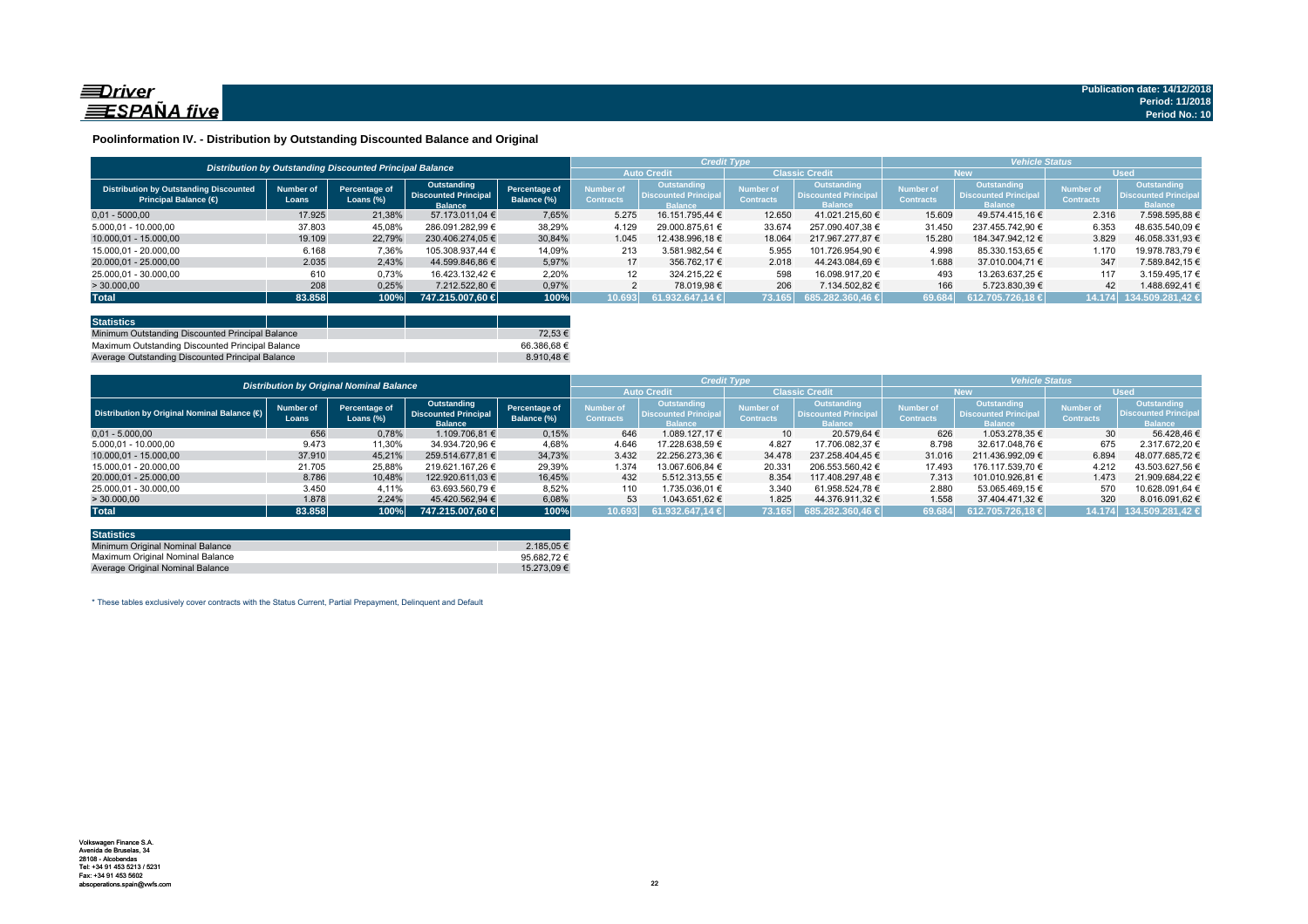

#### **Poolinformation V. - Interest Rate paid by the Receivable Debtor**

|                                                       | Interest Rate paid by the Receivable Debtor |                                      |                                                           |                                     |                                      |                                                           | <b>Credit Type</b>                   |                                           |                        |                                           |                               | <b>Vehicle Status</b>                                    |  |  |  |
|-------------------------------------------------------|---------------------------------------------|--------------------------------------|-----------------------------------------------------------|-------------------------------------|--------------------------------------|-----------------------------------------------------------|--------------------------------------|-------------------------------------------|------------------------|-------------------------------------------|-------------------------------|----------------------------------------------------------|--|--|--|
|                                                       |                                             |                                      |                                                           |                                     |                                      | <b>Auto Credit</b>                                        |                                      | <b>Classic Credit</b>                     |                        | <b>New</b>                                | <b>Used</b>                   |                                                          |  |  |  |
| Interest Rate paid by the Receivable<br><b>Debtor</b> | <b>Number of</b><br>Loans                   | <b>Percentage of Loans</b><br>$(\%)$ | <b>Outstanding Discounted</b><br><b>Principal Balance</b> | <b>Percentage of</b><br>Balance (%) | <b>Number of</b><br><b>Contracts</b> | <b>Outstanding Discounted</b><br><b>Principal Balance</b> | <b>Number of</b><br><b>Contracts</b> | Outstanding<br><b>Discounted Principa</b> | Number of<br>Contracts | Outstanding<br><b>Discounted Principa</b> | Number of<br><b>Contracts</b> | Outstanding<br><b>Discounted Princip</b><br><b>Ralan</b> |  |  |  |
| $0\% \leq -\leq 0.5\%$                                | 43                                          | 0.05%                                | 150,309,24€                                               | 0,02%                               |                                      | $0.00 \in$                                                | 43                                   | 150.309.24€                               | 43                     | 150.309,24€                               | $\Omega$                      | $0,00 \in$                                               |  |  |  |
| $0.5\% < -5.1\%$                                      | $\Omega$                                    | 0,00%                                | $0.00 \in$                                                | 0,00%                               |                                      | $0,00 \in$                                                |                                      | $0,00 \in$                                |                        | $0,00 \in$                                |                               | $0,00 \in$                                               |  |  |  |
| $1\% < - \leq 1.5\%$                                  |                                             | 0,00%                                | $0.00 \in$                                                | 0,00%                               |                                      | $0.00 \in$                                                |                                      | $0.00 \in$                                | $\Omega$               | $0.00 \in$                                |                               | $0.00 \in$                                               |  |  |  |
| $1.5\% < -5.2\%$                                      |                                             | 0.01%                                | 4.561.68€                                                 | 0.00%                               |                                      | $0.00 \in$                                                |                                      | 4.561.68€                                 |                        | 4.561.68€                                 |                               | $0.00 \in$                                               |  |  |  |
| $2\% < - \leq 2.5\%$                                  |                                             | 0,00%                                | 1.028.51€                                                 | 0,00%                               |                                      | $0.00 \in$                                                |                                      | 1.028,51€                                 |                        | 1.028.51€                                 |                               | $0.00 \in$                                               |  |  |  |
| $2.5\% < -5.3\%$                                      | $\Omega$                                    | 0,00%                                | $0.00 \in$                                                | 0,00%                               |                                      | $0,00 \in$                                                |                                      | $0.00 \in$                                | $\Omega$               | $0.00 \in$                                |                               | $0,00 \in$                                               |  |  |  |
| $3\% < - \leq 3.5\%$                                  | $\Omega$                                    | 0,00%                                | $0,00 \in$                                                | 0,00%                               |                                      | $0,00 \in$                                                |                                      | $0,00 \in$                                | $\Omega$               | $0,00 \in$                                |                               | $0,00 \in$                                               |  |  |  |
| $3.5\% < -5.4\%$                                      | $\overline{2}$                              | 0,00%                                | 5.969.78€                                                 | 0,00%                               |                                      | $0.00 \in$                                                | $\overline{2}$                       | 5.969,78€                                 | $\overline{2}$         | 5.969,78€                                 |                               | $0,00 \in$                                               |  |  |  |
| $4\% < - \leq 4.5\%$                                  | $\Omega$                                    | 0.00%                                | $0.00 \in$                                                | 0.00%                               |                                      | $0.00 \in$                                                | $\Omega$                             | $0.00 \in$                                | $\Omega$               | $0.00 \in$                                |                               | $0,00 \in$                                               |  |  |  |
| $4.5\% < -5\%$                                        | 408                                         | 0.49%                                | 5.696.197.54€                                             | 0.76%                               |                                      | 4.123.55€                                                 | 407                                  | 5.692.073.99€                             | 401                    | 5.617.287.45€                             |                               | 78.910,09€                                               |  |  |  |
| $5\% < -5.5\%$                                        | 22                                          | 0.03%                                | 282.300.24€                                               | 0.04%                               |                                      | 29.783.86€                                                | 17                                   | 252.516.38€                               | 22                     | 282.300.24€                               | $\Omega$                      | $0.00 \in$                                               |  |  |  |
| $5.5\% < -5.6\%$                                      | 147                                         | 0,18%                                | 1.639.704.10€                                             | 0.22%                               |                                      | 7.944.36€                                                 | 145                                  | 1.631.759.74€                             | 35                     | 492.121.94€                               | 112                           | 1.147.582.16€                                            |  |  |  |
| $6\% < - \leq 6.5\%$                                  | 164                                         | 0,20%                                | 1.717.300,13€                                             | 0,23%                               | 49                                   | 488.860,33€                                               | 115                                  | 1.228.439,80€                             | 136                    | 1.497.967.22€                             | 28                            | 219.332,91€                                              |  |  |  |
| $6.5\% < -5.7\%$                                      | 109                                         | 0.13%                                | 1.353.352.33€                                             | 0.18%                               |                                      | 45.689.80€                                                | 101                                  | 1.307.662.53€                             | 73                     | 1.150.858.87€                             | 36                            | 202.493.46€                                              |  |  |  |
| $7\% < - \leq 7.5\%$                                  | 289                                         | 0,34%                                | 3.397.267,82€                                             | 0,45%                               | 24                                   | 136.627,59€                                               | 265                                  | 3.260.640,23€                             | 247                    | 2.918.164.76€                             | 42                            | 479.103,06€                                              |  |  |  |
| $7.5\% < -5.8\%$                                      | 548                                         | 0.65%                                | 3.750.640.79€                                             | 0.50%                               |                                      | 6.851.58€                                                 | 544                                  | 3.743.789.21€                             | 507                    | 3.502.944.40€                             | 41                            | 247.696.39€                                              |  |  |  |
| $8\% < - \leq 8.5\%$                                  | 4.118                                       | 4.91%                                | 22.048.631,83€                                            | 2,95%                               | 294                                  | 2.259.633.04€                                             | 3.824                                | 19.788.998.79€                            | 4.029                  | 21.619.989,44€                            | 89                            | 428.642.39€                                              |  |  |  |
| $8.5\% < -5.9\%$                                      | 1.473                                       | 1.76%                                | 12.071.099.54€                                            | 1.62%                               | 457                                  | 1.979.340.95€                                             | 1.016                                | 10.091.758.59€                            | 1.250                  | 10.283.725.07€                            | 223                           | 1.787.374.47€                                            |  |  |  |
| $9\% < - \leq 9.5\%$                                  | 8.419                                       | 10,04%                               | 71.030.501.05€                                            | 9,51%                               | 5.729                                | 37.874.597,61€                                            | 2.690                                | 33.155.903.44€                            | 8.365                  | 70.621.105.15€                            | 54                            | 409.395.90€                                              |  |  |  |
| $9.5\% < -5.10\%$                                     | 12.596                                      | 15,02%                               | 140.220.496,16€                                           | 18,77%                              | 2.660                                | 10.324.027,43€                                            | 9.936                                | 129.896.468,73€                           | 10.683                 | 111.362.559,85€                           | 1.913                         | 28.857.936,31€                                           |  |  |  |
| $10\% < -\leq 10.5\%$                                 | 20,190                                      | 24,08%                               | 199.955.339.71€                                           | 26,76%                              | 637                                  | 4.157.867.28€                                             | 19.553                               | 195.797.472.43€                           | 14.386                 | 139.750.489.51€                           | 5.804                         | 60.204.850.20€                                           |  |  |  |
| $10.5\% < -5.11\%$                                    | 19.739                                      | 23,54%                               | 170.326.908.77€                                           | 22.79%                              | 647                                  | 3.841.292,19€                                             | 19.092                               | 166.485.616.58€                           | 14.895                 | 136.246.156.89€                           | 4.844                         | 34.080.751.88€                                           |  |  |  |
| $11\% < - \leq 11.5\%$                                | 13.590                                      | 16,21%                               | 103.524.940.84€                                           | 13,85%                              | 174                                  | 770.745.27€                                               | 13.416                               | 102.754.195.57€                           | 12.645                 | 97.290.914.29€                            | 945                           | 6.234.026.55€                                            |  |  |  |
| $11,5\% < -512\%$                                     | 1.911                                       | 2.28%                                | 9.834.215.29€                                             | 1.32%                               |                                      | 5.262,30€                                                 | 1.909                                | 9.828.952.99€                             | 1.877                  | 9.710.188.42€                             | 34                            | 124.026.87€                                              |  |  |  |
| $12\% < -512.5\%$                                     | 55                                          | 0.07%                                | 190.491.41€                                               | 0,03%                               |                                      | $0.00 \in$                                                | 55                                   | 190.491.41€                               | 53                     | 183.332.63€                               | $\overline{2}$                | 7.158,78€                                                |  |  |  |
| $12.5\% < -5.13\%$                                    | 29                                          | 0,03%                                | 13.750,84€                                                | 0,00%                               |                                      | $0,00 \in$                                                | 29                                   | 13.750,84€                                | 29                     | 13.750,84€                                |                               | $0,00 \in$                                               |  |  |  |
| $13\% < -513.5\%$                                     | $\Omega$                                    | 0,00%                                | $0,00 \in$                                                | 0,00%                               |                                      | $0,00 \in$                                                |                                      | $0,00 \in$                                | $\Omega$               | $0,00 \in$                                |                               | $0,00 \in$                                               |  |  |  |
| $13.5\% < -5.14\%$                                    | $\Omega$                                    | $0.00\%$                             | $0,00 \in$                                                | 0,00%                               |                                      | $0,00 \in$                                                |                                      | $0,00 \in$                                | $\Omega$               | $0,00 \in$                                |                               | $0,00 \in$                                               |  |  |  |
| $14\% < -5.14.5\%$                                    | $\Omega$                                    | 0,00%                                | $0.00 \in$                                                | 0,00%                               |                                      | $0.00 \in$                                                |                                      | $0.00 \in$                                | $\Omega$               | $0.00 \in$                                |                               | $0,00 \in$                                               |  |  |  |
| $14.5\% < -5.15\%$                                    | $\Omega$                                    | 0.00%                                | $0.00 \in$                                                | 0.00%                               |                                      | $0.00 \in$                                                |                                      | $0.00 \in$                                | $\Omega$               | $0.00 \in$                                |                               | $0.00 \in$                                               |  |  |  |
| >15%                                                  |                                             | 0,00%                                | $0.00 \in$                                                | 0.00%                               |                                      | $0.00 \in$                                                |                                      | $0,00 \in$                                | $\Omega$               | $0.00 \in$                                |                               | $0,00 \in$                                               |  |  |  |
| <b>Total</b>                                          | 83.858                                      | 100%                                 | 747.215.007,60 €                                          | 100%                                | 10.693                               | 61.932.647.14 <b>€</b>                                    | 73.165                               | 685.282.360.46 €                          | 69.684                 | 612.705.726.18 €                          |                               | 14.174 134.509.281.42 €                                  |  |  |  |

| <b>Statistics</b>                     |        |
|---------------------------------------|--------|
| Minimum Interest Rate Debtor          | 0.00%  |
| Maximum Interest Rate Debtor          | 12.66% |
| Weighted Average Interest Rate Debtor | 10.19% |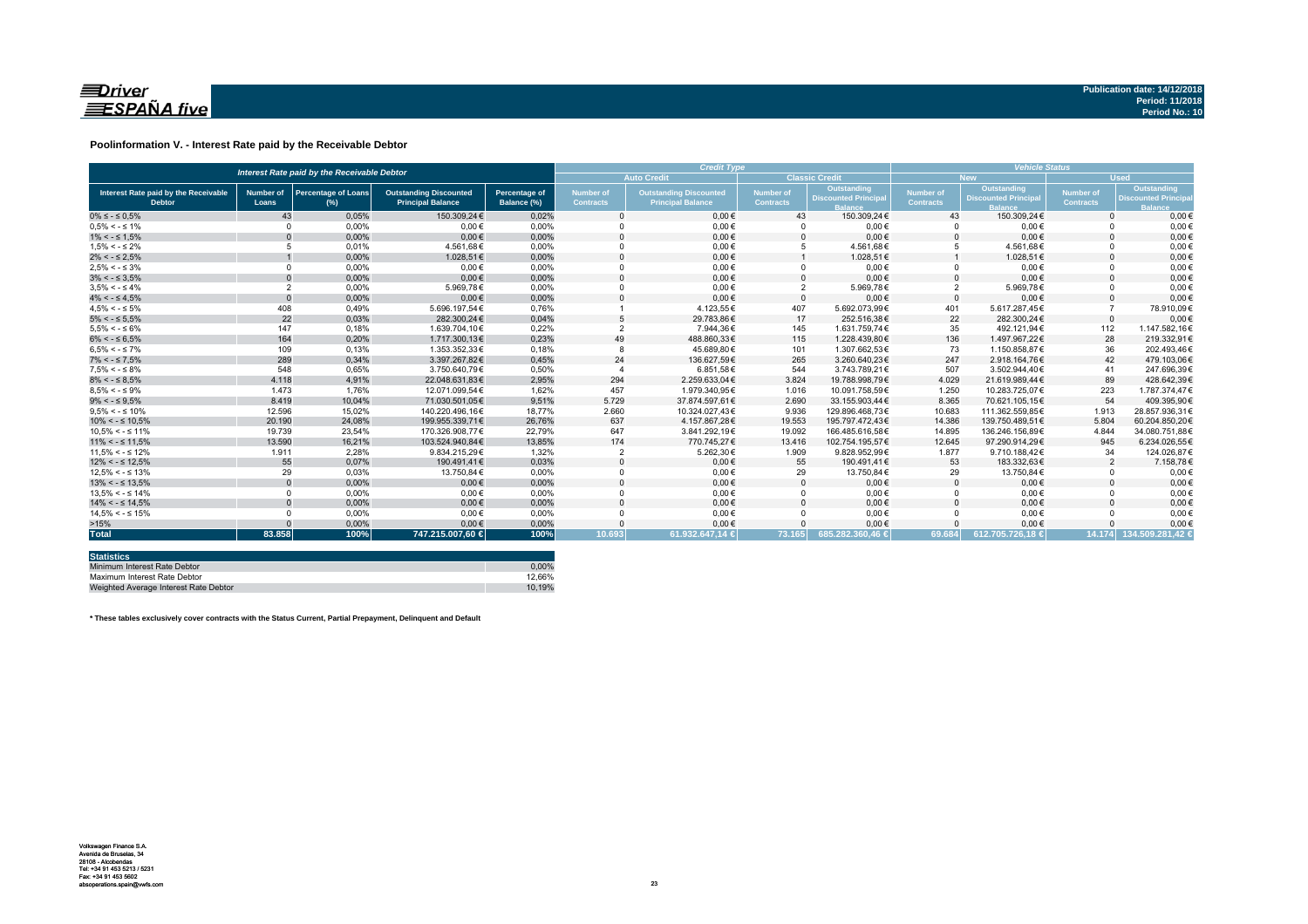

#### **Poolinformation VI. - Distribution by Original Term, Remaining Term and Seasoning**

|                                                  |                 | <b>Distribution by Original Term</b> |                                                           |                              |                                      | <b>Credit Type</b>                                   |                               |                                                             | <b>Vehicle Status</b>                |                                                                    |                                      |                                                             |
|--------------------------------------------------|-----------------|--------------------------------------|-----------------------------------------------------------|------------------------------|--------------------------------------|------------------------------------------------------|-------------------------------|-------------------------------------------------------------|--------------------------------------|--------------------------------------------------------------------|--------------------------------------|-------------------------------------------------------------|
|                                                  |                 |                                      |                                                           |                              |                                      |                                                      | <b>Classic Credit</b>         |                                                             | <b>New</b>                           |                                                                    | <b>Used</b>                          |                                                             |
| Length of Original Term (monthly<br>instalments) | Number of Loans | Percentage of Loans (%)              | <b>Outstanding Discounted</b><br><b>Principal Balance</b> | Percentage of Balance<br>(%) | <b>Number of</b><br><b>Contracts</b> | Outstanding<br><b>Discounted Principa</b><br>Ralance | Number of<br><b>Contracts</b> | Outstanding<br><b>Discounted Principa</b><br><b>Balance</b> | <b>Number of</b><br><b>Contracts</b> | <b>Outstanding</b><br><b>Discounted Principa</b><br><b>Ralance</b> | <b>Number of</b><br><b>Contracts</b> | Outstanding<br><b>Discounted Principa</b><br><b>Balance</b> |
| $01 - 12$                                        |                 | 0.00%                                | $0.00 \in$                                                | 0.00%                        |                                      | $0.00 \in$                                           |                               | $0.00 \in$                                                  |                                      | $0.00 \in$                                                         |                                      | 0.006                                                       |
| $13 - 24$                                        | 22              | 0,03%                                | 62.231.89 €                                               | 0.01%                        |                                      | 3.149.78 €                                           | 18                            | 59.082.11 €                                                 |                                      | 38.089.49 €                                                        | 14                                   | 24.142.40 €                                                 |
| $25 - 36$                                        | 17.947          | 21.40%                               | 84.404.559.59 €                                           | 11.30%                       | 3.334                                | 10.753.220.98 €                                      | 14.613                        | 73.651.338.61 €                                             | 16.114                               | 77.056.993.00 €                                                    | 1.833                                | 7.347.566.59 €                                              |
| $37 - 48$                                        | 35.851          | 42.75%                               | 274.378.836.61 €                                          | 36,72%                       | 6.676                                | 42.483.950.51 €                                      | 29.175                        | 231.894.886.10 €                                            | 30.282                               | 230.734.390.72 €                                                   | 5.569                                | 43.644.445.89 €                                             |
| $49 - 60$                                        | 13.233          | 15.78%                               | 144.358.085.97 €                                          | 19.32%                       | 679                                  | 8.692.325.87 €                                       | 12.554                        | 135.665.760.10 €                                            | 10.344                               | 114.694.228.98 €                                                   | 2.889                                | 29.663.856.99 €                                             |
| $61 - 72$                                        | 7.570           | 9,03%                                | 99.092.437.51 €                                           | 13,26%                       |                                      | $0.00 \in$                                           | 7.570                         | 99.092.437.51 €                                             | 5.897                                | 78.243.066.00 €                                                    | 1.673                                | 20.849.371.51 €                                             |
| $73 - 84$                                        | 6.161           | 7.35%                                | 94.272.005.71 €                                           | 12.62%                       |                                      | $0.00 \in$                                           | 6.161                         | 94.272.005.71 €                                             | 4.266                                | 67.586.945.12 €                                                    | 1.895                                | 26.685.060.59 €                                             |
| $85 - 96$                                        | 3.074           | 3,67%                                | 50.646.850.32 €                                           | 6,78%                        |                                      | $0,00 \in$                                           | 3.074                         | 50.646.850.32 €                                             | 2.773                                | 44.352.012.87 €                                                    | 301                                  | 6.294.837.45                                                |
| <b>Total</b>                                     | 83.858          | 100%                                 | 747.215.007,60 €                                          | 100%                         | 10.693                               | $61.932.647.14 \in$                                  | 73.165                        | 685.282.360.46 €                                            | 69.684                               | 612.705.726.18 ∈                                                   | 14.174                               | 134.509.281,42 +                                            |

| <b>Statistics</b>                                     |       |
|-------------------------------------------------------|-------|
| Minimum Original Term in monthly instalments          |       |
| Maximum Original Term in monthly instalments          | 96    |
| Weighted Average Original Term in monthly instalments | 59.82 |

Weighted Average Original Term in monthly install

|                                                          |                        | <b>Distribution by Remaining Term</b> |                                                           |                                     |                               | <b>Credit Type</b>                                           |                                      |                                                              | <b>Vehicle Status</b>                |                                                                    |                                      |                                                             |
|----------------------------------------------------------|------------------------|---------------------------------------|-----------------------------------------------------------|-------------------------------------|-------------------------------|--------------------------------------------------------------|--------------------------------------|--------------------------------------------------------------|--------------------------------------|--------------------------------------------------------------------|--------------------------------------|-------------------------------------------------------------|
|                                                          |                        |                                       |                                                           |                                     |                               | <b>Auto Credit</b>                                           | <b>Classic Credit</b>                |                                                              | <b>New</b>                           |                                                                    | <b>Used</b>                          |                                                             |
| <b>Lenght of Remaining Term</b><br>(monthly instalments) | <b>Number of Loans</b> | Percentage of Loans (%)               | <b>Outstanding Discounted</b><br><b>Principal Balance</b> | <b>Percentage of Balance</b><br>(%) | Number of<br><b>Contracts</b> | Outstanding<br><b>Discounted Principal</b><br><b>Balance</b> | <b>lumber</b> of<br><b>Contracts</b> | Outstanding<br><b>Discounted Principal</b><br><b>Balance</b> | <b>Number of</b><br><b>Contracts</b> | <b>Outstanding</b><br><b>Discounted Principa</b><br><b>Balance</b> | <b>Number of</b><br><b>Contracts</b> | <b>Outstanding</b><br><b>Discounted Principal</b><br>alance |
| $00 - 01$                                                | 50                     | 0.06%                                 | 654.427.10 €                                              | 0.09%                               |                               | 42.785.89 €                                                  | 47                                   | 611.641.21 €                                                 | 40                                   | 557,406.82 €                                                       | 10 <sup>1</sup>                      | 97.020.28 6                                                 |
| $01 - 12$                                                | 7.758                  | 9.25%                                 | 18.279.350.91 €                                           | 2,45%                               | 1.438                         | 2.540.449.69 €                                               | 6.320                                | 15.738.901.22 €                                              | 6.705                                | 15.615.787.74 €                                                    | 1.053                                | 2.663.563.17                                                |
| $13 - 24$                                                | 21.649                 | 25.82%                                | 123.785.247.11 €                                          | 16.57%                              | 4.228                         | 18.546.211.25 €                                              | 17.421                               | 105.239.035.86 €                                             | 19.302                               | 111.369.644.36 €                                                   | 2.347                                | 12.415.602.75 €                                             |
| $25 - 36$                                                | 28.714                 | 34,24%                                | 250.677.569.06 €                                          | 33,55%                              | 4.379                         | 32.529.935.58 €                                              | 24.335                               | 218.147.633.48 €                                             | 23.724                               | 207.466.624.55 €                                                   | 4.990                                | 43.210.944.51 €                                             |
| $37 - 48$                                                | 11.696                 | 13,95%                                | 138.741.875.64 €                                          | 18.57%                              | 645                           | 8.273.264.73 €                                               | 11.051                               | 130.468.610.91 €                                             | 9.155                                | 110.210.749.81 €                                                   | 2.541                                | 28.531.125.83 €                                             |
| $49 - 60$                                                | 6.874                  | 8,20%                                 | 96.895.706.36 €                                           | 12,97%                              |                               | $0.00 \in$                                                   | 6.874                                | 96.895.706.36 €                                              | 5.213                                | 75.045.742.72 €                                                    | 1.661                                | 21.849.963.64 6                                             |
| $61 - 72$                                                | 4.968                  | 5.92%                                 | 80.271.085.28 €                                           | 10.74%                              |                               | $0.00 \in$                                                   | 4.968                                | 80.271.085.28 €                                              | 3.626                                | 59.558.536.69 €                                                    | 1.342                                | 20.712.548.59 €                                             |
| $73 - 84$                                                | 2.149                  | 2.56%                                 | 37.909.746.14 €                                           | 5,07%                               |                               | $0.00 \in$                                                   | 2.149                                | 37.909.746.14 €                                              | 1.919                                | 32.881.233.49 €                                                    | 230                                  | 5.028.512.65 €                                              |
| $85 - 94$                                                |                        | 0,00%                                 | $0.00 \in$                                                | 0,00%                               |                               | $0.00 \in$                                                   |                                      | $0.00 \in$                                                   |                                      | $0.00 \in$                                                         |                                      | $0.00 \leftarrow$                                           |
| <b>Total</b>                                             | 83.858                 | 100%                                  | 747.215.007,60 €                                          | 100%                                | 10.693                        | 61.932.647.14 €                                              | 73.165                               | 685.282.360.46 €                                             | 69.684                               | 05.726.18 €                                                        | 14.174                               | 134.509.281,42                                              |

| <b>Statistics</b>                                      |       |
|--------------------------------------------------------|-------|
| Minimum Remaining Term in monthly instalments          |       |
| Maximum Remaining Term in monthly instalments          |       |
| Weighted Average Remaining Term in monthly instalments | 40.19 |

|                                        |                        | <b>Distribution by Seasoning</b> |                                                           |                              |                                      | <b>Credit Type</b>                                    |                                      |                                                              | <b>Vehicle Status</b>                |                                                                    |                                      |                                                              |  |  |
|----------------------------------------|------------------------|----------------------------------|-----------------------------------------------------------|------------------------------|--------------------------------------|-------------------------------------------------------|--------------------------------------|--------------------------------------------------------------|--------------------------------------|--------------------------------------------------------------------|--------------------------------------|--------------------------------------------------------------|--|--|
|                                        |                        |                                  |                                                           |                              |                                      | <b>Auto Credit</b>                                    |                                      | <b>Classic Credit</b>                                        |                                      | New.                                                               | <b>Used</b>                          |                                                              |  |  |
| <b>Seasoning (monthly instalments)</b> | <b>Number of Loans</b> | Percentage of Loans (%)          | <b>Outstanding Discounted</b><br><b>Principal Balance</b> | Percentage of Balance<br>(%) | <b>Number of</b><br><b>Contracts</b> | Outstanding<br>Discounted Principal<br><b>Ralance</b> | <b>Number</b> of<br><b>Contracts</b> | Outstanding<br><b>Discounted Principal</b><br><b>Ralance</b> | <b>Number of</b><br><b>Contracts</b> | <b>Outstanding</b><br><b>Discounted Principa</b><br><b>Balance</b> | <b>Number of</b><br><b>Contracts</b> | Outstanding<br><b>Discounted Principal</b><br><b>Ralance</b> |  |  |
| $01 - 12$                              | 106                    | 0,13%                            | 1.663.983.52 €                                            | 0.22%                        | 14                                   | 136.106.44 €                                          | 92                                   | 1.527.877.08 €                                               | 87                                   | 1.404.832.33 €                                                     | 19                                   | 259.151.19 €                                                 |  |  |
| $13 - 24$                              | 60.442                 | 72,08%                           | 605.055.650,55 €                                          | 80,97%                       | 7.780                                | 52.255.884.02 €                                       | 52.662                               | 552.799.766.53 €                                             | 50.117                               | 496.143.498.18 €                                                   | 10.325                               | 108.912.152,37 €                                             |  |  |
| $25 - 36$                              | 22.166                 | 26,43%                           | 135.206.193.44 €                                          | 18,09%                       | 2.845                                | 9.437.139.97 €                                        | 19.321                               | 125.769.053.47 €                                             | 18.569                               | 110.996.665.01 €                                                   | 3.597                                | 24.209.528.43 €                                              |  |  |
| $37 - 48$                              | 793                    | 0,95%                            | 3.938.723.58 €                                            | 0,53%                        | 54                                   | 103.516.71 €                                          | 739                                  | 3.835.206.87 €                                               | 641                                  | 3.115.111.68 €                                                     | 152                                  | 823.611.90 €                                                 |  |  |
| $49 - 60$                              | 244                    | 0.29%                            | 1.010.472.62 €                                            | 0.14%                        |                                      | $0.00 \in$                                            | 244                                  | 1.010.472.62 €                                               | 184                                  | 756.926.67 €                                                       | 60                                   | 253.545.95 €                                                 |  |  |
| $61 - 72$                              | 80                     | 0,10%                            | 279.294.25 €                                              | 0,04%                        |                                      | $0.00 \in$                                            | 80                                   | 279.294.25 €                                                 | 64                                   | 235.111,18 €                                                       | 16                                   | 44.183.07 6                                                  |  |  |
| > 72                                   | 27                     | 0.03%                            | 60.689.64 €                                               | 0,01%                        |                                      | $0.00 \in$                                            | 27                                   | 60.689.64 €                                                  | 22                                   | 53.581.13 €                                                        |                                      | 7.108.51                                                     |  |  |
| <b>Total</b>                           | 83.858                 | 100%                             | 747.215.007.60 €                                          | 100%                         | 10.693                               | 61.932.647.14 €                                       | 73.165                               | 685.282.360.46 €                                             | 69.684                               | i 612.705.726.18 € <sup>'</sup>                                    | 14.174                               | 134.509.281,42                                               |  |  |

| <b>Statistics</b>                                      |       |
|--------------------------------------------------------|-------|
| Minimum Seasoning Term in monthly instalments          |       |
| Maximum Seasoning Term in monthly instalments          | 96    |
| Weighted Average Seasoning Term in monthly instalments | 19.57 |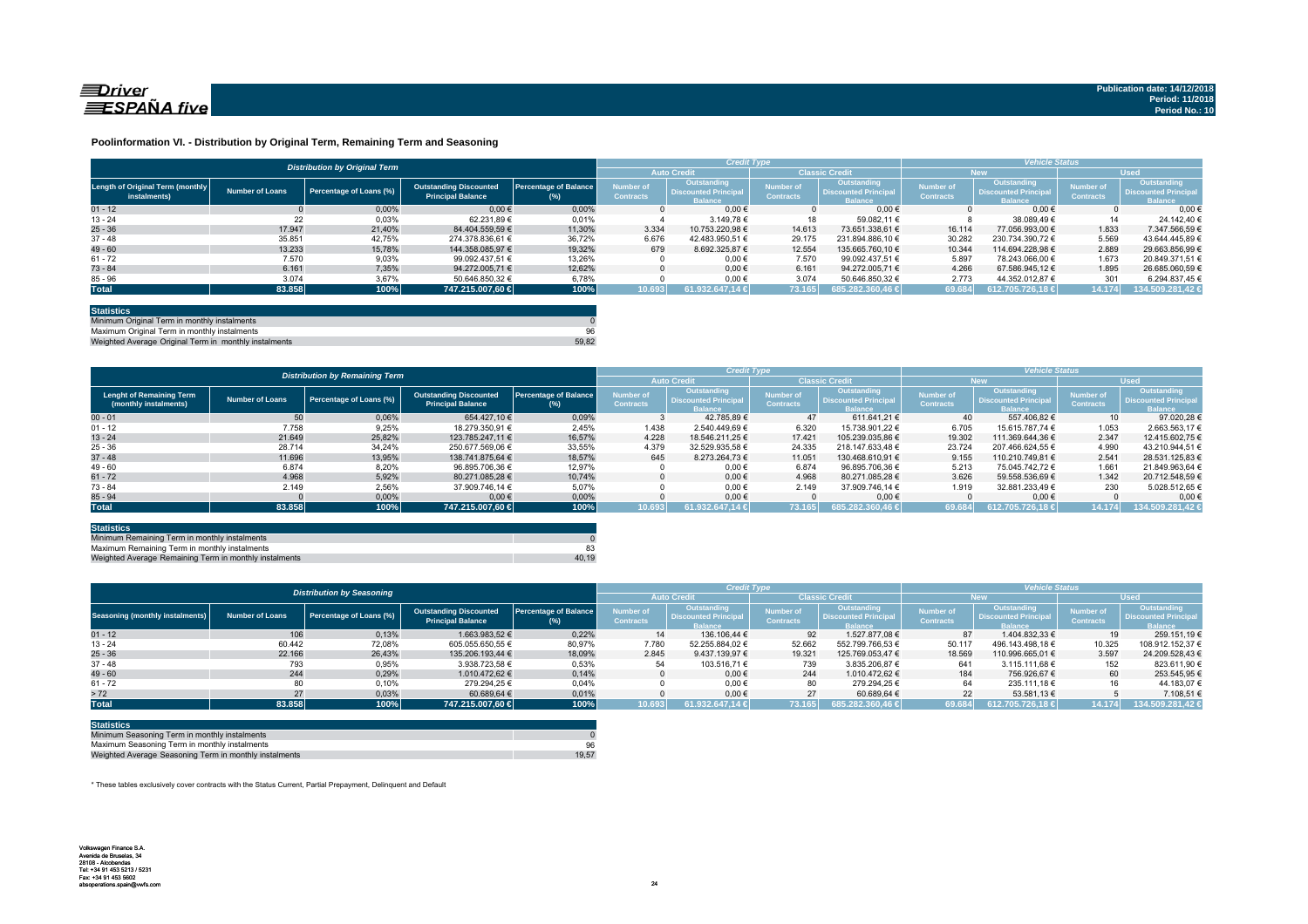

# **Poolinformation VII. - Credit Type and Type of Car**

# *Credit Type*

| <b>Credit Type</b> | <b>Number of Loans</b> | (%)    | Percentage of Loans   Outstanding Discounted<br>l Principal Balance <sup>\</sup> | Percentage of<br>Balance (%) |
|--------------------|------------------------|--------|----------------------------------------------------------------------------------|------------------------------|
| Auto Credit        | 10.693                 | 12.75% | 61.932.647.14 €                                                                  | 8.29%                        |
| Classic Credit     | 73.165                 | 87.25% | 685.282.360.46 €                                                                 | 91.71%                       |
| <b>Total</b>       | 83.858                 | 100%   | 747.215.007,60 €                                                                 | 100%                         |

# *Type of Car*

| <b>Type of Car</b> | <b>Number of Loans</b> | (%)    | Percentage of Loans   Outstanding Discounted<br><b>Principal Balance</b> | Percentage of<br>Balance (%) |
|--------------------|------------------------|--------|--------------------------------------------------------------------------|------------------------------|
| New Cars           | 69.684                 | 83.10% | 612.705.726,18 €                                                         | 82,00%                       |
| Used Cars          | 14.174                 | 16.90% | 134.509.281.42 €                                                         | 18,00%                       |
| <b>Total</b>       | 83.858                 | 100%   | 747.215.007,60 €                                                         | 100%                         |

# *Type of Car: only Auto Credit*

| <b>Type of Car</b> | <b>Number of Loans</b> | (%)    | Percentage of Loans   Outstanding Discounted<br><b>Principal Balance</b> | Percentage of<br>Balance (%) |
|--------------------|------------------------|--------|--------------------------------------------------------------------------|------------------------------|
| New Cars           | 10.470                 | 97.91% | 60.894.691.65 €                                                          | 98,32%                       |
| Used Cars          | 223                    | 2.09%  | 1.037.955.49 €                                                           | 1.68%                        |
| <b>Total</b>       | 10.693                 | 100%   | 61.932.647.14 <b>€</b>                                                   | 100%                         |

# *Type of Car: only Classic Credit*

| <b>Type of Car</b> | <b>Number of Loans</b> | (%)    | Percentage of Loans   Outstanding Discounted<br><b>Principal Balance</b> | Percentage of<br>Balance (%) |
|--------------------|------------------------|--------|--------------------------------------------------------------------------|------------------------------|
| New Cars           | 59.214                 | 80.93% | 551.811.034.53 €                                                         | 80,52%                       |
| Used Cars          | 13.951                 | 19.07% | 133.471.325.93 €                                                         | 19,48%                       |
| <b>Total</b>       | 73.165                 | 100%   | 685.282.360.46 €                                                         | 100%                         |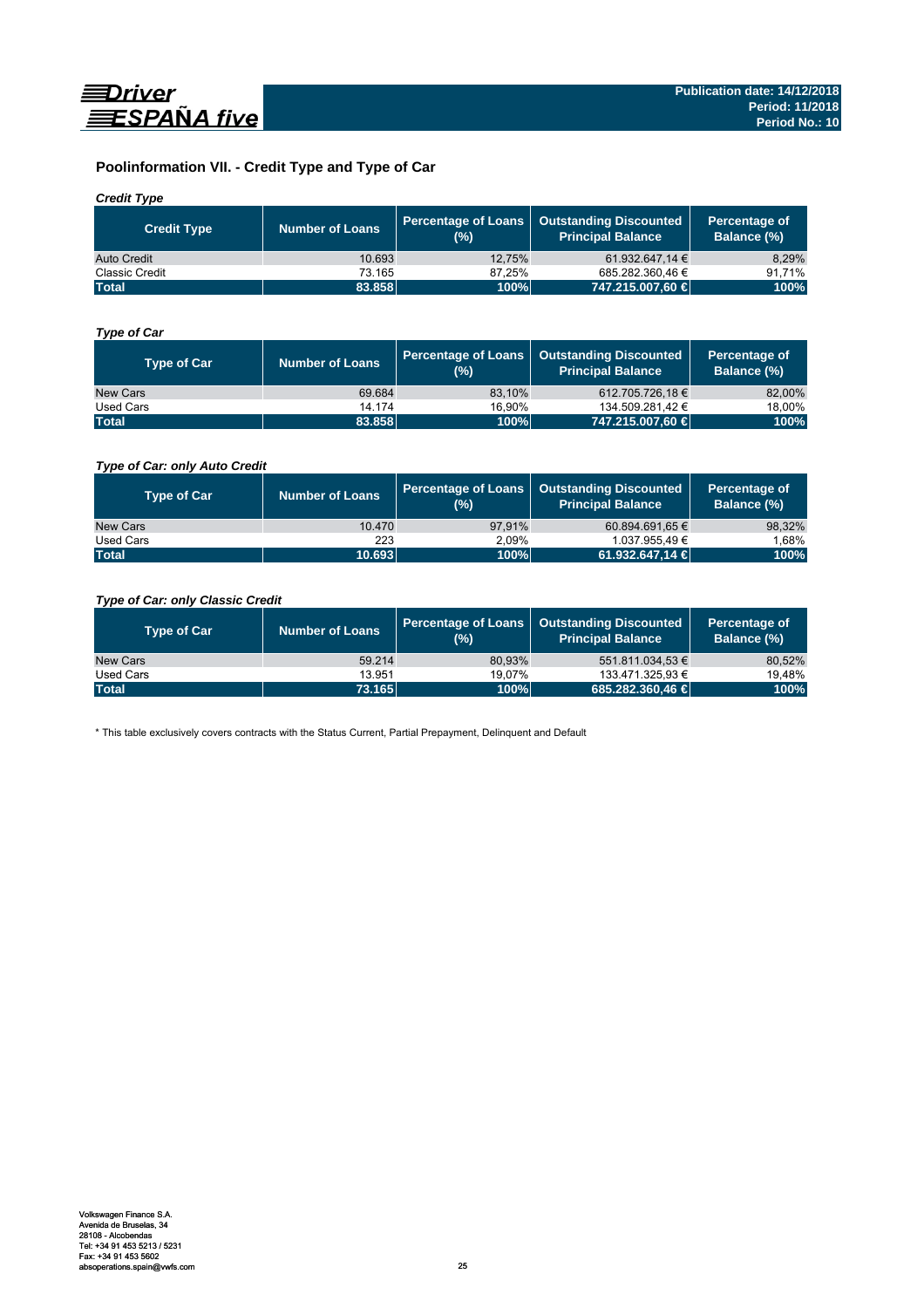# $\equiv$ Driver ESPAÑA five

**Poolinformation VIII. - Distribution by Vehicle Makes and Models**

|                              |                                     | <b>Make and Model Total Portfolio</b> |                                   |                                                           |                              |                                      | <b>Credit Type</b><br><b>Auto Credit</b> |                                 | <b>Classic Credit</b>              | <b>Vehicle Status</b><br><b>Used</b><br><b>New</b> |                                    |                                      |                                  |  |  |
|------------------------------|-------------------------------------|---------------------------------------|-----------------------------------|-----------------------------------------------------------|------------------------------|--------------------------------------|------------------------------------------|---------------------------------|------------------------------------|----------------------------------------------------|------------------------------------|--------------------------------------|----------------------------------|--|--|
|                              |                                     |                                       |                                   |                                                           |                              |                                      | Outstanding                              |                                 | Outstanding                        |                                                    | Outstanding                        |                                      | Outstanding                      |  |  |
| <b>Make</b>                  | <b>Model</b>                        | <b>Number of Loans</b>                | <b>Percentage of</b><br>Loans (%) | <b>Outstanding Discounted</b><br><b>Principal Balance</b> | Percentage of<br>Balance (%) | <b>Number of</b><br><b>Contracts</b> | <b>Discounted Principa</b>               | Number of<br><b>Contracts</b>   | <b>Discounted Principa</b>         | <b>Number of</b><br>Contracts                      | <b>Discounted Principa</b>         | <b>Number of</b><br><b>Contracts</b> | <b>Discounted Principal</b>      |  |  |
|                              |                                     |                                       |                                   |                                                           |                              |                                      |                                          |                                 |                                    |                                                    |                                    |                                      |                                  |  |  |
| Audi                         | A1<br>A <sub>3</sub>                | 2.586<br>4.146                        | 3,08%<br>4,94%                    | 20.664.477,55 €<br>39.507.233,08 €                        | 2,77%<br>5,29%               | 514<br>838                           | 2.119.724,67 €<br>4.241.483,26 €         | 2.072<br>3.308                  | 18.544.752,88 €<br>35.265.749,82 € | 1.714<br>2.568                                     | 11.882.512,29 €<br>22.135.604,88 € | 872<br>1.578                         | 8.781.965,26€<br>17.371.628,20 € |  |  |
|                              | A4                                  | 2.448                                 | 2,92%                             | 26.523.207,64 €                                           | 3,55%                        | 399                                  | 2.495.674,22 €                           | 2.049                           | 24.027.533,42 €                    | 1.606                                              | 16.396.998,13 €                    | 842                                  | 10.126.209,51 €                  |  |  |
|                              | A5                                  | 640                                   | 0,76%                             | 6.984.016,34 €                                            | 0,93%                        | 169                                  | 1.262.153,99 €                           | 471                             | 5.721.862,35 €                     | 544                                                | 5.943.714,50 €                     | 96                                   | 1.040.301,84 €                   |  |  |
|                              | A <sub>6</sub>                      | 370                                   | 0,44%                             | 4.483.121,68 €                                            | 0,60%                        | 68                                   | 536.780,60 €                             | 302                             | 3.946.341,08 €                     | 215                                                | 2.590.676,00 €                     | 155                                  | 1.892.445,68 €                   |  |  |
|                              | A7                                  | 38                                    | 0,05%                             | 459.174,56 €                                              | 0,06%                        | 10                                   | 88.117,21 €                              | 28                              | 371.057,35 €                       | 17                                                 | 221.536,17€                        | 21                                   | 237.638,39 €                     |  |  |
|                              | A8                                  | 9                                     | 0,01%                             | 166.741,58 €                                              | 0,02%                        | $\mathbf{0}$                         | $0,00 \in$                               | 9                               | 166.741,58 €                       | $\overline{\mathbf{0}}$                            | $0,00 \in$                         | 9                                    | 166.741,58 €                     |  |  |
|                              | Q2                                  | 1.030                                 | 1,23%                             | 10.172.450,85 €                                           | 1,36%                        | 367                                  | 2.276.713,37 €                           | 663                             | 7.895.737,48 €                     | 909                                                | 8.711.220,31 €                     | 121                                  | 1.461.230,54 €                   |  |  |
|                              | Q3<br>Q <sub>5</sub>                | 2.160<br>1.508                        | 2,58%<br>1,80%                    | 20.349.978,32 €<br>16.425.583,96 €                        | 2,72%<br>2,20%               | 444<br>317                           | 2.557.138,58 €<br>2.310.156,10 €         | 1.716<br>1.191                  | 17.792.839,74 €<br>14.115.427,86 € | 1.738<br>1.333                                     | 15.743.959,00 €<br>14.197.096,54 € | 422<br>175                           | 4.606.019,32 €<br>2.228.487,42 € |  |  |
|                              | Q7                                  | 152                                   | 0,18%                             | 1.944.095,91 €                                            | 0,26%                        | 53                                   | 596.507,23 €                             | 99                              | 1.347.588,68 €                     | 107                                                | 1.322.456,10 €                     | 45                                   | 621.639,81 €                     |  |  |
|                              | <b>TT</b>                           | 41                                    | 0,05%                             | 475.762,96 €                                              | 0,06%                        | 11                                   | 95.452,34 €                              | 30                              | 380.310,62 €                       | 14                                                 | 128.860,96 €                       | 27                                   | 346.902,00 €                     |  |  |
|                              | <b>OTHER AUDI</b>                   | 6                                     | 0,01%                             | 91.745,13 €                                               | 0,01%                        | $\mathsf 0$                          | $0,00 \in$                               | $6\phantom{.}6$                 | 91.745,13€                         | $\overline{1}$                                     | 9.266,64 $\in$                     | $5\phantom{.0}$                      | 82.478,49€                       |  |  |
|                              | Subtotal                            | 15.134                                | 18,05%                            | 148.247.589,56 €                                          | 19,84%                       | 3.190                                | 18.579.901.57 €                          | 11.944                          | 129.667.687.99 €                   | 10.766                                             | 99.283.901.52 €                    | 4.368                                | 48.963.688.04 €                  |  |  |
| Seat                         | MII                                 | 283                                   | 0,34%                             | 1.643.064,59 €                                            | 0,22%                        | 11                                   | 40.979,05 €                              | 272                             | 1.602.085,54 €                     | 238                                                | 1.374.709,70 €                     | 45                                   | 268.354,89 €                     |  |  |
|                              | ALHAMBRA                            | 384                                   | 0,46%                             | 3.354.297,74 €                                            | 0,45%                        | 10                                   | 53.199,19€                               | 374                             | 3.301.098,55 €                     | 294                                                | 2.554.655,56 €                     | 90                                   | 799.642,18€                      |  |  |
|                              | <b>ALTEA</b>                        | 98                                    | 0,12%                             | 619.299,65€                                               | 0,08%                        | $\mathbf 0$                          | $0,00 \in$                               | 98                              | 619.299,65€                        | 51                                                 | 265.926,24 €                       | 47                                   | 353.373,41 €                     |  |  |
|                              | <b>AROSA</b>                        | $\mathbf 0$                           | 0,00%                             | $0,00 \in$                                                | 0,00%                        | $^{\circ}$                           | $0,00 \in$                               | $\mathbf{0}$                    | $0,00 \in$                         | $\mathbf{0}$                                       | $0,00 \in$                         | $\overline{0}$                       | 0,00€                            |  |  |
|                              | <b>ATECA</b><br>CORDOBA             | 5.767<br>$\mathbf 0$                  | 6,88%<br>0,00%                    | 57.367.772,23 €<br>$0,00 \in$                             | 7,68%<br>0,00%               | 276<br>$\mathbf 0$                   | 2.488.220,91 €<br>$0,00 \in$             | 5.491<br>$\mathbf 0$            | 54.879.551,32 €<br>$0,00 \in$      | 5.590<br>$\overline{0}$                            | 55.472.594,10 €<br>$0,00 \in$      | 177<br>$\mathbf 0$                   | 1.895.178,13 €                   |  |  |
|                              | <b>EXEO</b>                         | 5                                     | 0,01%                             | 13.057,25 €                                               | 0,00%                        | $\overline{0}$                       | $0,00 \in$                               | 5                               | 13.057,25 €                        | $\mathbf{1}$                                       | 2.902,71 €                         |                                      | $0,00 \in$<br>10.154,54 €        |  |  |
|                              | <b>IBIZA</b>                        | 12.779                                | 15,24%                            | 107.473.587,31 €                                          | 14,38%                       | 306                                  | 1.681.282,05 €                           | 12.473                          | 105.792.305,26 €                   | 10.684                                             | 90.664.908,62 €                    | 2.095                                | 16.808.678,69 €                  |  |  |
|                              | <b>LEON</b>                         | 11.189                                | 13,34%                            | 102.405.511,14 €                                          | 13,71%                       | 331                                  | 2.080.509,09 €                           | 10.858                          | 100.325.002,05 €                   | 9.241                                              | 84.719.347,07 €                    | 1.948                                | 17.686.164,07 €                  |  |  |
|                              | <b>TOLEDO</b>                       | 1.274                                 | 1,52%                             | 10.740.973,70 €                                           | 1,44%                        | 20                                   | 106.192,42 €                             | 1.254                           | 10.634.781,28 €                    | 1.149                                              | 9.646.493,83 €                     | 125                                  | 1.094.479,87 €                   |  |  |
|                              | <b>OTHER SEAT</b>                   | 17                                    | 0,02%                             | 193.199,07 €                                              | 0,03%                        | $\overline{1}$                       | 8.288,22 €                               | 16                              | 184.910,85 €                       | 14                                                 | 167.046,97 €                       | $\overline{\mathbf{3}}$              | 26.152,10 €                      |  |  |
|                              | <b>Subtotal</b>                     | 31.796                                | 37,92%                            | 283.810.762,68 €                                          | 37,98%                       | 955                                  | $6.458.670.93 \in$                       | 30.841                          | 277,352.091,75 €                   | 27.262                                             | 244,868.584,80 €                   | 4.534                                | 38.942.177,88 €                  |  |  |
| <b>Skoda</b>                 | <b>CITIGO</b>                       | 53                                    | 0,06%                             | 259.550,68€                                               | 0,03%                        | $\overline{1}$                       | 3.665,18€                                | 52                              | 255.885,50 €                       | 46                                                 | 226.110,36 €                       | $\overline{7}$                       | 33.440,32 €                      |  |  |
|                              | FABIA                               | 2.977                                 | 3,55%                             | 22.218.473,82 €                                           | 2,97%                        | 195                                  | 699.999,46 €                             | 2.782                           | 21.518.474,36 €                    | 2.743                                              | 20.246.819,86 €                    | 234                                  | 1.971.653,96 €                   |  |  |
|                              | <b>RAPID</b>                        | 1.228                                 | 1,46%                             | 10.535.351,10 €                                           | 1,41%                        | 39                                   | 173.920,30 €                             | 1.189                           | 10.361.430,80 €                    | 1.099                                              | 9.269.518,40 €                     | 129                                  | 1.265.832,70 €                   |  |  |
|                              | <b>OCTAVIA</b>                      | 1.646                                 | 1,96%                             | 18.090.872,38 €                                           | 2,42%                        | 61                                   | 347.657,00 €                             | 1.585                           | 17.743.215,38 €                    | 1.329                                              | 14.992.905,88 €                    | 317                                  | 3.097.966,50 €                   |  |  |
|                              | <b>ROOMSTER</b><br><b>SPACEBACK</b> | $\overline{\phantom{0}}$<br>198       | 0,00%<br>0,24%                    | $0,00 \in$<br>1.881.197,79 €                              | 0,00%<br>0,25%               | $\mathbf 0$<br>12                    | $0,00 \in$<br>43.258,56 €                | $\overline{\phantom{0}}$<br>186 | $0,00 \in$<br>1.837.939,23 €       | $\overline{\phantom{0}}$<br>191                    | $0,00 \in$<br>1.802.975,48 €       | $\overline{0}$<br>$\overline{7}$     | $0,00$ €<br>78.222,31 €          |  |  |
|                              | <b>SUPERB</b>                       | 436                                   | 0,52%                             | 4.907.894,13 €                                            | 0,66%                        | 26                                   | 176.621,85 €                             | 410                             | 4.731.272,28 €                     | 389                                                | 4.451.319,52 €                     | 47                                   | 456.574,61 €                     |  |  |
|                              | YETI                                | 853                                   | 1,02%                             | 9.025.158,54 €                                            | 1,21%                        | 43                                   | 266.763,63 €                             | 810                             | 8.758.394,91 €                     | 746                                                | 7.964.953,31 €                     | 107                                  | 1.060.205,23 €                   |  |  |
|                              | <b>OTHER SKODA</b>                  | 464                                   | 0,55%                             | 5.711.387,83 €                                            | 0,76%                        | 36                                   | 348.523,27 €                             | 428                             | 5.362.864,56 €                     | 430                                                | 5.374.477,92 €                     | 34                                   | 336.909,91 €                     |  |  |
|                              | Subtotal                            | 7.855                                 | 9,37%                             | 72.629.886.27 €                                           | 9,72%                        | 413                                  | 2.060.409.25 €                           | 7.442                           | 70.569.477.02 €                    | 6.973                                              | 64.329.080.73 €                    | 882                                  | 8.300.805.54€                    |  |  |
| <b>VW</b>                    | <b>UP</b>                           | 85                                    | 0,10%                             | 479.403,62 €                                              | 0,06%                        | 28                                   | 100.216,76 €                             | 57                              | 379.186,86 €                       | 63                                                 | 328.231,39 €                       | 22                                   | 151.172,23 €                     |  |  |
|                              | FOX                                 | $\mathbf 0$                           | 0,00%                             | $0,00 \in$                                                | 0,00%                        | $\mathbf 0$                          | $0,00 \in$                               | $\overline{0}$                  | $0,00 \in$                         | $\circ$                                            | $0,00 \in$                         | $\overline{0}$                       | $0,00 \in$                       |  |  |
|                              | <b>POLO</b>                         | 6.036                                 | 7,20%                             | 38.911.369,00 €                                           | 5,21%                        | 1.480                                | 5.775.736,18 €                           | 4.556                           | 33.135.632,82 €                    | 5.133                                              | 32.326.133,04 €                    | 903                                  | 6.585.235,96 €                   |  |  |
|                              | GOLF                                | 9.312                                 | 11,10%                            | 74.922.056,93 €                                           | 10,03%                       | 2.185                                | 11.907.731,10 €                          | 7.127                           | 63.014.325,83 €                    | 7.468                                              | 59.124.816,92 €                    | 1.844                                | 15.797.240,01 €                  |  |  |
|                              | <b>JETTA</b>                        | 60                                    | 0,07%                             | 368.238,22 €                                              | 0,05%                        | 9                                    | 33.887,12 €                              | 51                              | 334.351,10 €                       | 44                                                 | 256.821,59€                        | 16                                   | 111.416,63 €                     |  |  |
|                              | <b>PASSAT</b>                       | 1.806                                 | 2,15%                             | 16.269.615,13€                                            | 2,18%                        | 346                                  | 2.285.912,52 €                           | 1.460                           | 13.983.702,61 €                    | 1.472                                              | 13.128.400,32 €                    | 334                                  | 3.141.214,81 €                   |  |  |
|                              | <b>EOS</b><br>NEW BEETLE            | $\overline{2}$<br>183                 | 0,00%<br>0,22%                    | 25.305,00 €<br>1.554.574,25 €                             | 0,00%<br>0,21%               | $\overline{0}$<br>53                 | $0,00 \in$<br>317.221,82 €               | $\overline{2}$<br>130           | 25.305,00 €<br>1.237.352,43 €      | $\overline{\mathbf{0}}$<br>144                     | $0,00 \in$<br>1.127.325,45 €       | $\overline{2}$<br>39                 | 25.305,00 €<br>427.248,80 €      |  |  |
|                              | <b>TOURAN</b>                       | 2.101                                 | 2,51%                             | 17.885.302,91 €                                           | 2,39%                        | 423                                  | 2.421.191,12 €                           | 1.678                           | 15.464.111,79 €                    | 1.775                                              | 14.492.735,91 €                    | 326                                  | 3.392.567,00 €                   |  |  |
|                              | SHARAN                              | 319                                   | 0,38%                             | 2.890.226,01 €                                            | 0,39%                        | 58                                   | 434.974,73 €                             | 261                             | 2.455.251,28 €                     | 274                                                | 2.414.697,32 €                     | 45                                   | 475.528,69 €                     |  |  |
|                              | <b>TOUAREG</b>                      | 32                                    | 0,04%                             | 463.649,67 €                                              | 0,06%                        | 8                                    | 92.953,47 €                              | 24                              | 370.696,20 €                       | 23                                                 | 335.525,24 €                       | 9                                    | 128.124,43€                      |  |  |
|                              | PHAETON                             | $\overline{1}$                        | 0,00%                             | 19.080,35 €                                               | 0,00%                        | $^{\circ}$                           | $0,00 \in$                               | $\overline{1}$                  | 19.080,35 €                        | $^{\circ}$                                         | $0,00 \in$                         | $\overline{1}$                       | 19.080,35 €                      |  |  |
|                              | CADDY                               | 973                                   | 1,16%                             | 9.390.656,88 €                                            | 1,26%                        | 10                                   | 80.469,89€                               | 963                             | 9.310.186,99 €                     | 776                                                | 7.620.510,70 €                     | 197                                  | 1.770.146,18 €                   |  |  |
|                              | T4/T5                               | 1.310                                 | 1,56%                             | 15.728.161,63 €                                           | 2,10%                        | 46                                   | 315.369,13 €                             | 1.264                           | 15.412.792,50 €                    | 1.161                                              | 14.158.470,67 €                    | 149                                  | 1.569.690,96 €                   |  |  |
|                              | <b>CRAFTER/LT</b>                   | 338                                   | 0,40%                             | 4.367.078,45 €                                            | 0,58%                        | $\mathbf 0$                          | 0,00€                                    | 338                             | 4.367.078,45 €                     | 311                                                | 4.090.772,86 €                     | 27                                   | 276.305,59€                      |  |  |
|                              | AMAROK                              | 16                                    | 0,02%                             | 159.757,12€                                               | 0,02%                        | $\mathsf 0$                          | $0,00 \in$                               | 16                              | 159.757,12€                        | 12                                                 | 128.184,24 €                       | 4                                    | 31.572,88 €                      |  |  |
|                              | <b>SCIROCCO</b>                     | 914                                   | 1,09%                             | 8.352.217,11 €                                            | 1,12%                        | 356                                  | 2.066.271,69 €                           | 558                             | 6.285.945,42 €                     | 890                                                | 8.049.652,52 €                     | 24                                   | 302.564,59 €                     |  |  |
|                              | TIGUAN                              | 5.099                                 | 6,08%                             | 47.006.615,50 €                                           | 6,29%                        | 1.013                                | 8.383.101,59 €                           | 4.086                           | 38.623.513,91 €                    | 4.681                                              | 43.160.356,99 €                    | 418                                  | 3.846.258.51 €                   |  |  |
|                              | <b>ARTEON</b>                       | 20                                    | 0,02%                             | 365.702,43 €                                              | 0,05%                        | $\overline{4}$                       | 61.732,30 €                              | 16                              | 303.970,13 €                       | 19                                                 | 354.941,75 €                       |                                      | 10.760,68€                       |  |  |
|                              | OTHER VW                            | 429                                   | 0,51%                             | 3.051.540,68 €                                            | 0,41%                        | 116                                  | 556.895,97€                              | 313                             | 2.494.644,71 €                     | 427                                                | 3.034.370,53 €                     | 2                                    | 17.170,15€                       |  |  |
|                              | Subtotal                            | 29.036                                | 34,63%                            | 242.210.550.89 €                                          | 32,42%                       | 6.135                                | 34,833.665,39 €                          |                                 | 22.901 207.376.885.50 €            | 24.673                                             | 204.131.947.44 €                   | 4.363                                | 38.078.603.45 €                  |  |  |
| <b>Non VW Group Vehicles</b> | <b>OTHER</b>                        | 37                                    | 0,04%                             | 316.218,20 €                                              | 0,04%                        | $\Omega$                             | $0,00 \in$                               | 37                              | 316.218,20€                        | 10                                                 | 92.211,69€                         | 27                                   | 224.006,51 €                     |  |  |
|                              | <b>Total</b>                        | 83.858                                | 100,00%                           | 747.215.007,60 €                                          | 100,00%                      | 10.693                               | 61.932.647,14 €                          | 73.165                          | 685.282.360,46 €                   | 69.684                                             | 612.705.726,18 €                   | 14.174                               | 134.509.281,42 €                 |  |  |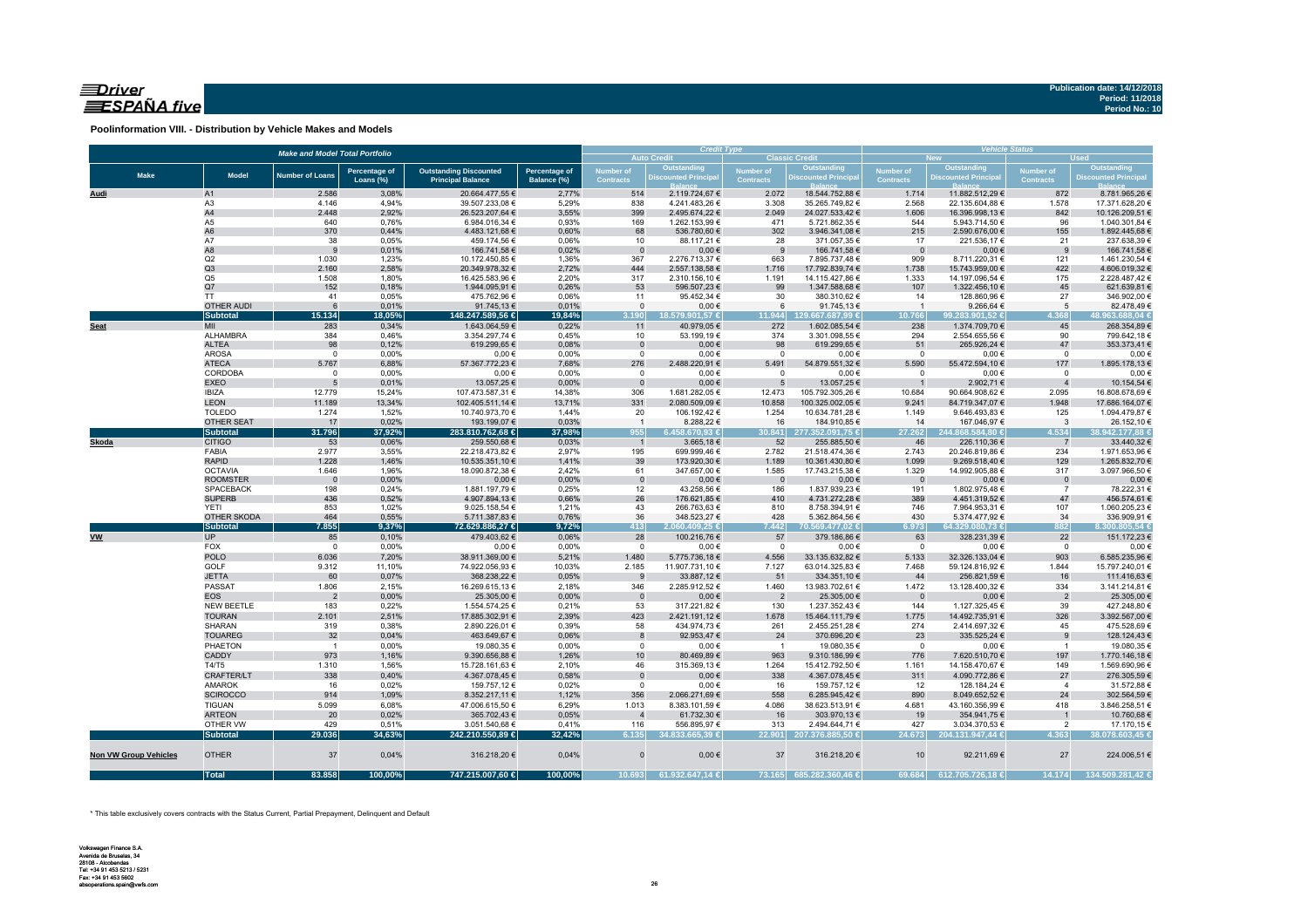

### **Poolinformation IX. - Geographic Distribution**

|                               |                        | <b>Geographic Distribution Total Portfolio</b> |                                                           |                              |                               | <b>Credit Type</b>                                           |                                      |                                                              | <b>Vehicle Status</b>                |                                                              |                               |                                                       |  |  |
|-------------------------------|------------------------|------------------------------------------------|-----------------------------------------------------------|------------------------------|-------------------------------|--------------------------------------------------------------|--------------------------------------|--------------------------------------------------------------|--------------------------------------|--------------------------------------------------------------|-------------------------------|-------------------------------------------------------|--|--|
|                               |                        |                                                |                                                           |                              |                               | <b>Auto Credit</b>                                           |                                      | <b>Classic Credit</b>                                        |                                      | <b>New</b>                                                   |                               | <b>Used</b>                                           |  |  |
| <b>Autonomous Communities</b> | <b>Number of Loans</b> | Percentage of<br>Loans $(\%)$                  | <b>Outstanding Discounted</b><br><b>Principal Balance</b> | Percentage of<br>Balance (%) | Number of<br><b>Contracts</b> | Outstanding<br><b>Discounted Principal</b><br><b>Balance</b> | <b>Number of</b><br><b>Contracts</b> | Outstanding<br><b>Discounted Principal</b><br><b>Balance</b> | <b>Number of</b><br><b>Contracts</b> | Outstanding<br><b>Discounted Principal</b><br><b>Balance</b> | Number of<br><b>Contracts</b> | Outstanding<br><b>Discounted Principal</b><br>Balance |  |  |
| <b>GALICIA</b>                | 4.572                  | 5,45%                                          | 43.115.192,03 €                                           | 5,77%                        | 423                           | 2.230.026,61 €                                               | 4.149                                | 40.885.165,42 €                                              | 3.659                                | 33.702.906.88 €                                              | 913                           | 9.412.285,15 €                                        |  |  |
| <b>ASTURIAS</b>               | 1.455                  | 1,74%                                          | 12.958.171,42 €                                           | 1,73%                        | 152                           | 854.508,46 €                                                 | 1.303                                | 12.103.662,96 €                                              | 1.210                                | 10.676.292,52 €                                              | 245                           | 2.281.878,90 €                                        |  |  |
| <b>CANTABRIA</b>              | 1.002                  | 1,19%                                          | 8.869.006.98 €                                            | 1,19%                        | 105                           | 549.420.19 €                                                 | 897                                  | 8.319.586.79 €                                               | 844                                  | 7.392.976.38 €                                               | 158                           | 1.476.030,60 €                                        |  |  |
| <b>LA RIOJA</b>               | 428                    | 0,51%                                          | 3.470.928,66 €                                            | 0,46%                        | 41                            | 219.404,30 €                                                 | 387                                  | 3.251.524,36 €                                               | 356                                  | 2.797.135.79 €                                               | 72                            | 673.792,87 €                                          |  |  |
| <b>CASTILLA LEON</b>          | 3.438                  | 4,10%                                          | 29.156.173.48 €                                           | 3,90%                        | 252                           | 1.528.668.43 €                                               | 3.186                                | 27.627.505.05 €                                              | 2.726                                | 23.029.394.02 €                                              | 712                           | 6.126.779.46 €                                        |  |  |
| C.MADRID                      | 14.307                 | 17,06%                                         | 118.051.012.96 €                                          | 15,80%                       | 2.320                         | 13.162.219,12 €                                              | 11.987                               | 104.888.793,84 €                                             | 11.881                               | 95.074.968,32 €                                              | 2.426                         | 22.976.044,64 €                                       |  |  |
| <b>PAIS VASCO</b>             | 3.426                  | 4,09%                                          | 27.596.099.31 €                                           | 3,69%                        | 193                           | 965.241.76 €                                                 | 3.233                                | 26.630.857,55 €                                              | 2.832                                | 22.538.907.64 €                                              | 594                           | 5.057.191,67 €                                        |  |  |
| C.NAVARRA                     | 934                    | 1,11%                                          | 7.634.087,30 €                                            | 1,02%                        | 94                            | 447.009,51 €                                                 | 840                                  | 7.187.077.79 €                                               | 767                                  | 6.093.171.68 €                                               | 167                           | 1.540.915,62 €                                        |  |  |
| <b>CATALUÑA</b>               | 16.867                 | 20,11%                                         | 152.071.267.62 €                                          | 20,35%                       | 2.375                         | 14.220.650.10 €                                              | 14.492                               | 137.850.617.52 €                                             | 13.681                               | 121.219.949.06 €                                             | 3.186                         | 30.851.318,56 €                                       |  |  |
| ARAGÓN                        | 2.292                  | 2.73%                                          | 20.804.038.33 €                                           | 2,78%                        | 214                           | 1.422.634.65 €                                               | 2.078                                | 19.381.403,68 €                                              | 1.900                                | 17.181.758.01 €                                              | 392                           | 3.622.280,32 €                                        |  |  |
| C. VALENCIANA                 | 8.777                  | 10.47%                                         | 77.392.304.49 €                                           | 10,36%                       | 1.249                         | 7.189.156,68 €                                               | 7.528                                | 70.203.147.81 €                                              | 7.328                                | 63.672.560.65 €                                              | 1.449                         | 13.719.743.84 €                                       |  |  |
| <b>CASTILLA LA MANCHA</b>     | 3.402                  | 4,06%                                          | 30.059.288,78 €                                           | 4,02%                        | 403                           | 2.576.577.54 €                                               | 2.999                                | 27.482.711,24 €                                              | 2.828                                | 24.743.794.73 €                                              | 574                           | 5.315.494,05 €                                        |  |  |
| <b>EXTREMADURA</b>            | 1.296                  | 1,55%                                          | 11.832.110.08 €                                           | 1,58%                        | 173                           | 921.435,68 €                                                 | 1.123                                | 10.910.674.40 €                                              | 1.026                                | 9.183.466.86 €                                               | 270                           | 2.648.643.22 €                                        |  |  |
| <b>ANDALUCIA</b>              | 14.072                 | 16,78%                                         | 131.050.296,39 €                                          | 17,54%                       | 2.068                         | 11.805.700,34 €                                              | 12.004                               | 119.244.596,05 €                                             | 11.738                               | 108.821.400,33 €                                             | 2.334                         | 22.228.896,06 €                                       |  |  |
| <b>ISLAS BALEARES</b>         | 2.213                  | 2,64%                                          | 19.458.152,58 €                                           | 2,60%                        | 270                           | 1.746.923,80 €                                               | 1.943                                | 17.711.228,78 €                                              | 1.949                                | 17.016.788,09 €                                              | 264                           | 2.441.364,49 €                                        |  |  |
| <b>MURCIA</b>                 | 2.383                  | 2,84%                                          | 23.164.602.79 €                                           | 3,10%                        | 260                           | 1.486.145.03 €                                               | 2.123                                | 21.678.457.76 €                                              | 2.004                                | 19.400.666.48 €                                              | 379                           | 3.763.936.31 €                                        |  |  |
| <b>ISLAS CANARIAS</b>         | 2.886                  | 3.44%                                          | 29.367.386.02 €                                           | 3,93%                        | 93                            | 566.055.45 €                                                 | 2.793                                | 28.801.330.57 €                                              | 2.854                                | 29.058.445.99 €                                              | 32                            | 308.940,03 €                                          |  |  |
| CEUTA                         | 56                     | 0,07%                                          | 565.832,59 €                                              | 0,08%                        |                               | 19.544,23 €                                                  | 50                                   | 546.288,36 €                                                 | 52                                   | 535.614,12 €                                                 |                               | 30.218,47 €                                           |  |  |
| <b>MELILLA</b>                | 52                     | 0,06%                                          | 599.055,79 €                                              | 0,08%                        |                               | 21.325,26 €                                                  | 50                                   | 577.730,53 €                                                 | 49                                   | 565.528,63 €                                                 |                               | 33.527,16 €                                           |  |  |
| <b>Total</b>                  | 83.858                 | 100,00%                                        | 747.215.007.60 €                                          | 100,00%                      | 10.693                        | 61.932.647.14 €                                              |                                      | 173.165 685.282.360,46 €                                     |                                      | 69.684 612.705.726,18 €                                      | 14.174                        | 134.509.281.42 €                                      |  |  |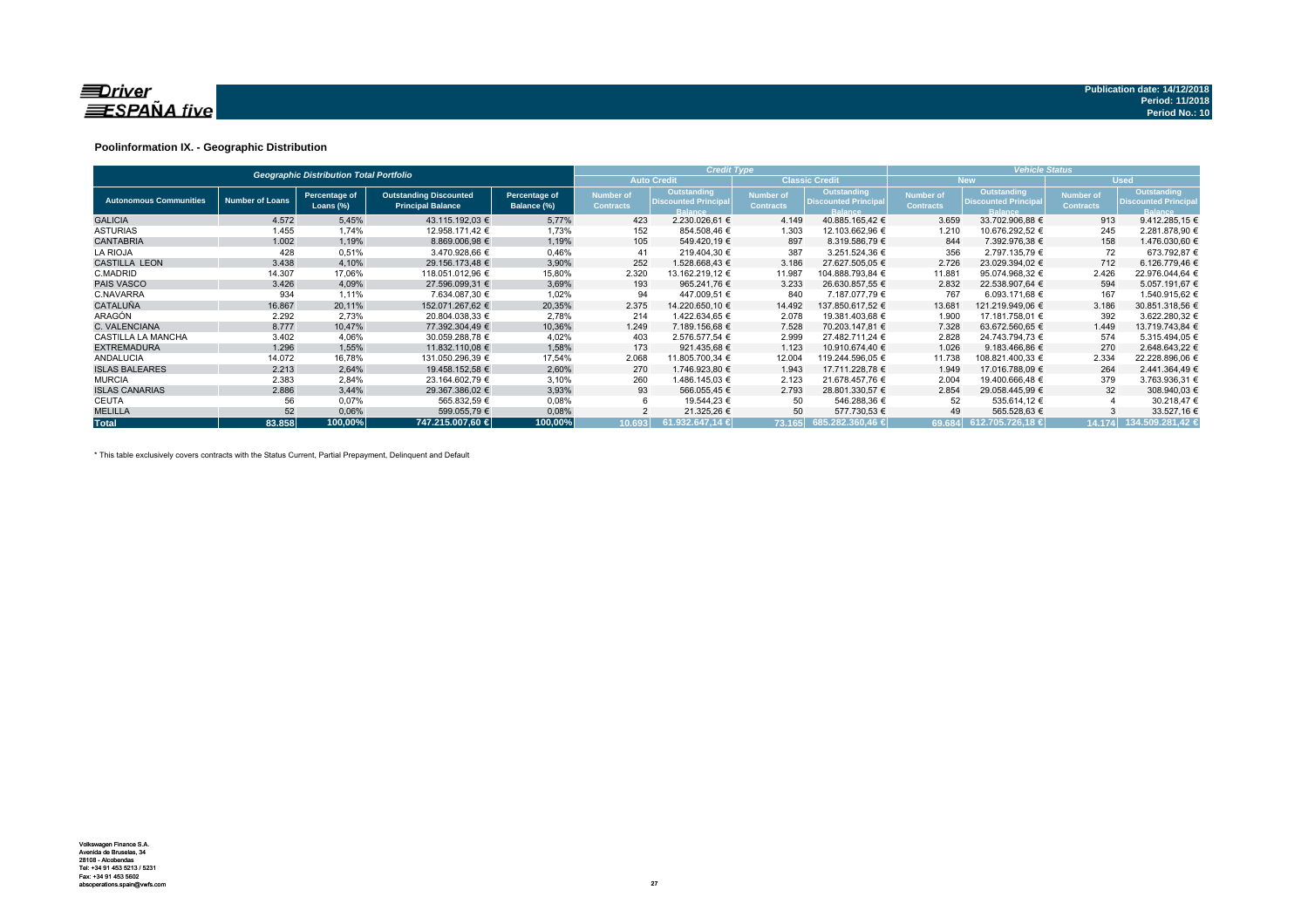

**Poolinformation X. - Motor Type**

|                  |        | <b>Customer Type Total Portfolio</b> |                                                                         |                                   |                                                                                         | <b>Credit Type</b> |                  |                                                              | <b>Vehicle Status</b>                |                                                              |                                      |                                                              |  |  |
|------------------|--------|--------------------------------------|-------------------------------------------------------------------------|-----------------------------------|-----------------------------------------------------------------------------------------|--------------------|------------------|--------------------------------------------------------------|--------------------------------------|--------------------------------------------------------------|--------------------------------------|--------------------------------------------------------------|--|--|
|                  |        |                                      |                                                                         |                                   |                                                                                         | <b>Auto Credit</b> |                  | <b>Classic Credit</b>                                        |                                      | <b>New</b>                                                   | <b>Used</b>                          |                                                              |  |  |
| Motor type       | Loans  | of Loans (%)                         | Number of Percentage Outstanding Discounted<br><b>Principal Balance</b> | Percentage<br>of Balance<br>(9/6) | <b>Outstanding Discounted Number of</b><br><b>Principal Balance</b><br><b>Contracts</b> |                    | <b>Contracts</b> | Outstanding<br><b>Discounted Principal</b><br><b>Balance</b> | <b>Number of</b><br><b>Contracts</b> | Outstanding<br><b>Discounted Principal</b><br><b>Balance</b> | <b>Number of</b><br><b>Contracts</b> | Outstanding<br><b>Discounted Principal</b><br><b>Balance</b> |  |  |
| EA 189 (unfixed) | 110    | 0.13%                                | 592.743.15€                                                             | 0.08%                             | 23                                                                                      | 134.527.33 €       | 87               | 458.215.82 €                                                 |                                      | 478.504.28 €                                                 | 19                                   | 114.238.87 €                                                 |  |  |
| Other            | 83.748 | 99.87%                               | 746.622.264.45 €                                                        | 99.92%                            | 10.868                                                                                  | 96.656.202.74 €    | 72.880           | 649.966.061.71 €                                             | 69.596                               | 619.655.835.27 €                                             | 14.152                               | 126.966.429.18 €                                             |  |  |
| <b>Total</b>     | 83.858 | 100.00%                              | 747.215.007.60 €                                                        | 100.00%                           | 10.891                                                                                  | 96.790.730.07 €    | 72.967           | 650.424.277.53 €                                             | 69.687                               | $620.134.339.55 \in$                                         | 14.171                               | 127.080.668.05 €                                             |  |  |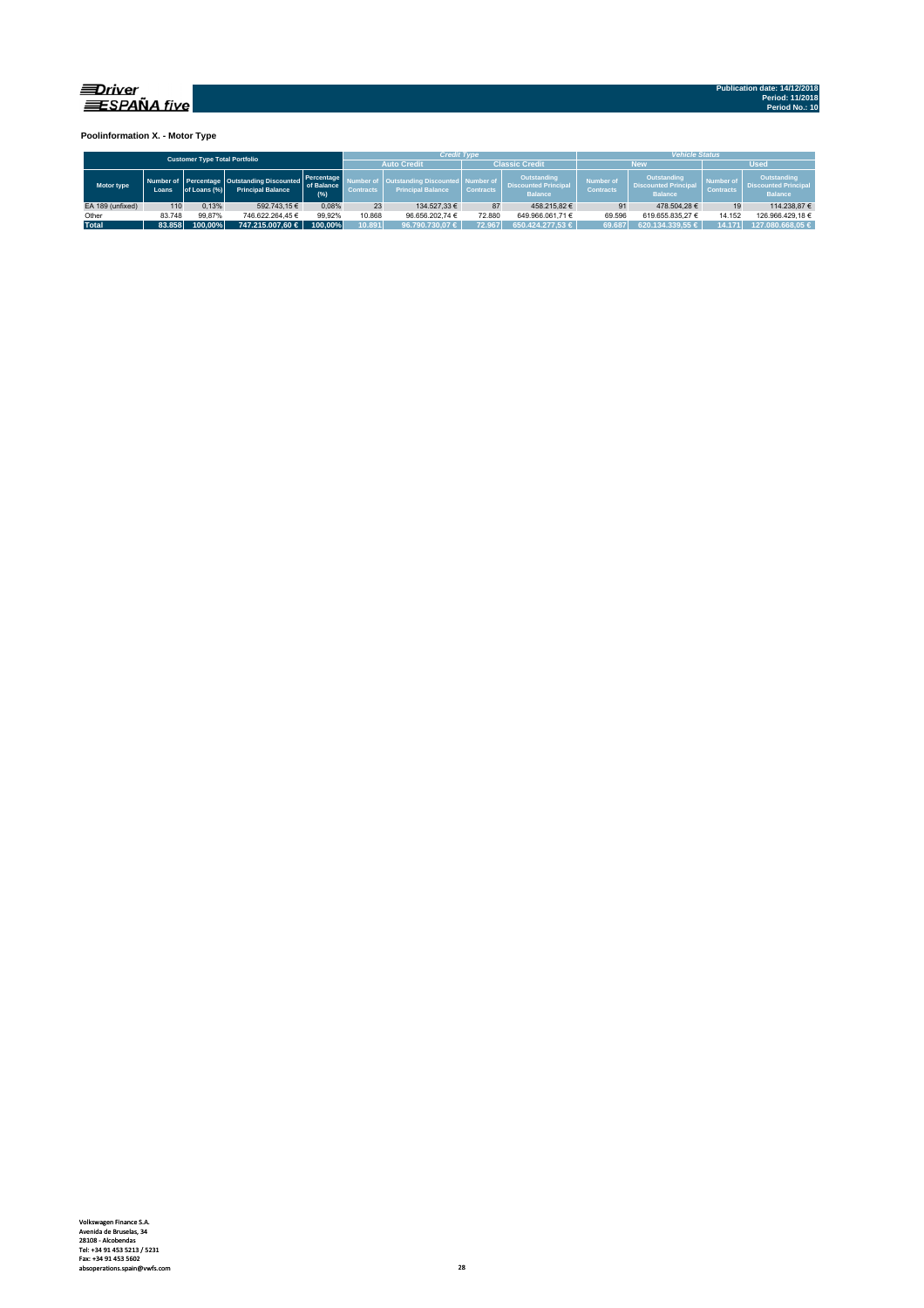| <i>=Driver</i> | $\equiv$ SPAÑA five                    |                                       |                |                                                            |                           |        |                         |                                   |                                                                |                       |                                                                |                                                    |                                                        |                                                             |                      |                       |                                                                            |                                     |                         | Publication date: 14/12/2018<br>Period: 11/2018<br>Period No.: 10 |
|----------------|----------------------------------------|---------------------------------------|----------------|------------------------------------------------------------|---------------------------|--------|-------------------------|-----------------------------------|----------------------------------------------------------------|-----------------------|----------------------------------------------------------------|----------------------------------------------------|--------------------------------------------------------|-------------------------------------------------------------|----------------------|-----------------------|----------------------------------------------------------------------------|-------------------------------------|-------------------------|-------------------------------------------------------------------|
|                |                                        | Poolinformation XI. - Loan Level Data |                |                                                            |                           |        |                         |                                   |                                                                |                       |                                                                |                                                    |                                                        |                                                             |                      |                       |                                                                            |                                     |                         |                                                                   |
| No.            | Month / Year<br>of Loan<br>Origination | of Default                            | <b>Balance</b> | <b>Outstanding</b><br><b>Balance of Loan</b><br>at Default | Current<br><b>Balance</b> | Rebate | Month / Year of<br>Loss | Recovery<br>from sale of<br>Asset | <b>Unsecured</b><br><b>Recoverv</b><br>$n.a.=not$<br>available | etwe<br>and write off | <b>Total</b><br><b>Recovery after Loss Amount</b><br>write off | Loss<br>Percentage<br>on Origina<br><b>Ralance</b> | Loss<br><b>Percentage</b><br><b>Current</b><br>Ralance | <b>Geographic</b><br>al Locatio<br>of Borrower <sup>V</sup> | $ $ (new / used) $ $ | anufacturer<br>/ Make | Contract Type   Distribution  <br>(lease/loan<br>amortising/ball<br>$\sim$ | Channel<br>$n.a = not$<br>available | <b>Customer</b><br>Type |                                                                   |